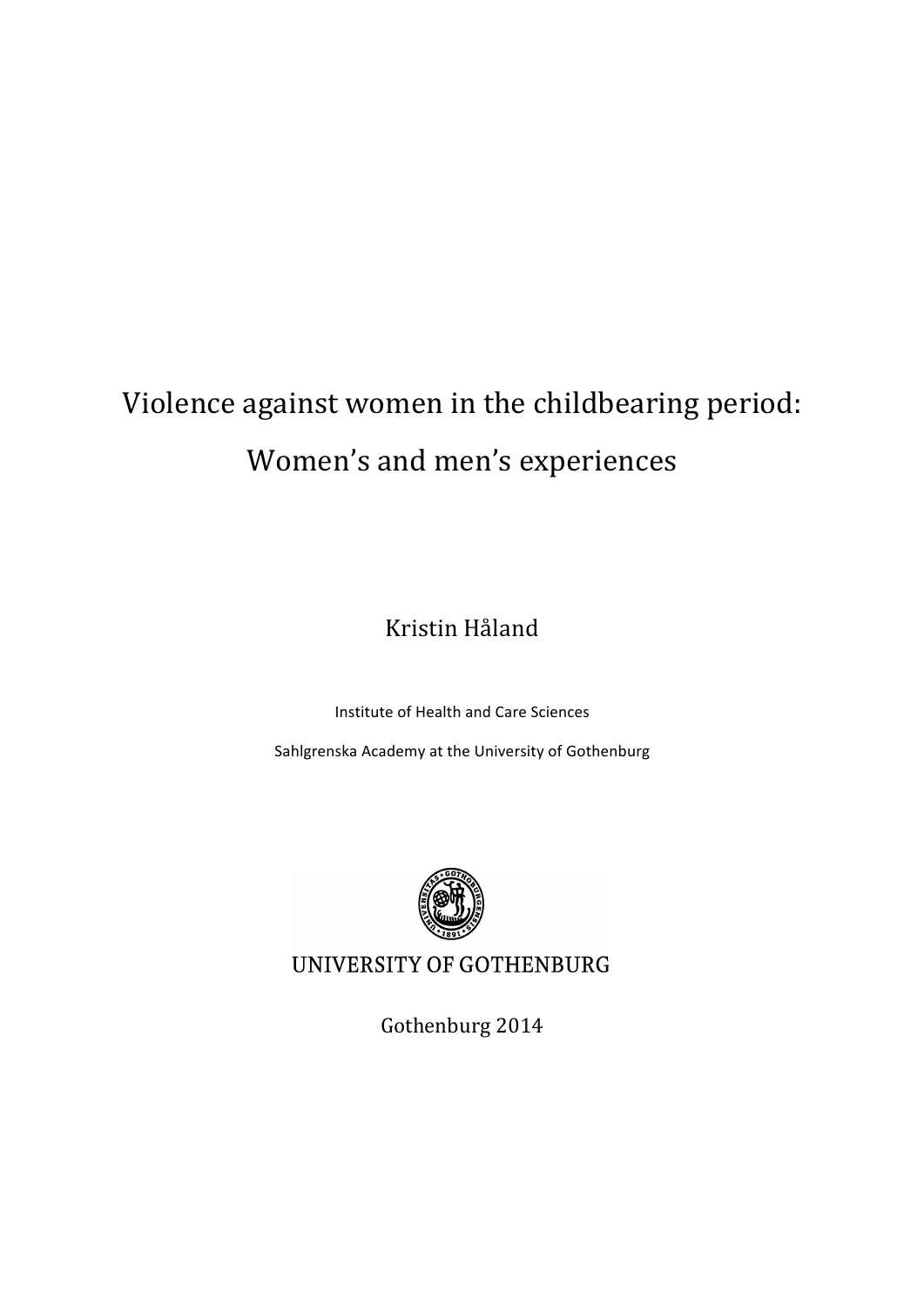Cover illustration: Lene Aabjørnsrød

Violence against women in the childbearing period: Women's and men's experiences

© Kristin Håland 2014

kristin.haland@hotmail.com

ISBN 978-91-628-8989-0

Printed in Gothenburg, Sweden 2014

Printer's name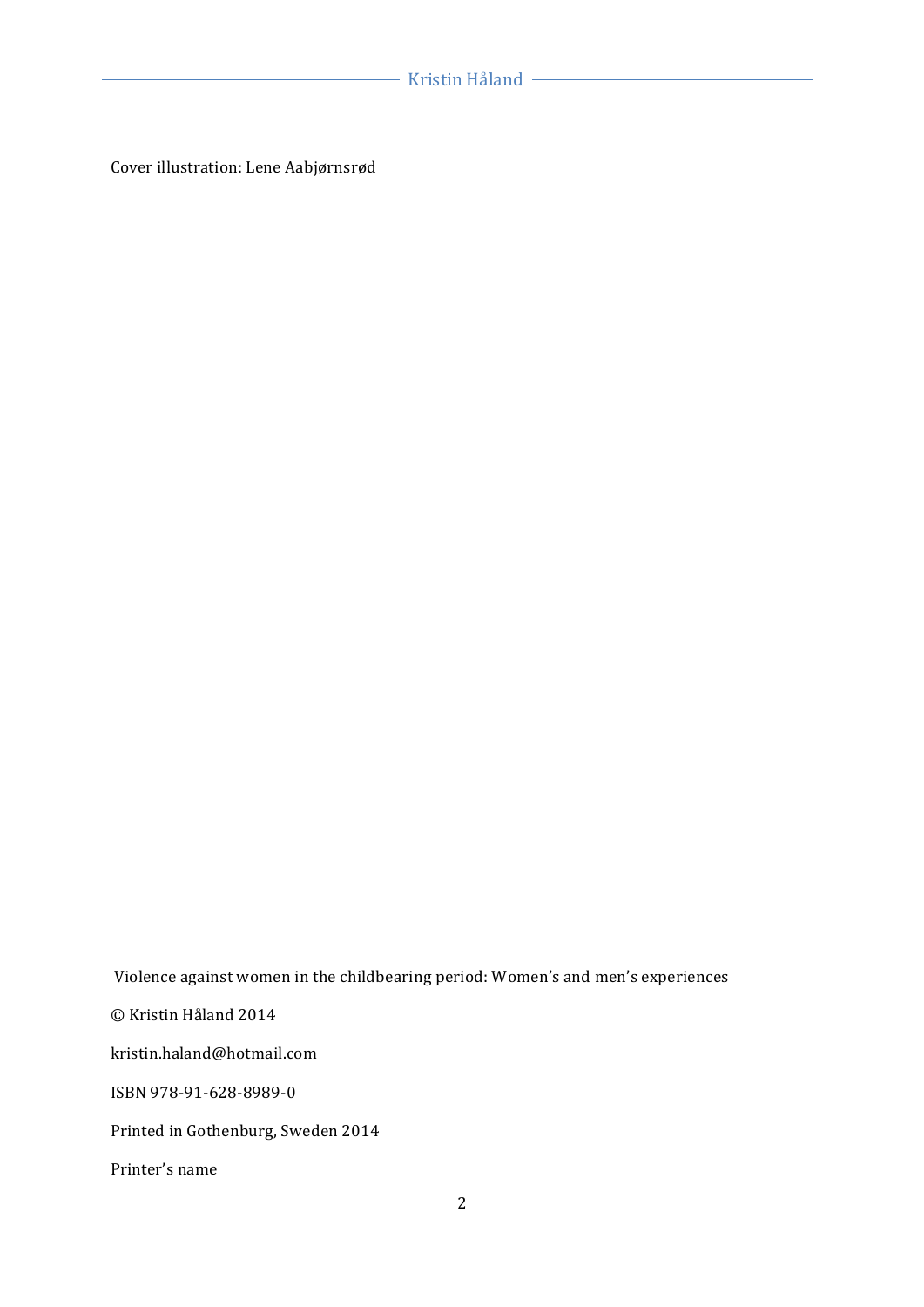### **Kristin Håland**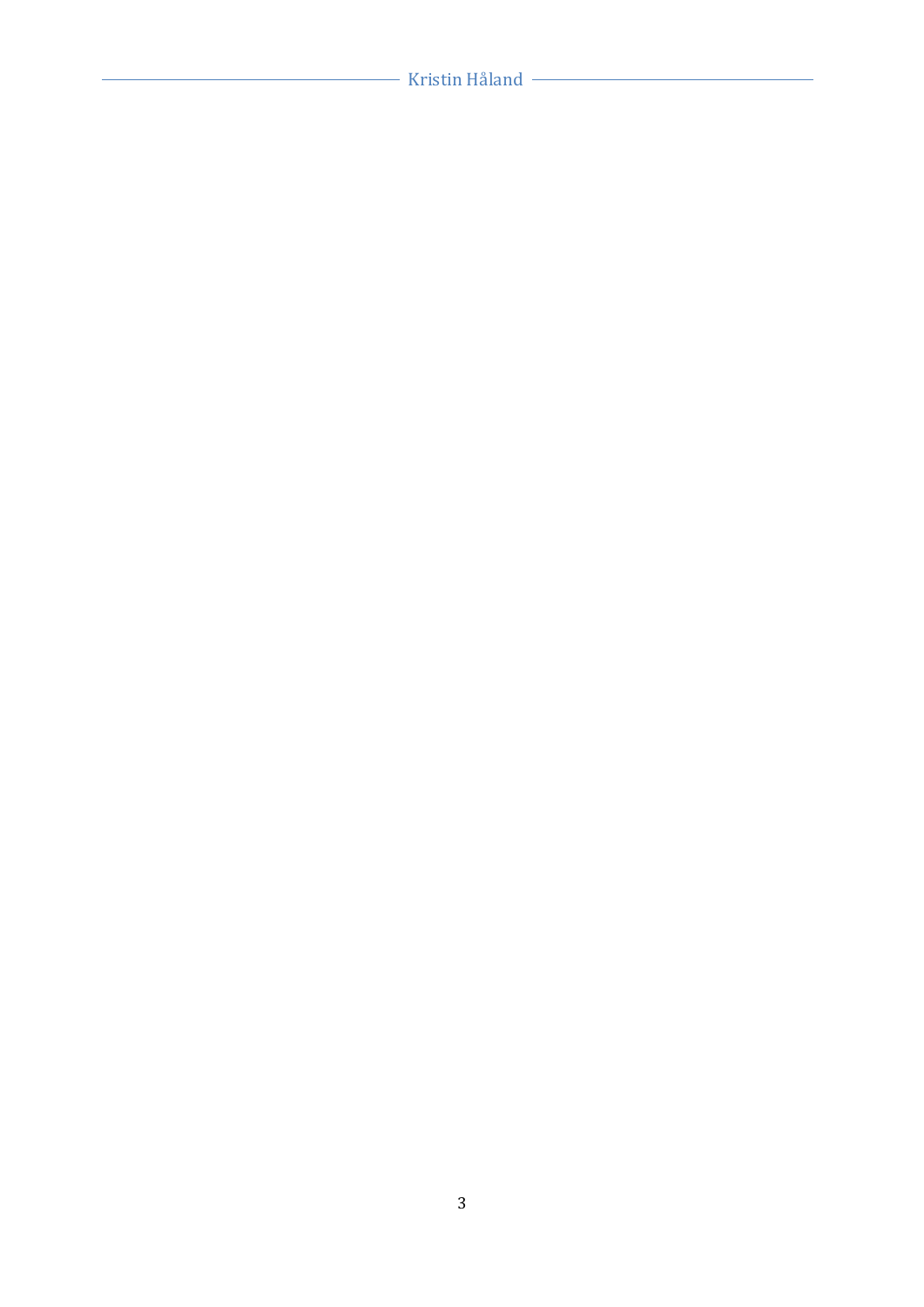## Violence against women in the childbearing period: Women's and men's experiences

Kristin Håland

Institute of Health and Care Sciences Sahlgrenska Academy at the University of Gothenburg Gothenburg, Sweden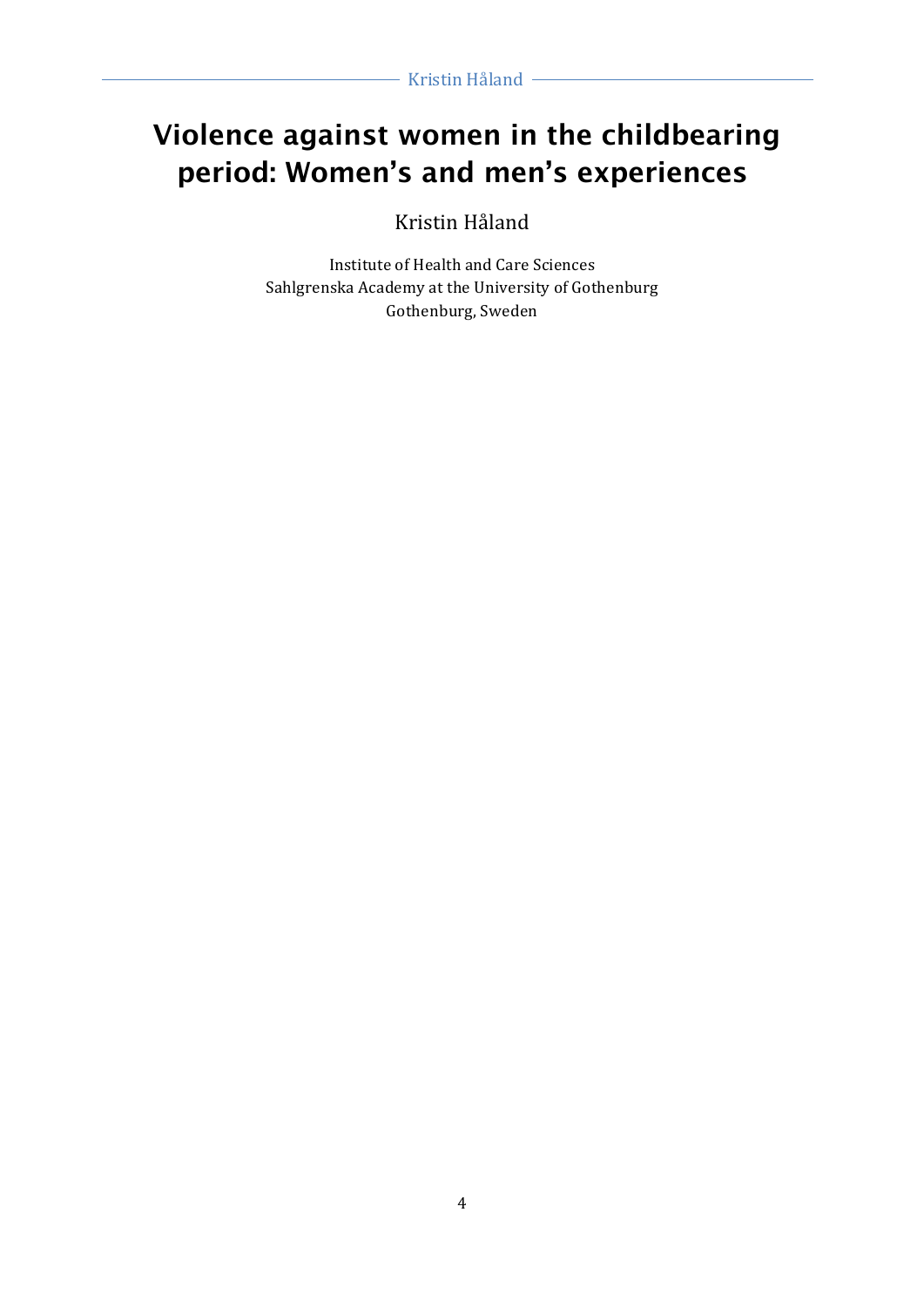### **ABSTRACT**

*Aim*: The overall aim of this thesis is to describe and interpret women's experiences of being exposed to intimate partner violence (IPV) during pregnancy and of important others in relation to change, and men's experiences of becoming fathers and of being in change in the context of pregnancy and early parenthood.

*Methods:* In Studies I and II, a phenomenological method was used to describe women's experiences of being exposed to IPV during pregnancy and women's experience of important others in a pregnancy dominated by IPV. In Study III, a phenomenological hermeneutic method was used to illuminate the lived experiences of becoming a father in men who have subjected their partners to violence. In Study IV, a lifeworld hermeneutic method was used to explore men's experiences of perpetrating IPV and of being in change in the childbearing period. Data were collected from interviews with five (Study l) and seven (Study ll) women who were exposed to IPV, and with ten men (Studies III and IV) who had perpetrated IPV in the childbearing period.

**Findings**: Being exposed to violence by one's partner during pregnancy was characterised by difficult existential choices and ambivalence. The existential choices are related to the women's whole life, both before and during pregnancy. By ambivalence is meant being uncertain about one's own feelings, self-esteem and abilities. (Study l). Women's experiences of important others implied striving for control in an uncontrolled situation, where other people might be experienced as representing both a rescue and a risk (Study II). Becoming and being fatherswas experienced as a demanding transition and was affected by the men's experiences with their own fathers. It forced men to grow up and to take responsibility, and it seemed that the men were struggling hard to keep control. Being a father implied being able to protect the child (Study III). The men's experiences showed that to be perceived as a multifaceted individual was a prerequisite for finding the motivation to change. Men expressed a need for support in learning how to become good fathers, and their experiences of being in change is about seeing oneself through the eyes of others. The child is crucial as a motivator for change (Study IV).

**Conclusions:** The childbearing period is experienced as a period for change for both the women and the men which involves the past, present time, and the future. Both the men and the women harbour desires to change their life situations with respect to IPV. To be seen by others as multifaceted individuals and not just be associated with the role of victim or perpetrator of violence is important. The child represents a key motivating factor for change, and both the men and women want to be good parents. The childbearing period is a significant time in terms of meeting women who are being exposed to violence. Both men and women need support and help with changing their life situation and in their role as parents.

**Keywords**: : Intimate partner violence, childbearing, pregnancy, becoming fathers, change, phenomenology, hermeneutics, lifeworld.

**ISBN:** 978-91-628-8989-0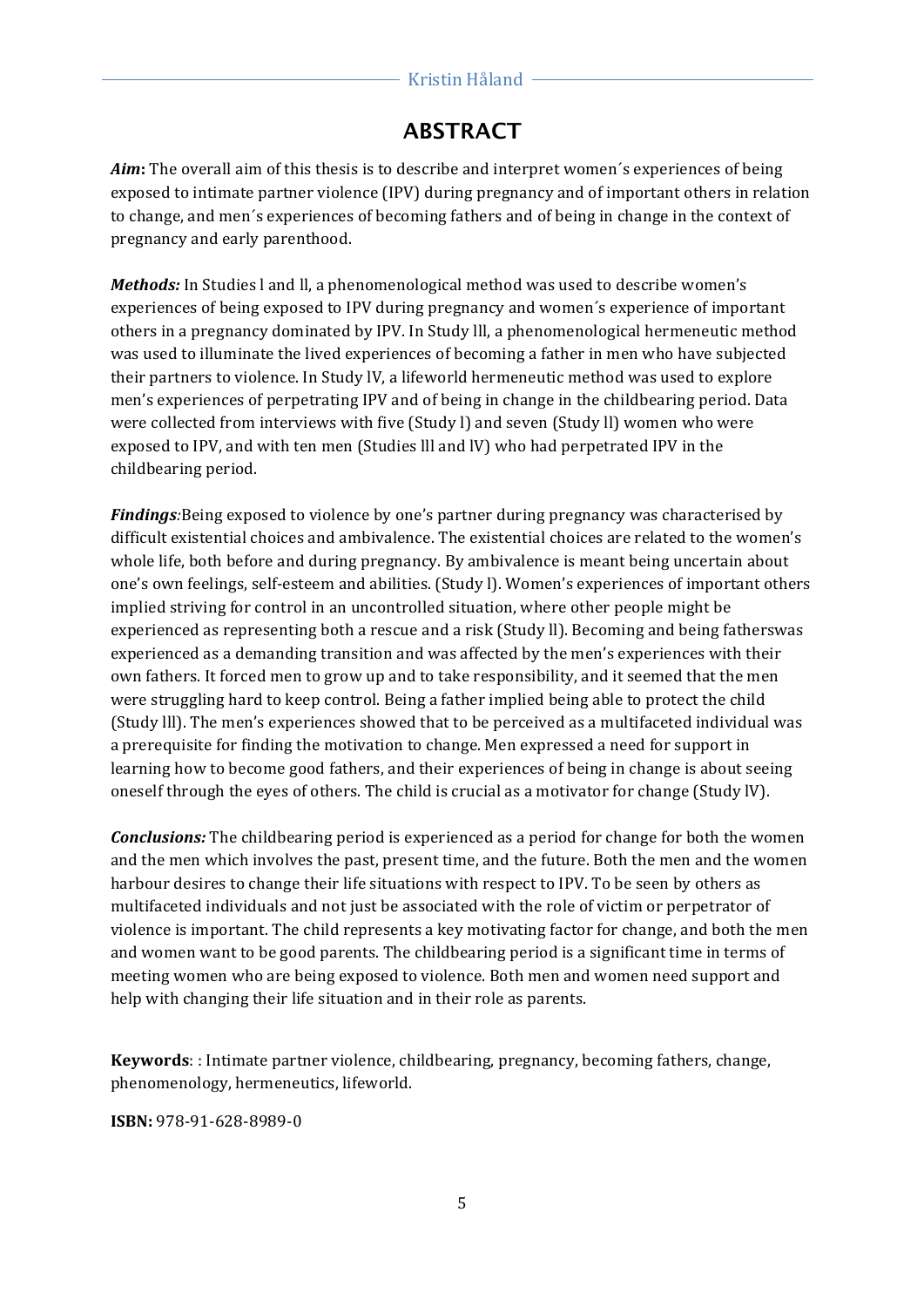### Svensk sammanfattning

Denna avhandling handlar om våld i nära relationer (Intimate Partner Violence – IPV) i samband med graviditet och tidigt föräldraskap. Problematiken är förknippad med betydande hälsorisker för både barn och berörda kvinnor på kort och på lång sikt. Tidigare forskning har visat att graviditet kan utgöra en triggande faktor som utlöser eller förvärrar IPV. Mödrahälsovård är därför en potentiell arena för tidig upptäckt och stöd för berörda parter. Få studier har belyst IPV i samband med graviditet och nästan inga ur de blivande eller nyblivna fädernas perspektiv. Det övergripande syftet för denna avhandling var därför att beskriva och tolka kvinnors levda erfarenheter av att vara utsatt för IPV under graviditet (Studie I) samt vilka personer och på vilket dessa personer var betydelsefulla i situationen (Studie II). Syftet var vidare att beskriva och tolka männens upplevelser av att bli far (Studie III) samt av att vara i förändring relaterat till att de utsatte sin partner för våld under graviditet och tidigt föräldraskapet (Studie IV). För att få del av både kvinnors och mäns levda erfarenheter av detta komplexa och relativt outforskade fenomen valdes en design som bestod av fyra kvalitativa studier. I studie I och II tillämpades en fenomenologisk metod, i studie III en fenomenologisk hermeneutisk metod och i studie IV en livsvärldshermeneutisk metod. Alla informanter i studien rekryterades från "Alternativ till våld" (ATV), ett norskt kompetenscentrum med fokus på våld i nära relationer.

Resultatet av den fenomenologiska analysen av kvinnornas upplevelser visar att vara utsatt för IPV under graviditeten innebär svåra existentiella val och ambivalens. De existentiella valen är relaterade till kvinnornas hela livssituation, både före och under graviditeten. Ambivalensen innebär att vara osäker på sina egna känslor, självuppskattning och tilltro till sin egen förmåga (Studie I). I resultatet framkom vidare att kvinnorna strävade efter att behålla kontrollen i en okontrollerbar situation. Relaterat till denna strävan kunde betydelsefulla personer i kvinnornas närhet, som vänner, närstående eller vårdpersonal, upplevas både som en räddning och som en risk. Kvinnornas egna mödrar beskrevs som ett särskilt viktigt stöd i situationen (Studie II). Innebörden i männens berättelser, om att bli eller att vara nybliven far samtidigt som de utövar våld mot sin partner, tolkades som att vara i en krävande förändringsprocess och att upplevelsen av denna var påverkad av deras relation till sin egen far. De var tvingade att växa upp och ta ansvar och berättelserna gav intryck av att de kämpade hårt för att behålla kontrollen i situationen. Innebörden i att bli far tolkades även som att vilja och kunna skydda barnet trots att de utövar/t våld mot barnets mödrar (III). I männens berättelser framkom att en förutsättning för att finna motivation till en förändring relaterat till våldet är att de blir sedda, inte bara som en våldsman, utom som en mer komplex person. Männen uttryckte ett behov av stöd för att lära sig att bli bra pappor och deras upplevelser av att förändras handlar om att få förmåga att se sig själv genom andras ögon. Att uppleva att barnet ser dig är i det sammanhanget avgörande för männens motivation till förändring (IV).

Sammanfattningsvis kan sägas att graviditet och tidigt föräldraskap är en period som kännetecknas av förändring, både för kvinnor och män. Förändringen är relaterad till både personernas livshistoria, nu-situation och tankar om framtiden. En önskan om en förändrad livssituation relaterat till IPV förekommer både hos män och kvinnor, enligt resultatet av denna studie och barnet är en central, men samtidigt sårbar, motivationsfaktor. Både män och kvinnor vill vara goda föräldrar men kan behöva stöd i en förändringsprocess som kännetecknats av en för samtliga berörda, men framför allt för barnet, destruktiv miljö. Metoder för att möjliggöra upptäckt, till exempel genom att fråga om våld i samband med kontroller mödravården, diskuteras. Evidens för hur detta kan eller bör genomföras saknas dock ännu.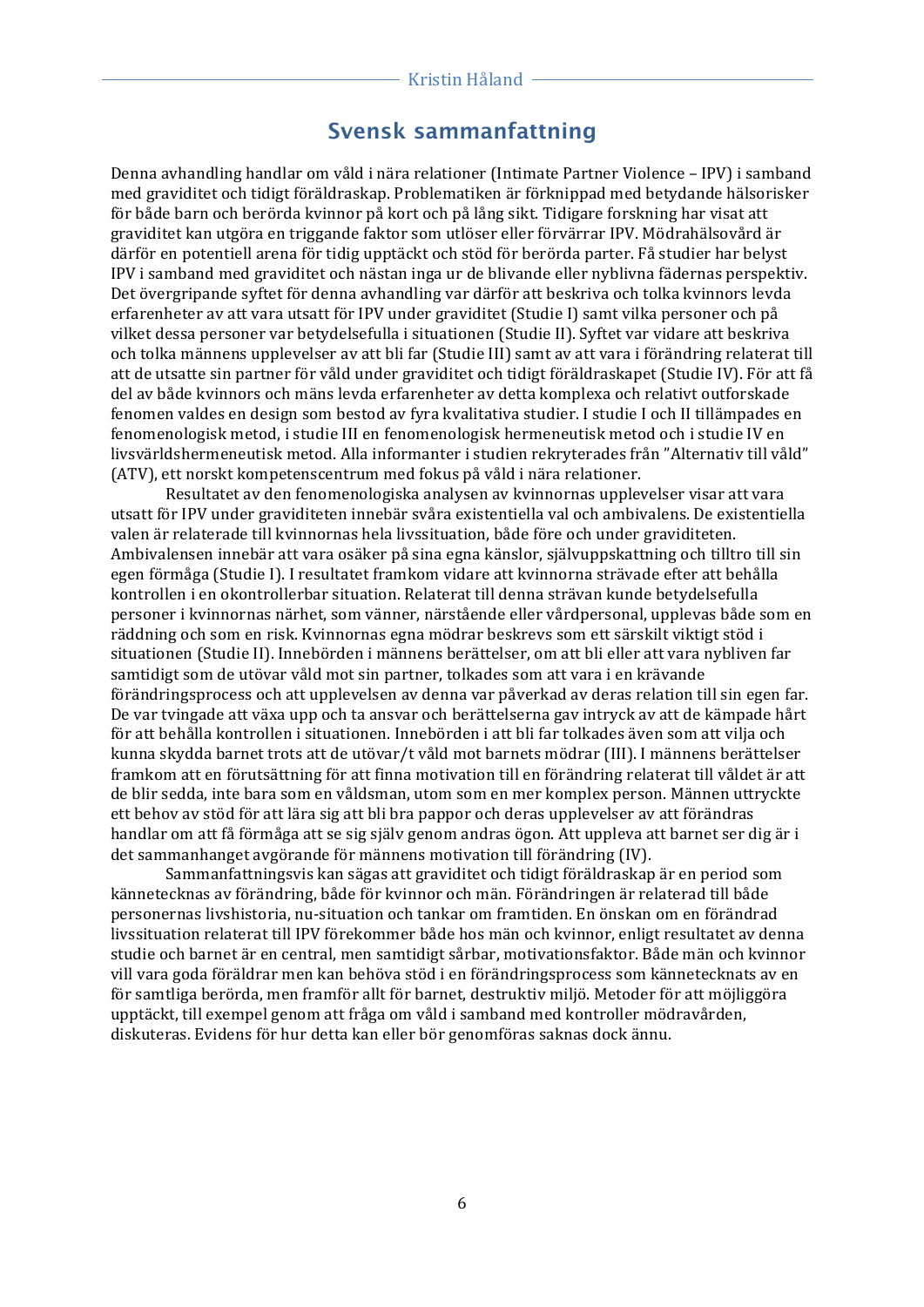## LIST OF PAPERS

l. Engnes, K., Lidén, E., & Lundgren, I. (2012). Experiences of being exposed to intimate partner violence during pregnancy. International Journal of Qualitative Studies on Health and Well-being,7.

ll. Engnes, K., Lidén, E., & Lundgren, I. (2012). Women's experiences of important others in a pregnancy dominated by intimate partner violence. Scandinavian Journal of Caring Sciences.

lll. Håland, K., Lundgren, I., Eri, T. Schauer, Lidén, E. The meaning of men's experiences of becoming and being fathers, in men who have subjected their partners to violence. Fathering: A Journal of Theory, Research, and Practice about Men as Fathers. Submitted 21.07.13. Revised 16.12.13.

lV. Håland, K., Lundgren, I., Lidén, E., Eri, T. Schauer. Men's experiences of perpetrating IPV and being in change in the childbearing period. Manuscript 2014.

The articles are published with permission from the respective journals.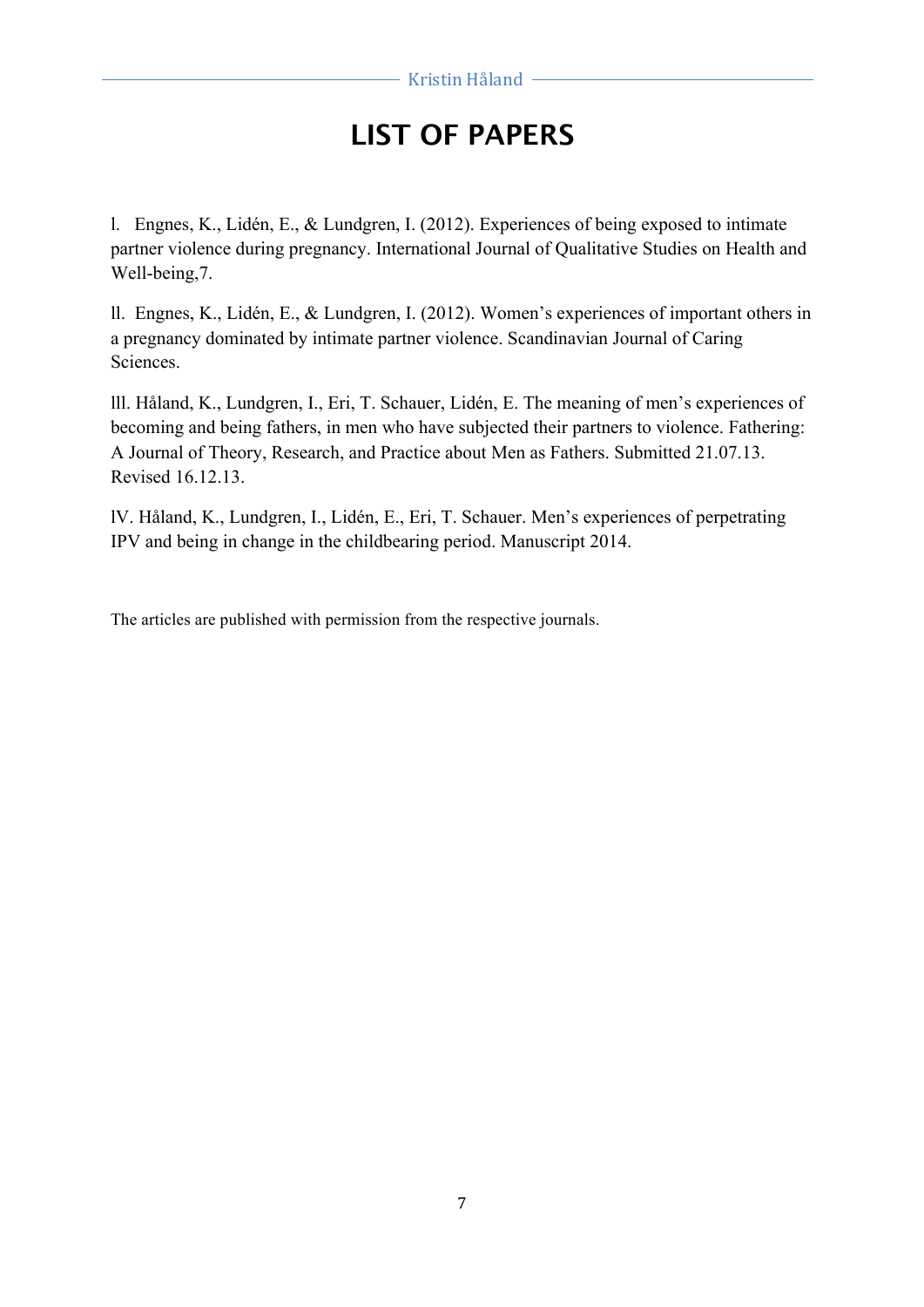### **CONTENT**

| 2.5 The effect of IPV on the health of the unborn and newborn child  14               |  |
|---------------------------------------------------------------------------------------|--|
|                                                                                       |  |
|                                                                                       |  |
|                                                                                       |  |
|                                                                                       |  |
|                                                                                       |  |
|                                                                                       |  |
|                                                                                       |  |
|                                                                                       |  |
|                                                                                       |  |
|                                                                                       |  |
|                                                                                       |  |
|                                                                                       |  |
|                                                                                       |  |
|                                                                                       |  |
|                                                                                       |  |
|                                                                                       |  |
|                                                                                       |  |
|                                                                                       |  |
|                                                                                       |  |
| 5.1 Women's experiences of being exposed to IPV during pregnancy 28                   |  |
| 5.2 Women's experiences of important others in a pregnancy dominated by IPV 29        |  |
| 5.3 The lived experiences of becoming a father by men who have subjected their        |  |
|                                                                                       |  |
| 5.4. Men's experiences of perpetrating IPV and of being in change in the childbearing |  |
|                                                                                       |  |
|                                                                                       |  |
|                                                                                       |  |
| 6.1 Does the childbearing period present an opportunity for change?31                 |  |
|                                                                                       |  |
|                                                                                       |  |
|                                                                                       |  |
|                                                                                       |  |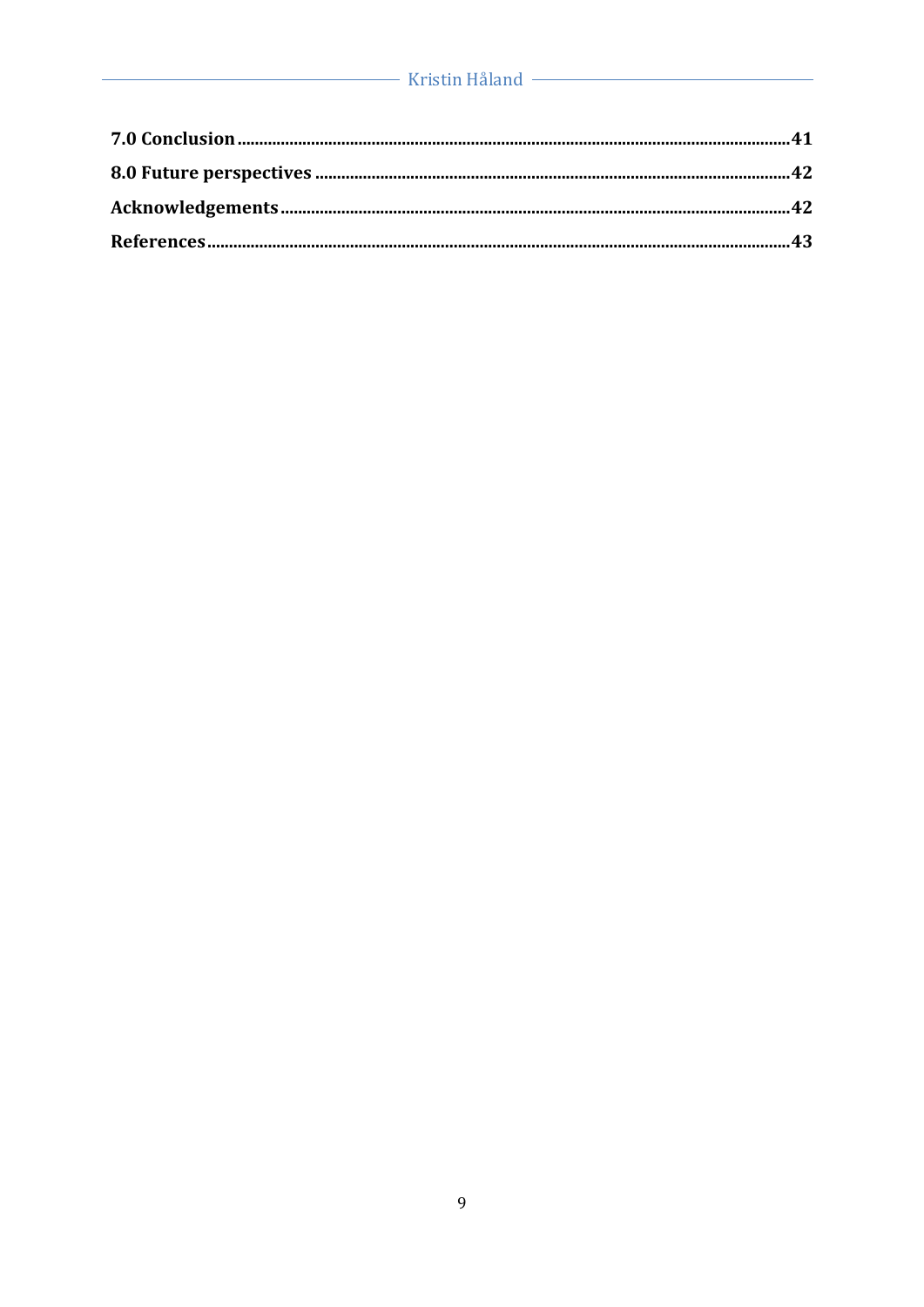### **1.0 Introduction**

In 2005 I was asked to take part in a pilot project run by the Norwegian Centre for Violence and Traumatic Stress Studies (NKVTS), whereby routine questions should be put to pregnant women during maternity care. The project was part of the Norwegian government's Action Plan "Domestic violence" (The Norwegian Ministry of Justice and the Police, 2005). The purpose was to develop methods to uncover violence, including developing routines and measurements for cooperation and follow-up when violence was detected (Hjemdal & Engnes, 2009). Before starting the project, I asked myself: Who are these women? What are their experiences of being exposed to violence and at the same time being pregnant? How can I as a midwife support them without humiliating or infringe on their privacy? My focus then shifted from the women to their partners; Who are these men who perpetrate violence on their partners during pregnancy? How do they experience their role as fathers? How do I relate myself to them? Is pregnancy a period that offers possibilities for change for these parents? What do women and men consider significant enough about their situation to tell others? What kind of support do the expectant mothers and fathers consider useful?

My work on the issue of violence is characterised by a particular focus on the child. How can I as a midwife contribute to giving the unborn child the best possible start in life? How can I help women and men feel competent in their role as parents so that they can provide their child with good health care and a secure childhood? Two of the duties of a midwife concern the health and the life situation of pregnant women, and he/she can therefore provide support to women who are exposed to violence during their pregnancy. This thesis has been written from the perspective of the midwife, but I hope it will also prove useful to other groups of professionals involved in work related to pregnant women and family formation.

The thesis is based on studies conducted in Norway. The topic is intimate partner violence (IPV) during pregnancy and women's and men's experiences in this connection. The women and men who participated in the study were recruited via Alternative to Violence (ATV), a professional research and treatment centre in Norway for violent offenders and for people who witness or who are exposed to violence. Two of the objectives for ATV are to treat and change the behaviour of men who use violence against their partners and to treat women exposed to violence in intimate relationships. Consequently, the participants are presented in a context in which the focus is on change.

### **2.0 Background**

This chapter contains a presentation of definitions, perspectives, and prevalence of men's violence against their female partners. Based on research studies, an account is given of the risk factors that leave women vulnerable to exposure to violence, the background similarities of men who use violence, and the consequences of violence for the women and for the health and quality of life of the unborn/newborn child. The pregnant woman's first encounter with the midwife in the context of pregnancy care, where some of the objectives are to safeguard and promote health and psychosocial needs (Norwegian Directorate of Health, 2005). Antenatal care in Norway is described to illustrate the setting in which the midwife meets the expectant parents and to provide some background information for the discussion on possible changes in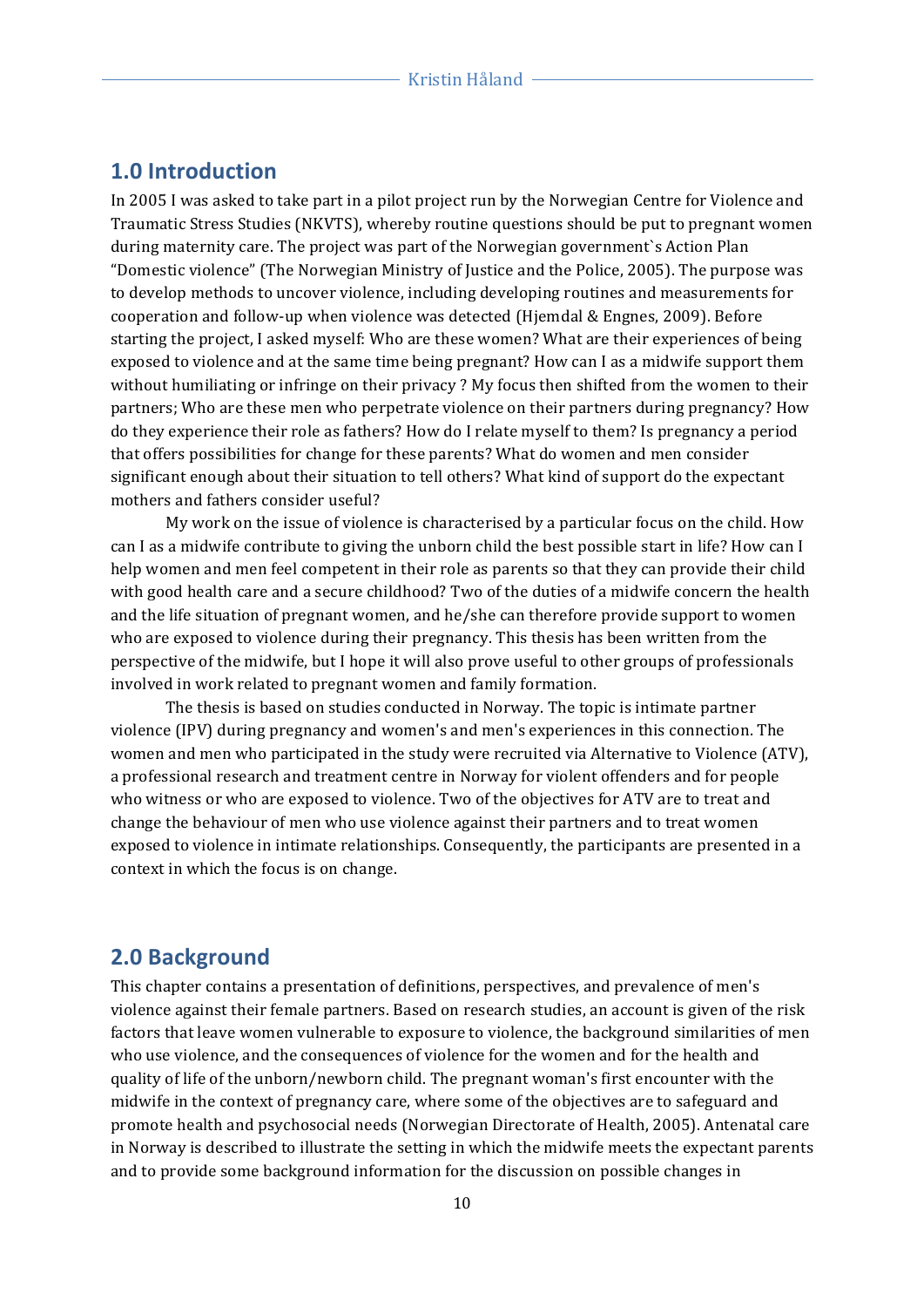pregnancy care. A presentation of Norwegian legislation concerning the obligations of the midwife when dealing with women exposed to violence is also given. Finally, the chapter gives an account of prior research in the topics for the studies.

#### **2.1 Intimate partner violence**

Violence inflicted by a partner is referred to as intimate partner violence (IPV), defined by the World Health Organization (WHO) as "any behaviour within an intimate relationship that causes physical, psychological or sexual harm to those in the relationship" (Krug, Dahlberg, Mercy, Zwi, & Lozano, 2002). IPV is sometimes referred to as domestic violence or spouse abuse,and includes acts of physical aggression, sexual coercion, psychological abuse, and controlling behaviours by a present or former spouse or partner (Heise & Garcia-Moreno, 2002). Domestic violence (DV) might have a wider definition than IPV, because it can involve violence perpetrated by family members or othersclose the the family who are or who have been in a partner relationship (The United States Department of Justice, 2011). This study is limited to IPV. A study on women's health and DV, conducted by WHO shows that, in most cases, women are exposed to violence by their partners (Garcia-Moreno, Jansen, Ellsberg, Heise, & et al., 2006). This also applies to pregnant women (Ezechi et al., 2004; J. K. Johnson, Haider, Ellis, Hay, & Lindow, 2003).

IPV can be categorised in different ways and is therefore open to different understandings, perspectives, and views on how it should be handled. Johnsen (M.P. Johnson, 2006) refers to two types of IPV: episodic partner violence and patriarchal terrorism, also known as intimate terrorism. Episodic partner violence may entail isolated incidents where stress and frustration create conflicts that result in aggression and physically violent behaviour. Both men and women can be participants. Patriarchal violence has to do with power relations, where the man has a need to control the woman. This form of violence is often recurrent and has an escalating pattern, and is therefore more harmful to the health of those subjected to it (M.P. Johnson, 2006).

A study from the United States explored men's perspectives of the intimate partner violence related to their understanding of manhood. Three categories of themes were identified. First, justifications; it is a man' right to control a woman who disrespects and provokes him. Second, dissociations; denial of being an abusive 'type' and trivialising the violence. Third, remorse; regret for abusing the woman (Wood, 2004). The first category has a distinctly patriarchal orientation. The construction of masculinity plays a crucial role in shaping violence against women through men's attitudes, behaviours, identitie, and relations, and it is therefore important to involve men in efforts to end violence against women (Lancaster et al., 2010).

After further developing his theory of two categories of IPV (M.P. Johnson, 2006), Johnsen classified four types of violence (Michael P Johnson, 2010). The first of these is coercive controlling violence, and entails controlling behaviour, often combined with physical violence. Men are the more frequent perpetrators in this category. The second form of violence is violent resistance. which is a counter-reaction to exposure to the first form of violence, and is more common among women. Situational couple violence, or common couple violence, is common among both women and men, and is related to poor anger management, stress, and frustration. In the case of situational couple violence, a couple may use violence on each other. The fourth and final form of violence is separation-instigated violence, which is violence that is instigated by the break-up of a relationship, and is more frequently used by men. Although men are also victims of intimate partner violence and sexual assault, women experience more sexual violence,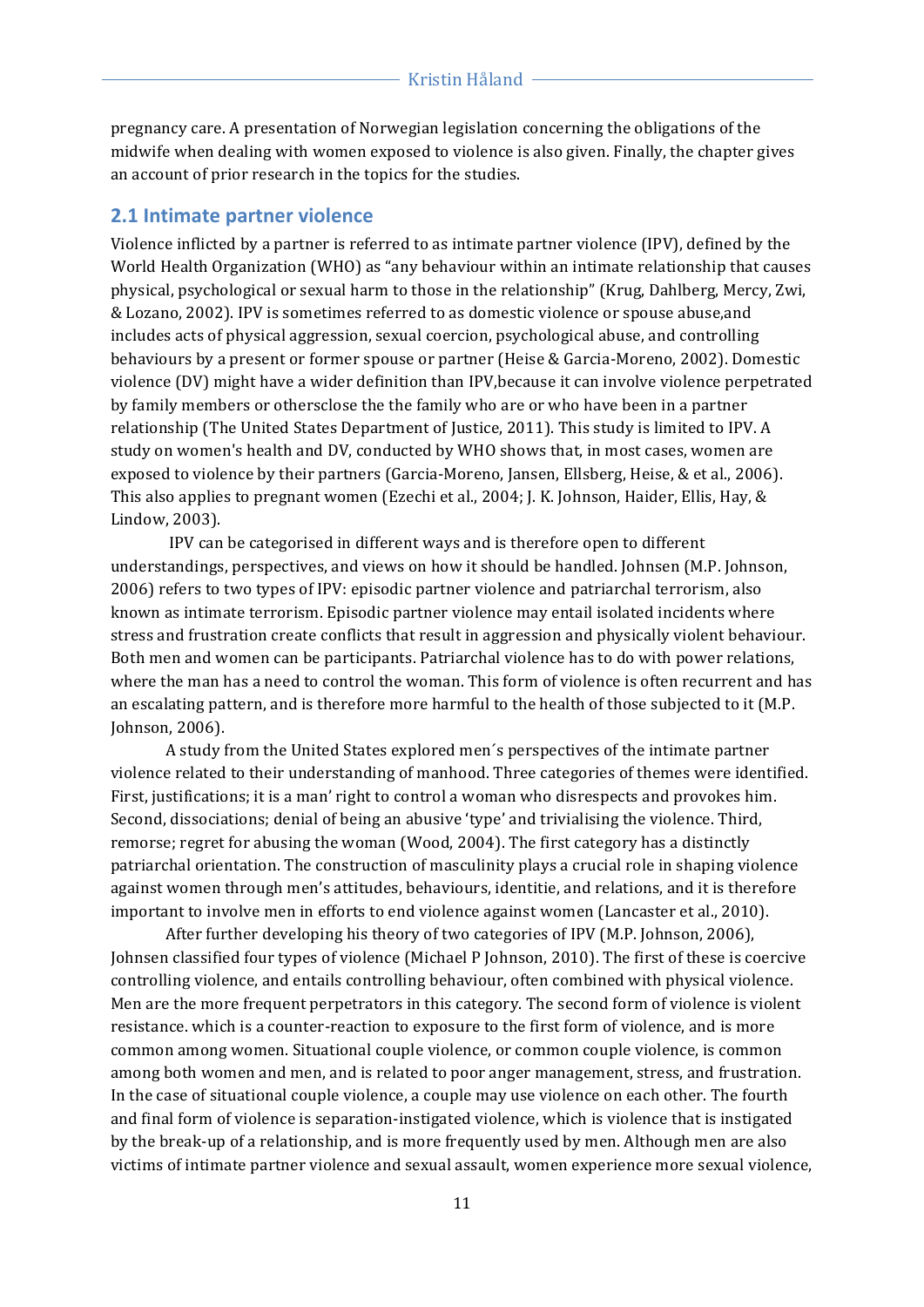more severe physical violence, and more coercive control by male partners (WHO, 2013). This thesis deals with the use of violence by men against women.

### **2.1.1 Prevalence of IPV**

IPV can be defined and understood in various ways in different cultures, which makes it difficult to accurately determine its prevalence (Bailey, 2010; Espinosa & Osborne, 2002). In addition, it is often associated with feelings of shame, fear and guilt among women, and they may feel unable to disclose their experiences of violence during pregnancy. It is therefore possible that the prevalence may be under-reported (Devries et al., 2010; K. E. Edin, Dahlgren, Lalos, & Hogberg, 2010; Lutz, 2005a; Seng, Sparbel, Low, & Killion, 2002).

An incidence study recently published in Norway shows that both women  $(16.3\%)$  and men  $(14.4\%)$  are exposed to "less severe" violence by their partners (pinching, scratching, hairpulling or hitting with the flat of the hand), whereas women  $(8.2%)$  are significantly more exposed than men  $(1.9\%)$  to severe physical violence (kicking, strangling, and beating) by their partners (Thoresen & Hjemdal, 2014).

With respect to the prevalence of IPV against women during pregnancy, studies from different countries show considerable variations of between  $1\%$  and  $29\%$  (L. Bacchus, Mezey, & Bewley, 2004; Bailey, 2010; Devries et al., 2010; Dunn & Oths, 2004; Ezechi et al., 2004; J. K. Johnson et al., 2003; Krug et al., 2002). A meta-analysis of 92 studies from 23 countries shows an average prevalence of violence against pregnant women of 19.8%. The prevalence of emotional/mental violence is 28.4%, physical violence 13.8%, and sexual violence 8%. No Norwegian studies were included in the meta-analysis, but figures from Sweden show an overall prevalence of  $24\%$ : physical violence  $14.5\%$ , physical violence  $11\%$ , and sexual violence  $3.3\%$ (James, Brody, & Hamilton, 2013).

The first large-scale Norwegian study of exposure to violence was conducted in 2005, and  $4\%$  of the women participants reported that they had been subjected to violence during pregnancy (Haaland, Clausen, & Schei, 2005). Taking prevalence into consideration, violence during pregnancy is more common than several recognised maternal health conditions that are routinely screened for during antenatal care, including pre-eclampsia (2-8% globally) and gestational diabetes (1-5%), according to an article discussing 19 studies conducted in different countries (Devries et al., 2010). Although it is difficult to measure the prevalence of exposure to violence, the studies show that violence against women – including violence against pregnant women - is a widespread problem.

#### **2.2 Risk factors of women who are exposed to IPV**

Pregnancy is a time of change, and IPV may begin, escalate or stop during this period. Prior abuse is the strongest predictor of violence during pregnancy (James et al., 2013; Stewart, MacMillan, & Wathen, 2013), but the characteristics and risk factors of women exposed to violence are complex. Several studies indicate that women exposed to violence have a lower socioeconomic status (L. Bacchus et al., 2004; Bhandari et al., 2008; Espinosa & Osborne, 2002; James et al., 2013; Jeanjot, Barlow, & Rozenberg, 2008). However, one study conducted in Nigeria involving different social and ethnic groups showed no association between prevalence, pattern of abuse, and sociodemographic characteristics (Ezechi et al., 2004). A study from Sweden revealed that the risk of being exposed to IPV from early pregnancy until a year after childbirth is greater for women who are aged 24 years or younger, unmarried, born outside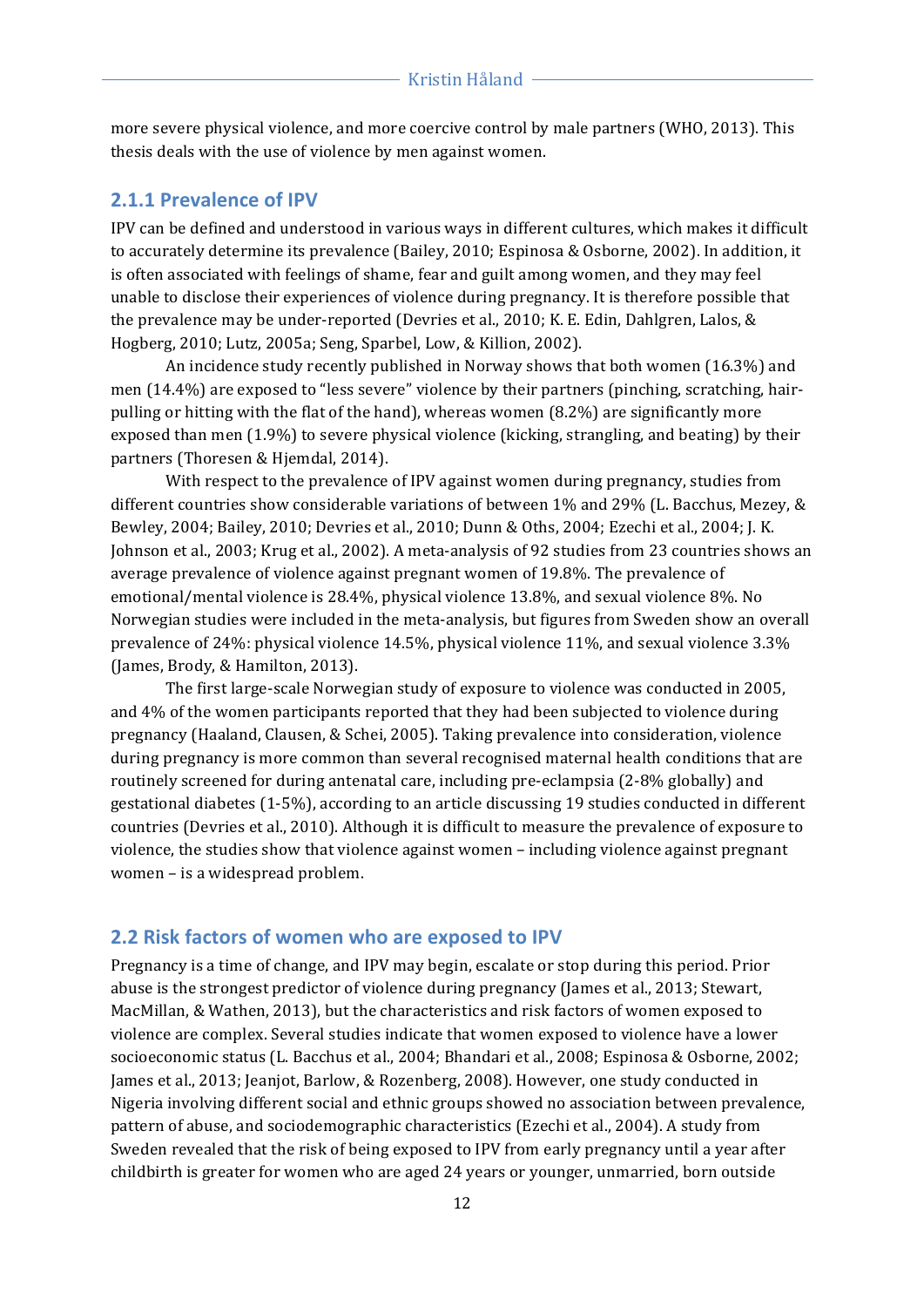Europe, have a partner born outside Europe, have a low level of education, and are unemployed (Rådestad, Rubertsson, Ebeling, & Hildingsson, 2004). This is confirmed in a meta-analytic review were seven risk factors were identified: abused before pregnancy, low level of educational, low socioeconomic status, single, alcohol abuse, unplanned/unwanted pregnancy, and lifetime adversity/exposure to violence (James et al., 2013). Jealousy and stress are also related to women's psychological victimisation (Hellmuth, Gordon, Stuart, & Moore, 2013). Other risk factors for violence during pregnancy are witnessing or experiencing violence as children and a history of substance abuse by one of the partners in the couple (Hellmuth et al., 2013; Huth-Bocks, Levendosky, & Bogat, 2002; Wilson et al., 1996).

#### **2.3 Risk factors for men who perpetrate IPV**

A Swedish study (K. Edin, Hogberg, Dahlgren, & Lalos, 2009) where health professionals working with men inclined to violence were interviewed about gender and pregnancy, combinations of several circumstances could become stressors for men related to violence. Pregnancy was identified as one triggering factor. According the interviewees, these men might be more vulnerable and less able to cope with the transitions around pregnancy and parenthood than other men, One reason for this lack of flexibility may be difficulties in their family history (K. Edin et al., 2009). A survey consisting of data collected from men taking part in a domestic violence and treatment programme shows that pregnancy is a time where women are in greater danger in terms of frequency and severity of violence by their partners (Burch & Gallup, 2004).

According to a systematic review where nine scientific databases were consulted (1960– 2004), an association was found between being battered during childhood, witnessing marital violence as a child within the family of origin, having an absent or rejecting father, and the occurrence of IPV behaviour among men (Gil-Gonzalez, Vives-Cases, Ruiz, Carrasco-Portino, & Alvarez-Dardet, 2008). Furthermore, men who were subjected to family violence of physical abuse as children run double the risk of being involved in pregnancy during adolescence (Anda et al., 2001).

A Norwegian report based on data from a process and outcome study of men undergoing treatment for violent behaviour at ATV, from which the participants in the studies for this thesis were recruited, shows that the majority of the men reported psychological problems. The report show high incidences of severe violence and of potentially violent incidents. It also also shows high incidence of aversive childhood experiences such as emotional abuse, neglect, and physical and/or sexual abuse. A majority of the men had been in therapy either as children or adults (Askeland, 2012).

#### **2.4** The effect of IPV on the health and well-being of women

Violence against women involves human rights violations, and there is increasing evidence that IPV can affect women's health, both individually and as a global challenge. Being exposed to violence during pregnancy can lead to health-related problems throughout the life cycle and even to death (Ellsberg et al., 2008; Espinosa & Osborne, 2002; Martin, Macy, Sullivan, & Magee, 2007; Shay-Zapien & Bullock, 2010).

Studies of violence in connection with pregnancy and childbirth show that IPV is significantly associated with both increased sexually transmitted diseases, miscarriages, and induced abortions (Fanslow, Silva, Whitehead, & Robinson, 2008; Phyllis W. Sharps, Laughon, &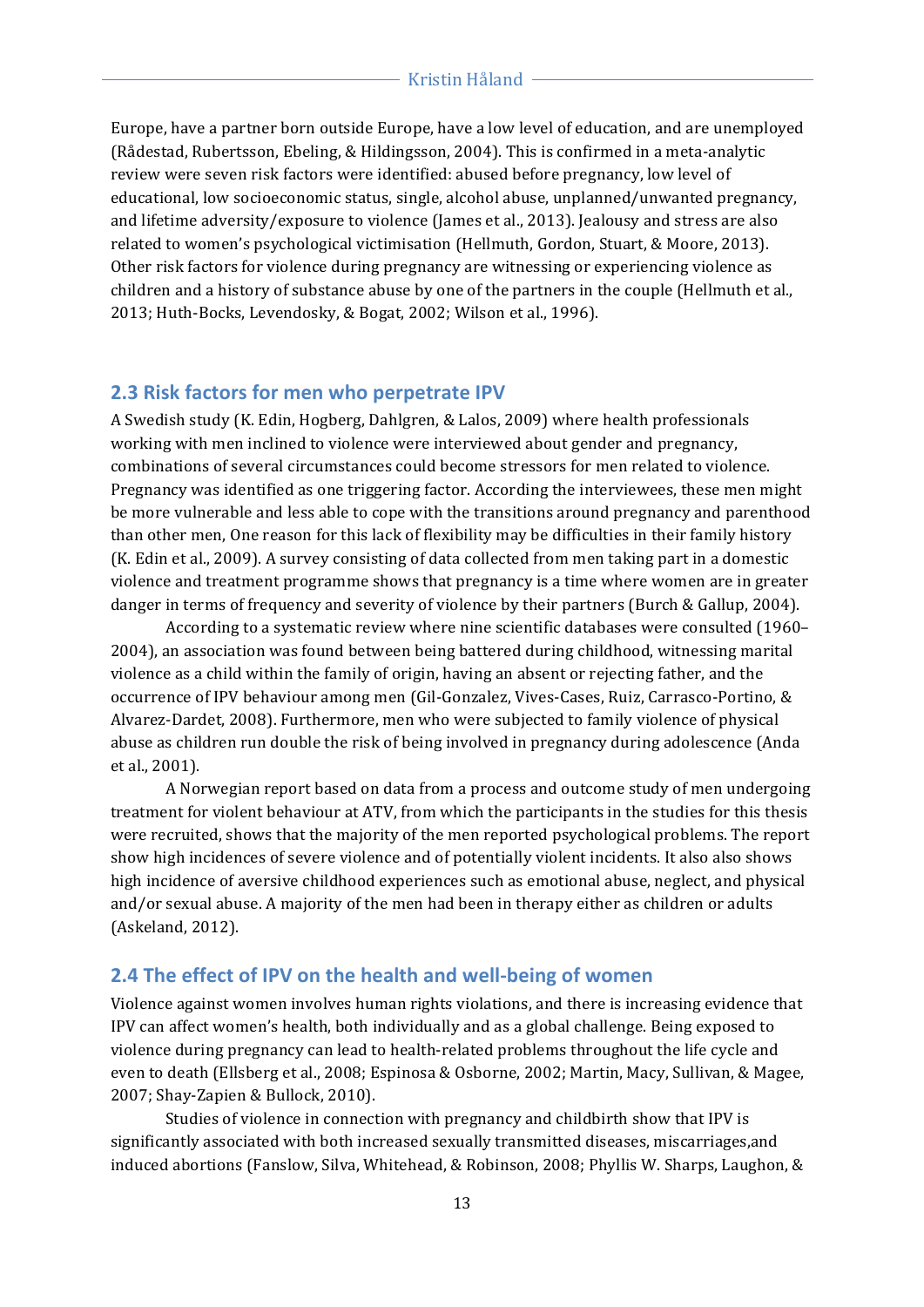Giangrande, 2007). IPV during pregnancy can also cause mental health challenges such as mental distress, depression, and anxiety (Brown, McDonald, & Krastev, 2008; Howard, Oram, Galley, Trevillion, & Feder, 2013; Lancaster et al., 2010; Rodriguez et al., 2010; Rose et al., 2010) and can affect the woman's bonding and caregiving abilities with respect to her child (Shay-Zapien & Bullock, 2010; Taylor, Guterman, Lee, & Rathouz, 2009). Anxiety and depression can also lead to medication and alcohol abuse (Sarkar, 2008). Experiences of violence may impair women's ability to concentrate and to function in everyday life (Ellsberg et al., 2008). Three studies conducted between eight and 12 month after birth shows that violence in the postpartum period may lead to further maternal psychological distress and depression (Escriba-Aguir, Royo-Marques, Artazcoz, Romito, & Ruiz-Perez, 2013; P. Romito et al., 2009 a; Patrizia Romito et al., 2009 b).

A study from Australia shows that women who are afraid of their partners both before and during pregnancy show signs of poorer physical health in early pregnancy, such as urinary incontinence and faecal incontinence (Brown et al., 2008). Another study from the United States shows that women reporting IPV prior or during pregnancy run a high risk of high blood pressure, severe nausea, vomiting, dehydration, kidney infection, urinary tract infection (I.G. Silverman, Decker, Reed, & Raj, 2006a) and vaginal bleeding (Brown et al., 2008; J.G. Silverman et al., 2006a). According to a cross- sectional, self- reporting survey from Norway, increasing levels of exposure of violence are related to increasing somatic symptoms and reporting of diseases in women (Eberhard-Gran, Schei, & Eskild, 2007), which also is confirmed by Silverman's study in which women reporting IPV during pregnancy had more hospital visits  $($ I.G. Silverman et al., 2006a).

Studies also show that women who have been exposed to a violence and sexual abuse are associated with increased reporting of pregnancy-related physical symptoms (Han & Stewart, 2013; Lukasse, Henriksen, Vangen, & Schei, 2012) have a longer second stage of labour and an increased risk of operative vaginal delivery compared with controls from the general birth cohort (Nerum et al., 2010). Experience of sexual abuse during childhood may lead to retraumatisation during pregnancy and to posttraumatic stress disorder (Yampolsky, Lev-Wiesel, & Ben-Zion, 2010).

Despite the research conducted in this area, the full impact of abuse on the long-term physical and psychosocial well-being of women and their families may not be fully understood. Women who are exposed to violence report higher rates of smoking and substance abuse than other women (L. Bacchus et al., 2004; Beck, 1993; Bhandari et al., 2008; Rosen et al., 2007). IPV also frequently occurs in conjunction with other risk factors such as the parents' substance abuse, unemployment, financial problems, and other adverse circumstances in their immediate environment. The relationship between IPV and health is complex (Herrenkohl, Sousa, Tajima, Herrenkohl, & Moylan, 2008), and it is important to try to understand the different needs of partners subjected to violence and the challenges they face, as these will affect their health and quality of life in different ways.

#### **2.5 The effect of IPV on the health of the unborn and newborn child**

During pregnancy, violence may affect the unborn child; either directly through kicks and blows to the stomach, or indirectly through the stress reactions of the mother (Woods, Melville, Guo, Fan, & Gavin, 2010). Violence-related stress may cause lower birth weight (Han & Stewart, 2013; Rosen et al., 2007; Shah & Shah, 2010; Phyllis W Sharps, Campbell, Baty, Walker, & Bair-Merritt, 2008; Yost, Bloom, McIntire, & Leveno, 2005) or premature birth (Meuleners, Lee, Janssen, &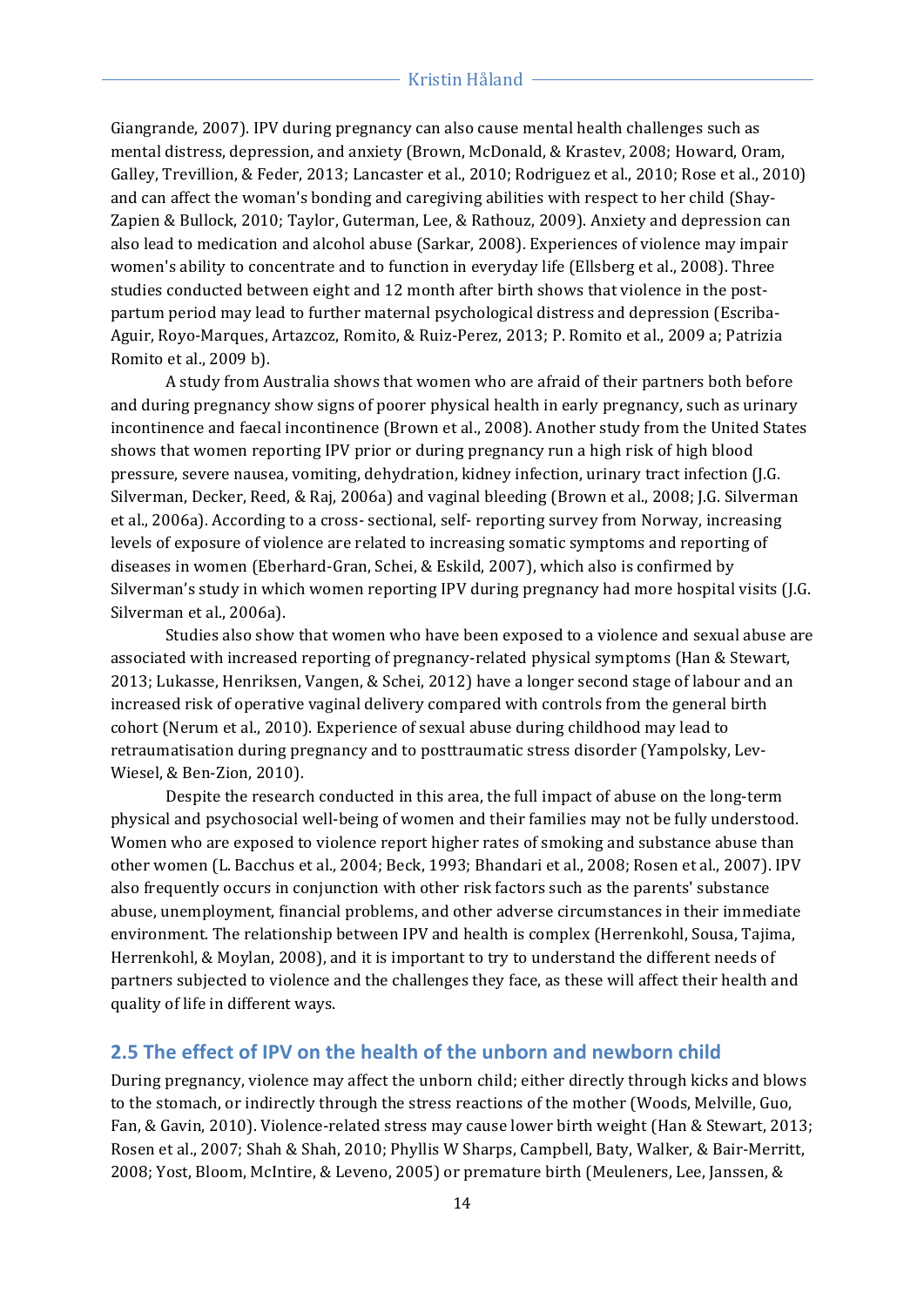Fraser, 2011; Rosen et al., 2007; Phyllis W. Sharps et al., 2007; Stewart et al., 2013; Yost et al., 2005) and poses a higher risk of death (Hall, Chappell, Parnell, Seed, & Bewley, 2014; Meuleners et al., 2011). Research also shows that women who are victims of violence breastfeed less than other women (Kendall-Tackett, 2007; Lau & Chan, 2007; Shay-Zapien & Bullock, 2010; Jay G. Silverman, Decker, Reed, & Raj, 2006b), although other factors beyond experiences of IPV may also predict a woman's decision or ability to breastfeed. Research indicates that perinatal stress may also lead to structural changes in the brain that may cause cognitive impairment, shorttemperedness, and restlessness (Burke, Lee, & O'Campo, 2008; Sandman, Davis, Buss, & Glynn, 2012). A review of 23 studies on the impact of perinatal stress found a small but consistent impact on infant size and early birth, as well as attention-deficit symptoms and decreased cognitive levels (Talge, Neal, & Glover, 2007). An article that synthesises research examined the impact of abuse on women, fetuses, and developing children. This research shows that violence against pregnant women may have both short-term and long-term consequences for the health and quality of life of the unborn child. Even without witnessing the abuse, the child of a woman who has experienced IPV may suffer from its effects, and this may have negative impacts on the child's social, emotional, behavioural, and cognitive developement (Shay-Zapien & Bullock, 2010). 

### **2.6 The Norwegian context**

Antenatal care is organised differently around the world; even he Nordic countries differ in the way they organise care during pregnancy and childbirth. In Sweden, Denmark, and Finland, midwives have been the primary caretakers for pregnant women and their families since the 1930s (Norwegian Directorate of Health, 2005). In Norway, however, pregnant women are free to choose if they want to see a midwife, a general practioner or both. An estimated 80% of women receive some from of antenatal care provided by a midwife (Backe, 2001). Antenatal care is provided free of charge, and women are recommended to have eight consultations during their pregnancy. Psychosocial care should be a key concern, and the midwife and doctor, in consultation with each woman, can determine how closely she should be monitored. Expectant fathers are welcome to take part in antenatal care together with the women, but no routines exist for separate consultations with the father. Many fathers attend the ultrasound examinations. 

In Guidelines for Antenatal Care in Norway (Norwegian Directorate of Health, 2005), there is no requirement to systematically screen for IPV during pregnancy, but midwives and other health professionals should be aware of individuals who are exposed to violence and should support women who are exposed to IPV. The Norwegian Directorate of Health is currently running a project in several municipalities to screen for violence, substance abuse, and mental health problems. The Norwegian Action Plan against Domestic Violence 2014-2017 states that the guidelines for antenatal care will be amended in 2013 so that health personnel must routinely ask questions to uncover domestic violence during pregnancy (Ministry of Justice and Public Security, 2013).

In its Action Plan against domestic violence 2012, the Norwegian Ministry of Justice and Public Security has announced an educational programme called "Early intervention – mental health, substance abuse and violence" aimed at teaching personnel how to practice early intervention in order to prevent children from growing up in an atmosphere of violence and conflict. The programme includes providing help to pregnant women and families with small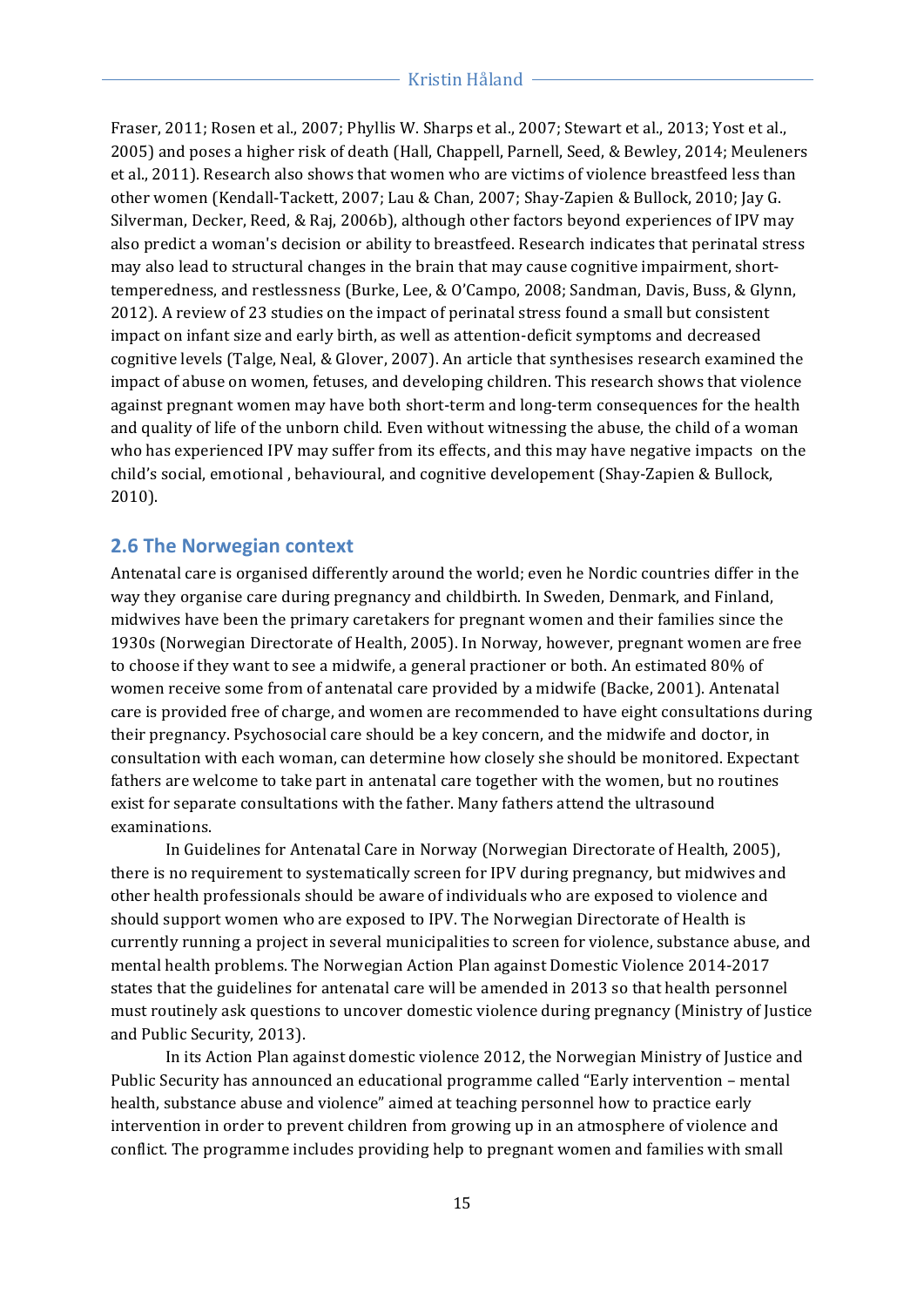children in order to prevent a negative development over time. The programme is planned for implementation nationwide (Ministry of Justice and Public Security, 2012).

#### **2.6.1 The legal aspect**

Perpetrating violence constitutes a violation of human rights and can also be defined as a criminal act. There is no guarantee that women who are subjected to violence will get far in the legal system, since the way in which such violence is defined and judged under the legal framework may differ from the way in which the women perceive and describe it. Health professionals have a duty to protect people who are subjected to violence. This section summarises the legal obligations of midwives under Norwegian law with respect to individuals who are subjected to violence.

Under sections 21 to 29 of the Health Personnel Act, health professionals have a professional duty of confidentiality. In some cases, the issue of confidentiality is turned on its head, and health professionals are bound by a *duty* to disclose information which is otherwise subject to the duty of confidentiality; this duty is referred to as the duty to report. Under section 31 of the Health Personnel Act, midwives and other health professionals who encounter women who are being subjected to violence have a duty to notify the authorities in order to prevent serious injury or damage to individuals or property. This applies in cases where health professionals are convinced that a woman's life or health is in danger because she, for example, returns to live with a man who subjected her to severe violence and where there is a risk of renewed physical abuse (Helsepersonelloven, 1999).

Section 6-4 of the Child Welfare Act imposes a duty to report on health professionals in cases where a child is subject to serious neglect. Serious neglect exists when there are grounds for intervening under section 4-12 of the Child Welfare Act; for example, in the case of serious deficiencies in the personal contact and safety that children need. Children are often present when women are subjected to violence in intimate relationships. This is deemed to be unacceptable caregiving conditions for a child. In some cases the fact that a child witnesses the father's repeated violence against the mother will be deemed such a serious deficiency in the child's care situation that it will justify intervention under section 4-12 of the Child Welfare Act. Such cases trigger the duty to report, regardless of the duty of confidentiality(Barnevernloven, 1992).

In extremely serious cases, everyone has a duty to prevent a felony. Section 139 of the General Civil Penal Code prescribes a duty by everyone to prevent certain serious criminal acts by reporting them in some way or another. The most appropriate way of fulfilling the duty to prevent a felony is to report it to the police. This provision prevails over other mandatory duties of confidentiality. A criminal act must be relatively serious for the duty to report a felony to apply. In many violent relationships, rape is part of the violence to which women are subjected. The duty to report a felony may only prevail over the duty of confidentiality in acute situations where there is a risk of a serious crime being committed(Straffeloven, 1999).

### **2.7 Women's and men's experiences of IPV during pregnancy**

Internationally, we found a few studies, conducted in Sweden, UK, Australia and the United States, about women's experiences of being exposed to violence during pregnancy. A total of 190 women were interviewed. According to these studies, violence gives women the experience of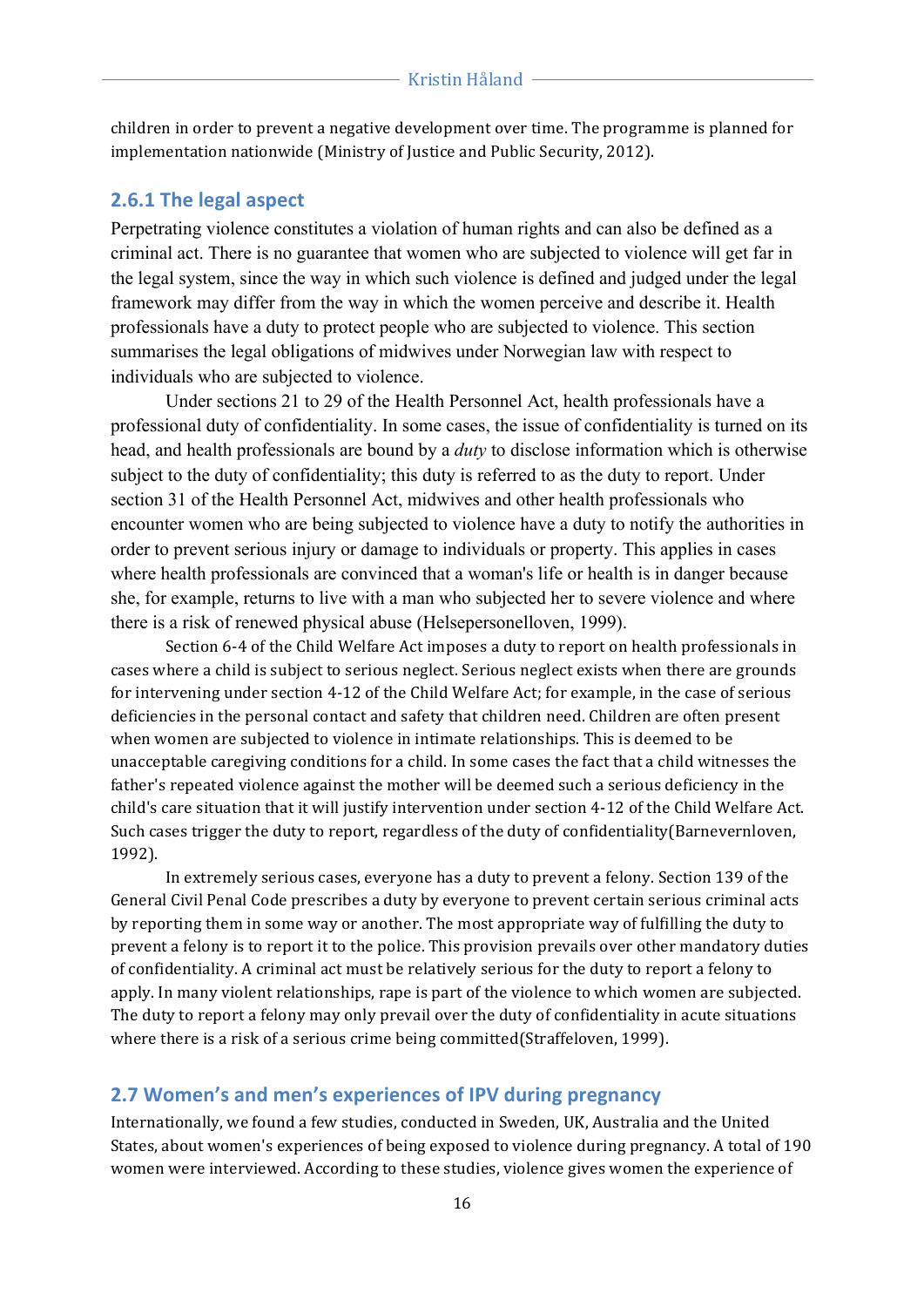losing control of their lives, destroys their self-image, and causes shame (L. Bacchus, Mezey, & Bewley, 2006; K. E. Edin, 2006; Goldstein & Martin, 2004; Haggerty, Kelly, Hawkins, Pearce, & Kearney, 2001; McCosker, Barnard, & Gerber, 2004). Exposure to violence gives women experiences such as a sense of being controlled and of destruction (McCosker, et al., 2004). According to studies by Edin (2010) and Lutz, Curry, Robrecht, Libbus and Bullock (2006), women who are exposed to violence during pregnancy have ambiguous and contradictory feelings. Studies show that the phenomenon is experienced as difficult and taboo (Edin, et al., 2010; Lutz, 2005). Edin and Bishop (2005) report that women findit difficult to tell health professionals about their situation.

Only a limited number of international studies exist that describe pregnant women's, needs for important others in terms of help, support, and motivation to change the social network and support system when exposed to IPV. According to Bacchus (2002), women carefully consider the benefits and disadvantages before sharing their experiences. Prerequisites for disclosing their experiences to health professionals are continuity of care and that the health professionals have available time . Lutz  $(2005a)$  shows that fear, guilt, and shame make it difficult to share experiences, but women want the support, help, and respect of carers in the support system. Women do not want the support system to fix their situation. They want to participate in their own lives. Seng, Sparbel, Low and Killion (2002) describe the psychological phases of violence, from living with violence to finding a way out of it, based on interviews with women who had abuse-related posttraumatic stress. The study shows that women consider individual respect, and knowledge of and competence in the nature of violence, change, and trauma-related needs as important for providers of antenatal care. Gielen, O'Campo, Faden, Kass and Xue (1994) conducted interviews with women and show that support from friends helps women to leave a relationship with IPV.

One study explores men's perspectives of their own intimate partner violence in relation to their understanding of manhood. This study is not related to pregnancy or becoming a father, but one participant expresses an explicit resistance to perpetrate violence during pregnancy;'I did smack her a couple of times, but when she was pregnant I never put my hands on her' (Wood, 2004, p. 566).

### **3.0 Research area and aims of the studies**

Men's violence against women is widespread, both nationally and internationally, and it also occurs to a significant degree when women are pregnant, although it is difficult to determine the exact prevalence. Men's violence against women is a widespread and serious human rights problem that presents challenges in terms of health and quality of life in society. Violence has huge consequences for the physical and mental health of both women and the unborn child, and can also affect the quality of the child's later life in terms of cognitive and emotional skills. Although there is broad consensus that domestic violence must be stopped, it remains a taboo subject that is considered difficult to bring up and uncover.

In Norway, pregnancy is a time when most women contact the health care services, to receive pregnancy care. The focus in antenatal care should be on psychosocial factors. Antenatal care can therefore offer an arena for discussing violence and for supporting women who are exposed to IPV.

To be able to offer pregnant women and their partners help and support in changing a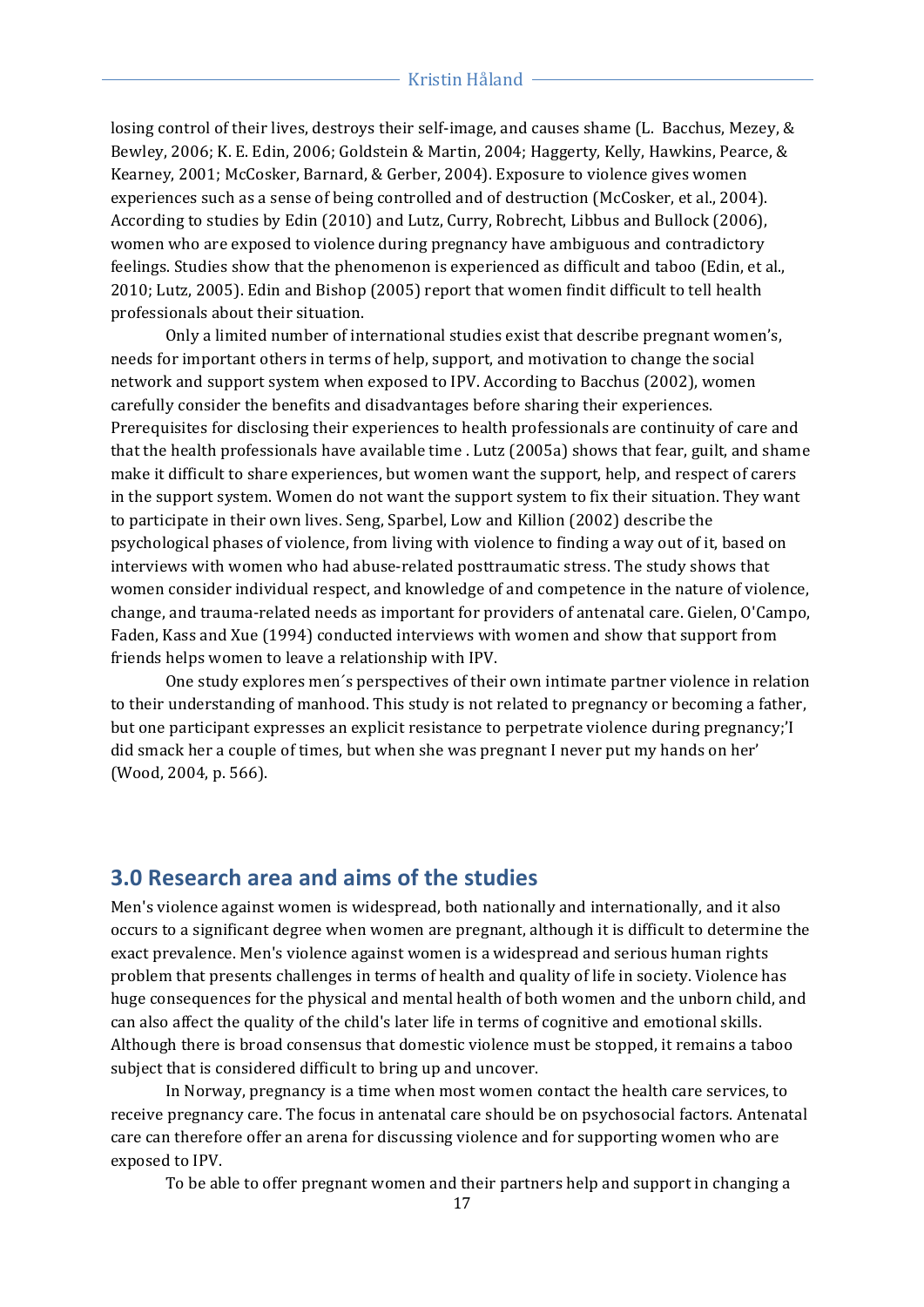life situation where violence is involved, it is important to have knowledge of how the couple perceive their life situation and what type of help from the support system they think might help. 

No studies with a Norwegian context were found that looked at women's experiences of being exposed to violence during pregnancy or at which individuals are significant for them in connection with improving their life situation. Likewise, no studies were found that looked at what type of help and support the women themselves say they need in order to change their life situation. If midwives are to help women who are exposed to violence, this is important knowledge that should be disseminated. After several searches in databases, no studies were found that dealt with men's experiences of pregnancy and change when perpetrating violence.

### **3.1 Aim of the studies**

The overall aim of this study is to describe and interpret women's experiences of being exposed to IVP during pregnancy and of important others in relation to change, and men's experiences of becoming a father and of being in change in the context of pregnancy and early parenthood. Such research is important for gaining in-depth knowledge about women's and men's experiences and needs in terms of understanding their life situation and of what they expect from the support services. The thesis consists of four studies, as shown in Figure1.

The studies have the following aims:

l To describe and gain a deeper understanding of women's experiences of being exposed to IPV during pregnancy.

Il To describe women's experiences of important others in a pregnancy dominated by IPV. Ill To illuminate the lived experiences of becoming a father, in men who have subjected their partners to violence.

IV To explore men's experiences of perpetrating IPV and of being in change in the childbearing period.

#### Study I

**Women's experiences of being exposed to IPV during pregnancy**

- 5 women
- Phenomenological approach

Women's experiences of important others in a pregnancy dominated by IPV

- 7 women
- Phenomenological approach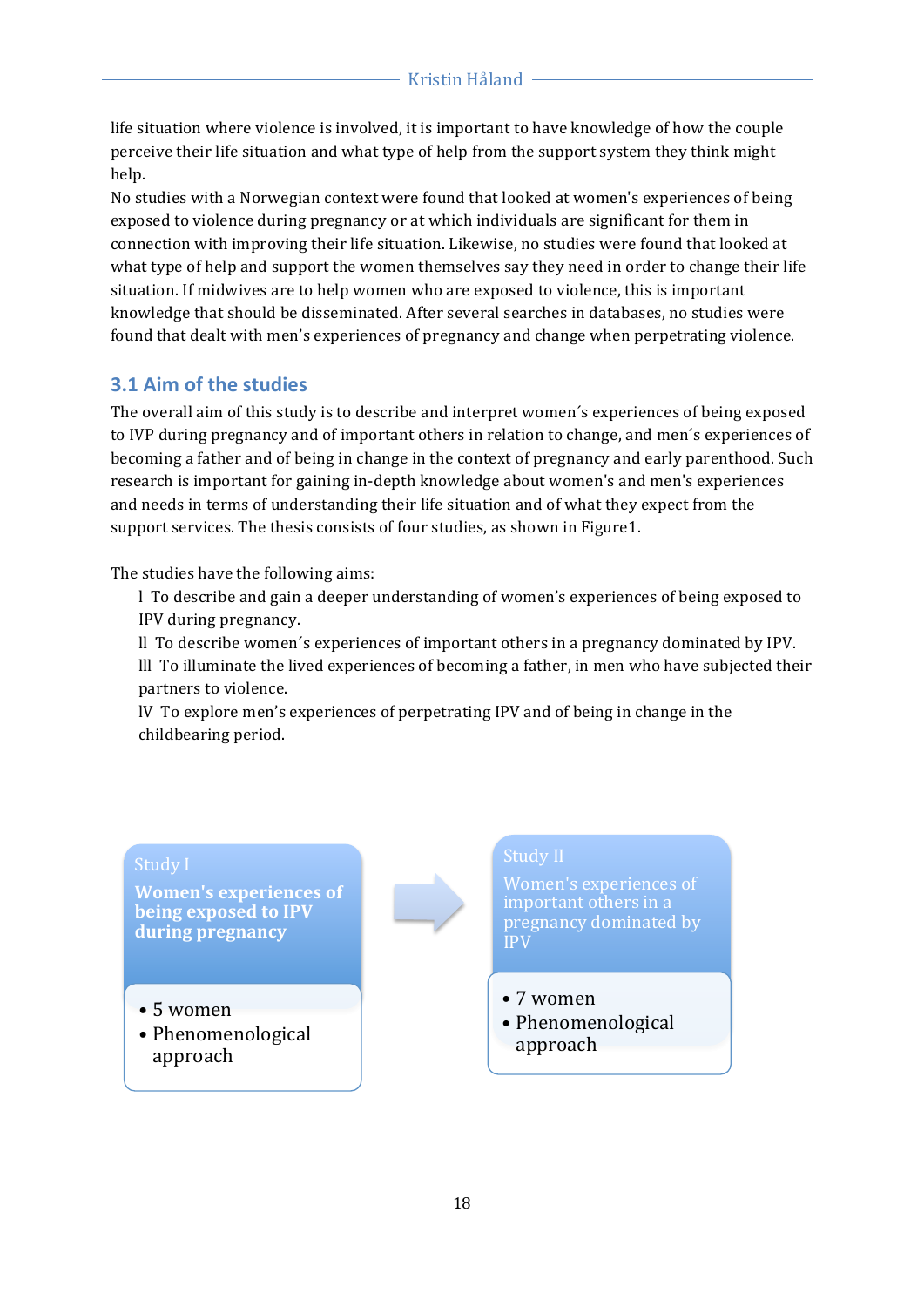

**Figure 1. An overview of the articles in the thesis** 

## **4.0 Method**

This chapter begins with an account of the epistemological frame of reference on which the studies are based. A phenomenological approach (Dahlberg, Dahlberg & Nyström, 2008) is used in Study I and Study II, based on the work of Husserl (1970) and Merleau-Ponty (2002). Study III has a phenomenological hermeneutic approach (Lindseth & Norberg, 2004), based on the the philosophy of Ricoeur (Hermansen & Rendtorff, 2002; Ricœur, 1976). Study IV has a lifeworld hermeneutics based on Heiddeger and Gadamer (Dahlberg et al., 2008).

Qualitative in-depth interviews are used in order to enter deeply into the experience and meaning of the studied phenomena. A step-by-step account is given of the respective methods applied. Pre-understanding is emphasised because of the sensitive and difficult nature of the topic of this thesis, which requires the researcher to tread carefully in this area of research. The chapter concludes with some ethical considerations and a summary.

### **4.1 Theoretical framework**

### **4.1.1 Phenomenology and lifeworld hermenutics**

The lifeworld perspective is the basis for both phenomenology and lifeworld hermeneutics, which share the philosophy that all individuals live in a common world, a world of perception, whereby the world presents itself to us in different ways. Human beings are intentional beings, and always have their consciousness directed at something. We experience the everyday world through the lifeworld and through the 'natural attitude', meaning that we take things for granted, uncritically. What comes to the fore and what remains in the background of our consciousness will vary in line with our experiences and with the context in which we live our lives. We judge and evaluate the world on the basis of our lifeworld and create meaning in our lives on the basis of our lifeworld (Dahlberg, Dahlberg, & Nyström, 2008).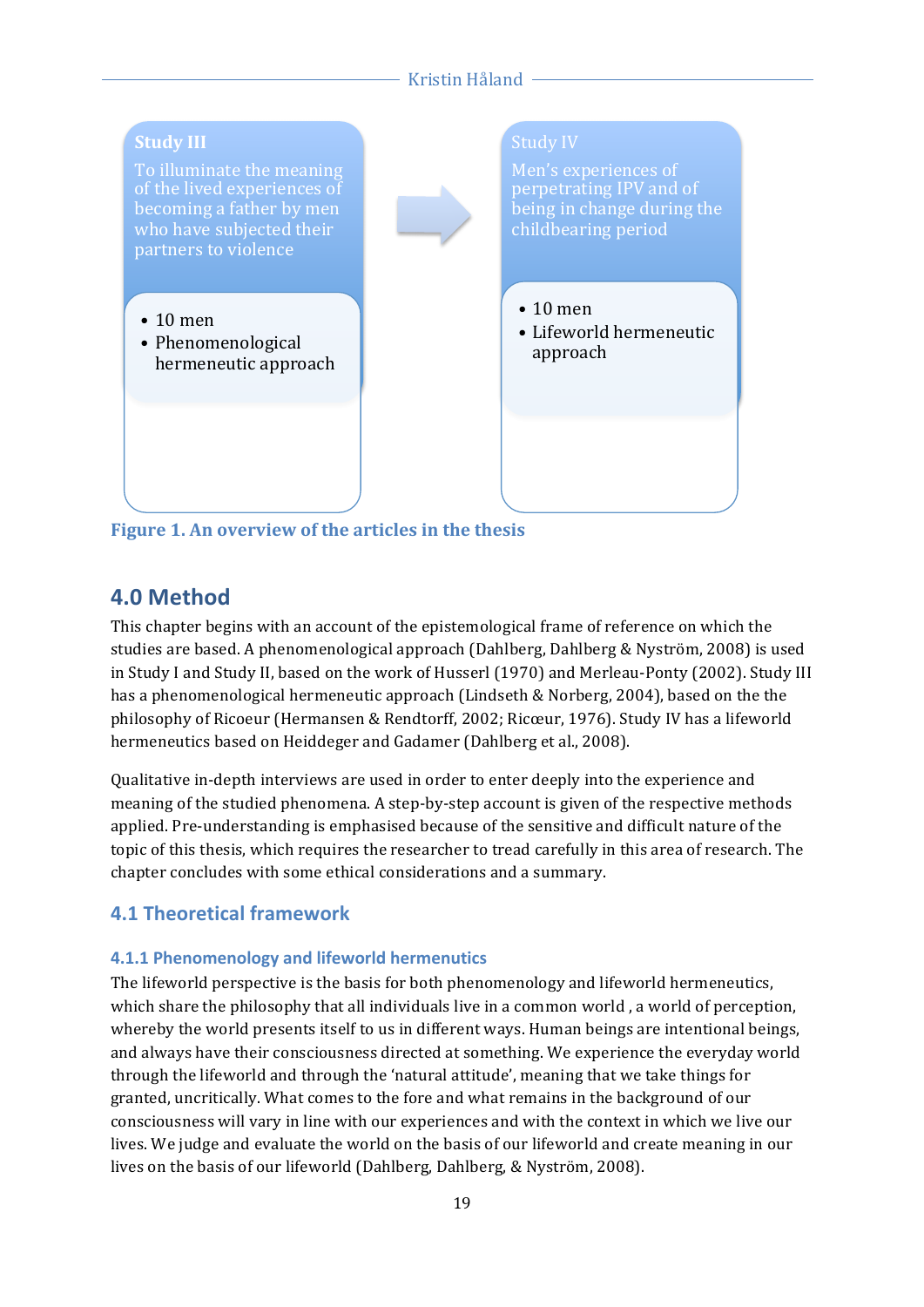Merleau-Ponty states that human being are in the world as "flesh", which is an important approach for the ontological understanding of the lifeworld. The body is not only biological but also subjectiv, and all the knowledge we develop is embodied knowing. The body is constant perceiving and perceive. Through our body we are connected with everyone and everything in the world. The world becomes meaningful through our bodies, and we can never free ourselves from this embodiment. As subjective bodies, we are always here and now, and we belong to space and time. The body is the medium of our temporal and spatial communication, and is significant in the function of memory (Dahlberg et al., 2008). This replaces the ontological dualism, of body and soul that has dominated Westerm philosophy (Merleau-Ponty, 1994).

In phenomenology, the focus is on the description of a phenomenon, which is an object as experienced by a subject (Dahlberg et al., 2008). "Phenomenon" is derived from the Greek word "phainomenon", meaning to show to or to be manifest to the consciousness. Phenomenology is the science of phenomena and its inhabitants; the world of experience (Dahlberg et al., 2008). According to Husserl, the scientist has to go "to the things themselves", the lived experiences, in order to find the essence of a phenomenon (Dahlberg et al., 2008). The idea behind applying a phenomenological approach to research and thereby problematising and challenging the lifeworld is to develop new knowledge and to describe people's modes of thought and experiences, through their language and their subjective bodies (Dahlberg et al., 2008). In this thesis, we have approached women who were exposed to violence and men who perpetrated violence in connection with the period of childbearing in order to gain knowledge about their lifeworld through in-depth interviewing.

The phenomenon in the first study is "Women's experiences of being exposed to IPV during pregnancy" and the phenomenon in the second study is "Women's experiences of *important others in a pregnancy dominated by IVP"*. The context in both studies is pregnancy. The phenomenon in the fourth study is "Men's experiences of perpetrating IPV and of being in change *during the childbearing period*" in thecontext of the childbearing period.

In lifeworld hermeneutics, the goal is to express the hidden meaning and to discover anything new, where openness is a prerequisite (Dahlberg et al., 2008). According to Heidegger, the hermeneutic processes of understanding and interpreting make it possible to reveal the hidden meaning of phenomena. In order to discover something new in the text, one needs to have an open mind. This is in accordance with our "natural attitude" and with the way we belong to the world. The open attitude can thus lead us to a new and deeper understanding (Dahlberg et al., 2008). To confront and critically reflect on the everyday human world in a scientific way makes it possible to expand our understanding of human beings and human experiences. The tacit and implicit of the lifeworld can become explicit. Heidegger states that human beings can share their experiences of world with others, and intersubjectivity is a primordial quality of the human world. However, even if we live in the same world and have much in common, every person has his or her own unique lifeworld (Dahlberg et al., 2008).

According to Gadamer, pre-understanding is an intentional structure of feelings and thoughts which is activated when we regard something as something and which we unreflectively bring with us when reading a text. Gadamer uses the concept of "horizon", which consists of experienthe prejudices are overcome, the horizons becomes expanded. The meaning is never fixed nor static, but always influenced of context and history, and leads toward new understanding (Dahlberg et al., 2008).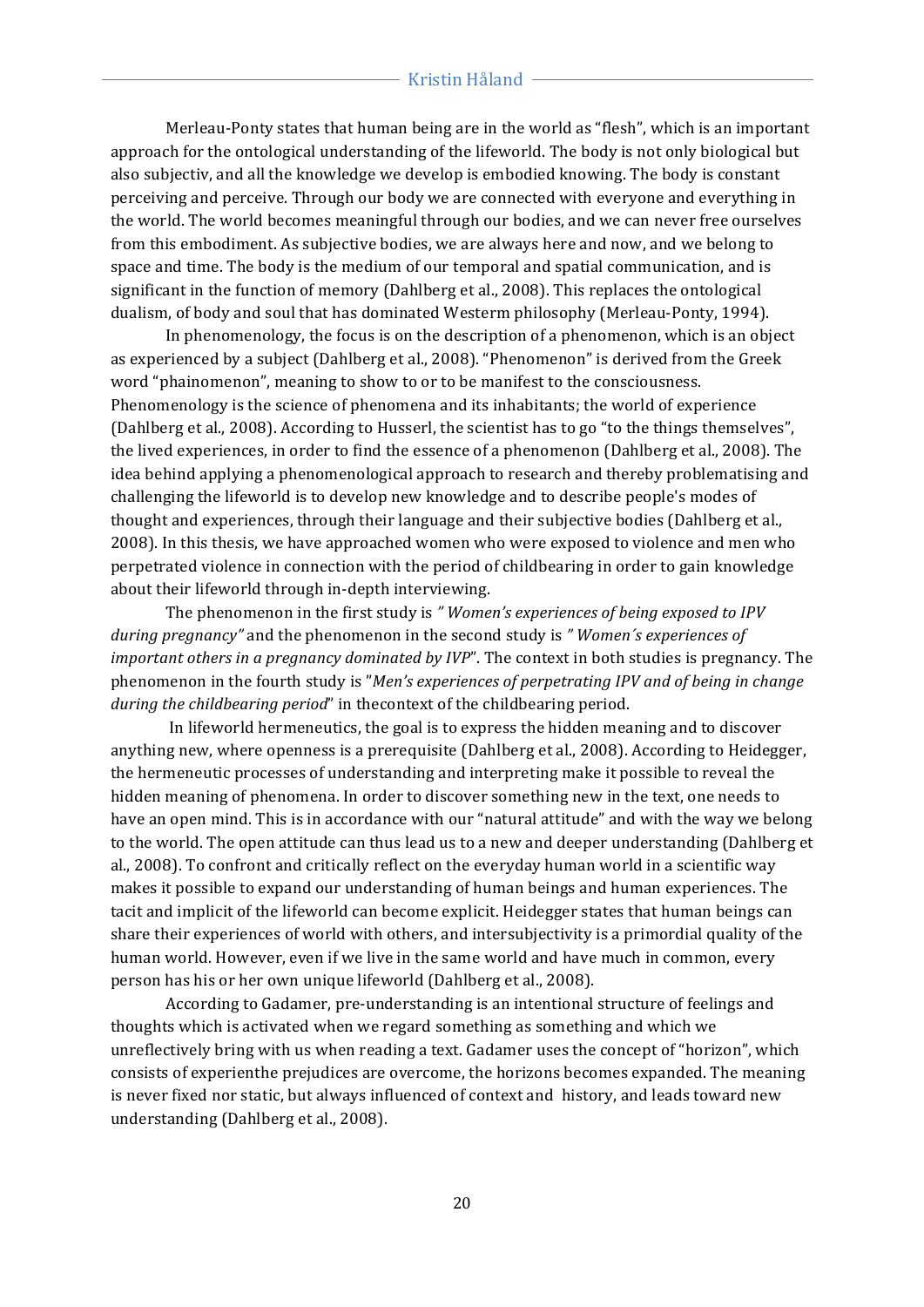#### **4.1.2 Phenomenological hermeneutics**

Hermeneutics is the philosophy of understanding through interpretation. Originally, hermeneutics was used to refer to the interpretation of religious and juridical texts, especially of biblical texts in theology (Lindseth & Norberg, 2004; Thornquist, 2003). It was later further developed within the fields of philosophy and humanism. Schleimacher, and later Dilthey, Heidegger, Gadamer, and Ricoeur, played important roles in developing the hermeneutic tradition (Dahlberg et al., 2008; Lindseth & Norberg, 2004).

According to Ricoeur, in order to understand the human consciousness and actions, phenomenology must be supplemented by hermeneutics. He wanted to define and transcend the phenomenology. People's lived experience of difficult/complex situations in life are often expressed as narratives, and the essence is not explicitly spelled out. By using a phenomenological hermeneutic approach, the stories and text can reveal and make visible the meaning and essence through analysis and interpretation (Lindseth & Norberg, 2004). The symbolic expression, the written language, is important in hermeneutics because it connects humans to the world by describing their experiences and meanings of the world and of human existence. The written text has a surplus of meaning that must be uncovered by interpretation. Ricoeur objectified a text by removing it from the author, thereby allowing the researcher to interpret it beyond the written text. The interpretation should be as truthful and as probable as possible (Geanellos, 2000; Ricœur, 1976). In contrast to a purely phenomenological approach, Ricoeur argued that interpretation and reflection are very close to each other and that intuition always is masked by reflection.

By using the phenomenological hermenetucal approach we sought to illuminate, understand, and explain the phenomenon "*experiences of becoming fathers*" in men who have subjected their partners to violence. The aim of the method is to find new possibilities of living in the world that the interview text open up through the narratives of lived experiences(Lindseth & Norberg, 2004).

#### **4.2 Participants**

The participants were recruited via Alternative to Violence (ATV), a professional research and treatment centre for violent offenders and for people who witness or who are exposed to violence. Therapists at ATV informed women who were exposed to violence and men who had perpetrated violence on their partners about the project, both orally and in writing, and asked them to participate. ATV provided the researcher with the names of those women and men who agreed to participate and information about how they wished to be contacted.

Five Norwegian-speaking women aged between 20 and 38 participated in the first study and an addition two women participated in the second. The inclusion criteria for the participants were: women who had experienced intimate partner violence during a pregnancy within the previous two years, and were Norwegian speaking. Two of the interviews were conducted on women who were pregnant and five were conducted on women who had already given birth. Five of the women were first-time mothers, but some of their partners had children from earlier relationships. Two of the mothers had other children. Five of the women who participated were either studying or educated at university level. The women who were pregnant when the interviews took place lived with partners who subjected them to violence. One woman lived with her partner and their children, and four women were separated. All of the interviews were conducted in places where the interviewees felt safe. Four interviews were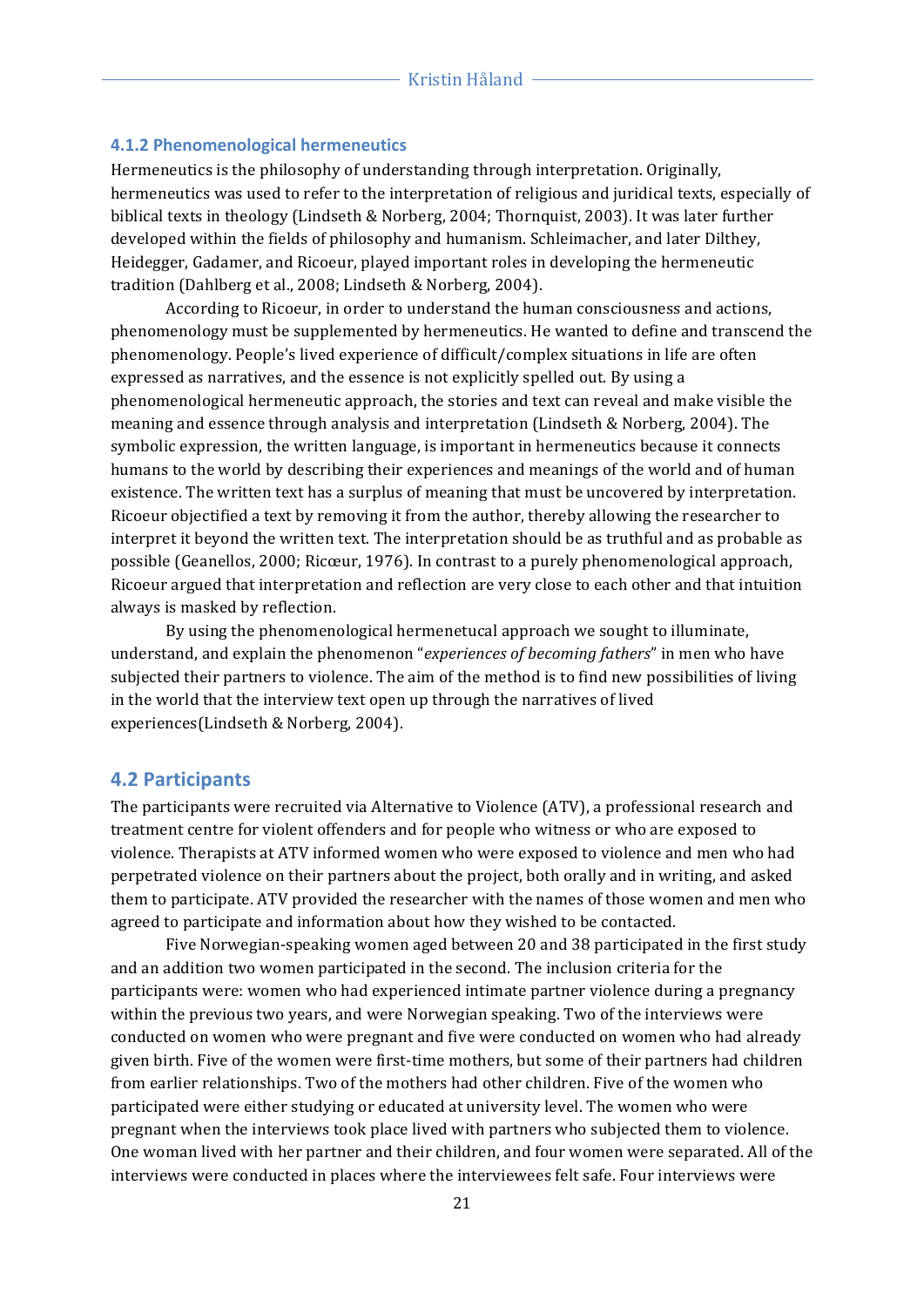conducted in an office at a hospital, and three interviews were conducted in a room at ATV's premises. 

Ten men participated in the third and fourth studies. The inclusion criteria for the participants were: men who had exposed their female partners to violence in the childbearing period, who had become fathers within the previous two years. Both the female and the male participants were Norwegian-speaking. This was selected as a criteria so that the interviewer should understand the concept and meaning of the language. The spoken message went directly from the participant to the interviewer, without the need for an interpreter.

Recruiting male participants proved difficult; one reason for this might be that this is a taboo subject, and men may find if difficult to share their experiences and emotions. After six month, only three interviews were conducted. Due to this, the inclusion criteria were changed to involve men who had become fathers up to six years back in time. In the course of a few weeks, a total of ten men agreed to participate. The men had contacted ATV seeking help for their violent behaviour. Some of them had contacted ATV of their own accord, while others had been ordered to attend therapy in order to have contact with their children. They were all in a life situation where the focus was on possibilities for change, which matched the focus in this research. The interviews were conducted in at ATV's premises, where the interviews felt familiar and where the interviewer felt safe.

#### **4.3** Interviewing and transcription

Each participant was interviewed once, for between one and two hours. During the interview, the interviewer and the interviewee talked about the experiences and stories related to the phenomenom which the interviewee chose to share. The interviews with the women consisted of two open questions: "Could you tell me about your experiences of pregnancy and of being subjected to violence by your partner?" and "Can you tell me about important others in your situation?" The interviews with the men contained the following questions: "Can you tell me about your experience of becoming a father?" and "What do you experience as important in changing a violent behaviour when becoming a father?" Their responses were followed up by indepth questions about various aspects in order to gain a deeper understanding.

This could be achieved by asking: "Could you say more about it ...?"; "What were you thinking while you were experiencing this ...?"; or "What emotions did this create inside you?" Another way of conveying understanding and reflection is to repeat the last thing the interviewee said and then be open and wait for more details. It was important to be conscious about the way I asked the questions and about my non-verbal communication, and to be aware of how my attitude and pre-understanding might affect the answers and results. I tried to have an open and friendly attitude and to avoid expressing negative feelings about what was said, even though some incidents were emotionally difficult to deal with.

All of the interviews were audiotaped and transcribed afterwards. Through transcription, the data were converted from oral speech to written text. They will thus appear somewhat reduced, since human factors such as tone of voice, body language, and gestures were removed (Dahlberg et al., 2008; Ricœur, 1976). Non-verbal forms of communication, such as crying and walking around the room, were noted in the transcription because they add an emotional expression to the interpretation of the text (Lindseth & Norberg, 2004), but they do not replace the overall linguistic expression. No lived experience of another person can be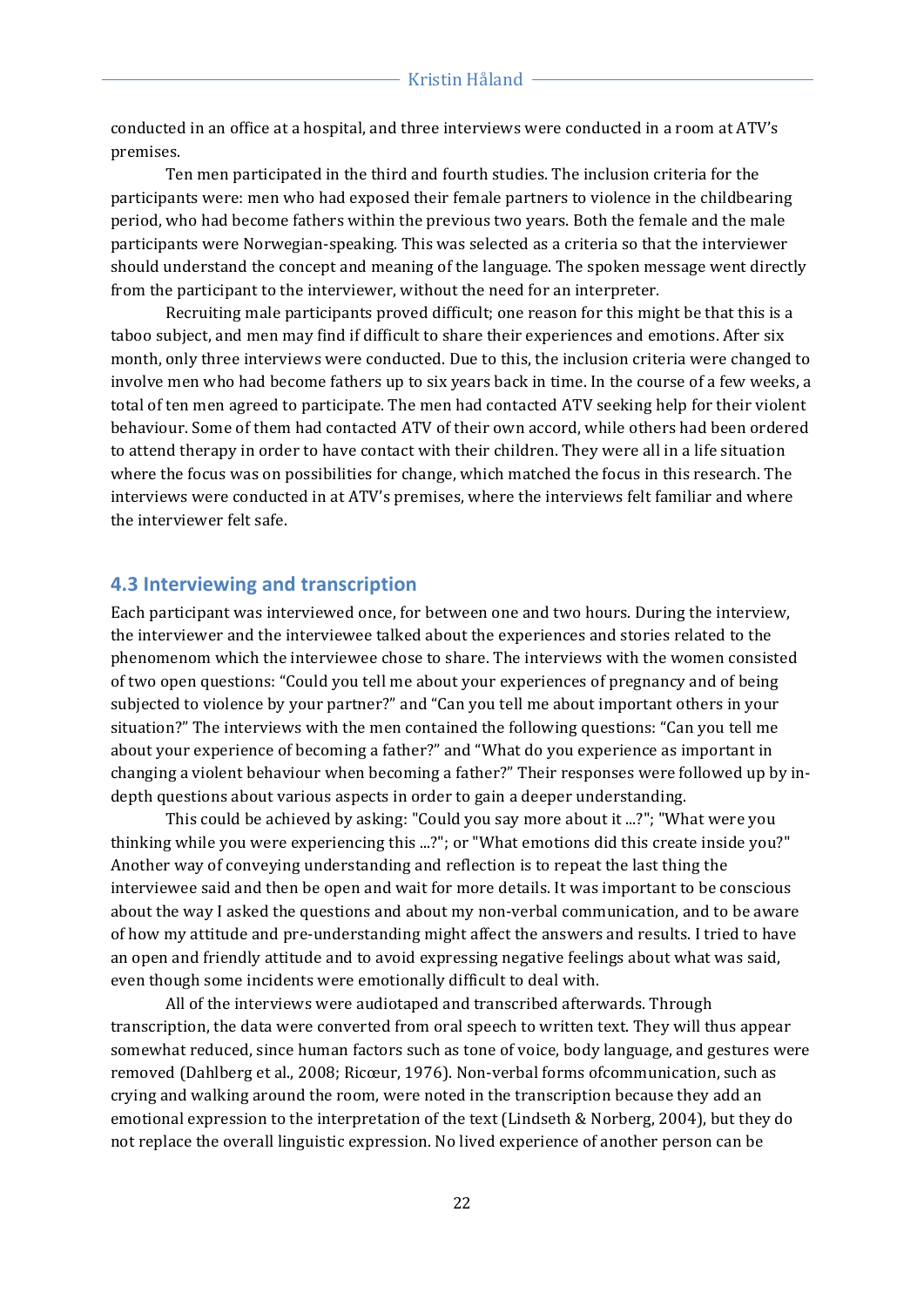totally captured in language or transcripts, but it is possible to transfer the meaning of lived experience (Dahlberg et al., 2008; Ricœur, 1976).

#### **4.4 Pre-understanding**

During the research process the pre-understanding of the researcher must be discussed and problematized (Dahlberg et al., 2008; Lindseth & Norberg, 2004). More specifically, the thoughts and actions are influenced of the different roles the researcher has as woman, mother, midwife, psychiatric nurse, and researcher. Attitudes and thoughts related to the studied phenomenon and based on these roles may influence the research. Husserl refers to the "natural attitude", meaning an unreflective attitude as a pre-given basis for all experiences. Attitudes we take for granted but with which we subconsciously judge and pre-judge phenomena (Lindseth  $&$ Norberg, 2004). This natural attitude is also called "pre-understanding", and two things are required to validate its influence.

Pre-understanding is a complex phenomenon, with several aspects one has to be aware of: historical, cognitive, social and emotiona (Dahlberg et al., 2008). In addition to the roles already mentioned, the researcher is a citizen and participant in various social systems, and is historically and culturally rooted. The researcher also has her own experiences, feelings, and reflections as a human being. Some of these roles were shared by the women interviewed, while others were not. We are individuals with our own life stories and lifeworlds, all of them consisting of multitudes of dimensions and experiences.

The pre-understanding of the female participants in this thesis was that I had met several women who had told me about their experiences of previous abuse but not about ongoing violence. I had not experienced IPV myself, so my experience was limited. My preunderstanding of the women I was to interview was influenced by the research in which I had immersed myself, which consisted of risk factors in women who are exposed to violence: young age (Barbara Parker, McFarlane, Soeken, Silva, & Reel, 1999; Rådestad et al., 2004) single, without regular employement, low economic status, low level of education, belong to a minority group, suffer from a chronic disease, disability or mental illness, and use drugs (Haaland et al., 2005; Rådestad et al., 2004). I therefore felt distanced from these women and could not identify with them. Despite of my pre-understanding, I wanted to meet these women with an open mind, question my pre-justice and bridle it. By bridling is meant to restrain one's personal beliefs, theories, and assumptions that might mislead the understanding of meaning and thus limit the openness of the research. The aim is to be open and to show a respectful attitude that allows the phenomenon to present itself (Dahlberg et al., 2008).

My pre-understanding of the men was not as clear to me. I knew no men who, to my knowledge, used violence against their partners, nor did I have any prior experience in discussing this topic. I was curious to meet them and to hear their experiences of the situations, but at the same time it was important for me to conduct the interviews in a place where I could feel safe. My conscious thoughts about feeling safe probably indicated my concern about being placed in an unpleasant situation by the men. I worried that I might provoke them unintentionally or that they might become angry and lose their temper during the interview situation. Some of the interviews were conducted during the evening, and I was therefore alone with the men at ATV's premises. I had arranged with a friend that if I failed to call her within two hours, she should come to the premises to check that I was safe.

When I met the women who were being exposed to violence, I was suprised by their education level, apparent control, and their coping strategies. I asked a researcher who works in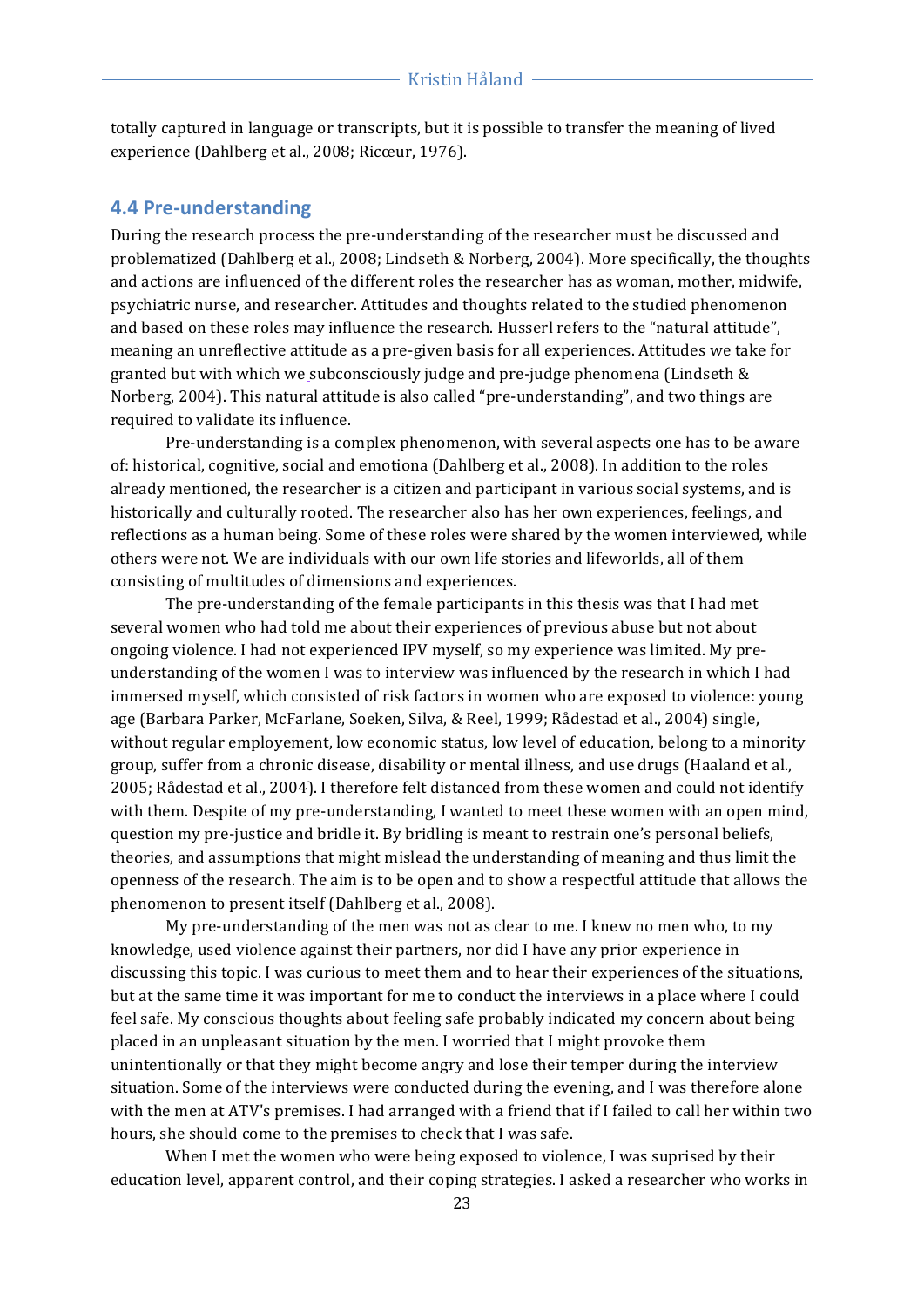this area whether this group of women genuinely needed support and help; they appeared so strong and well organised. I was almost irritated by the prospect of spending so much time on women who, on first impression, appeared to be such well-functioning individuals. Dahlberg et al. (2008) states that a productive way to grasp pre-understanding is probably to be provoked. Through in-depth interviews and critical reflection, my understanding expanded and my prejudices changed (Dahlberg et al., 2008).

After interviewing the first man, I was drawn into his story and his perspective. He described a situation in which he presented himself as the victim in a relationship with a woman with a behavioural disorder. He was a handsome and articulate man, and during the interview I felt sympathetic towards him and his story. After the interview, I reflected on my own feelings and attitudes and had to realise that his story probably differed somewhat to the story that had resulted in him being ordered to undergo treatment at ATV. The men differed considerably in terms of manners and body language; some of them gave me the impression of being open and charming, while others seemed more introvert and ashamed. All of them had positive characteristics, and all of their stories had an element of sadness about them. All of them had used violence against their female partners. This interview process might also be understood as a form of self-examination (Fog, 2004). Self-examination consists of outward and inward movements; the outward movement represents attention directed at the women exposed to violence and at the men, who perpetrated violence, but at the same time I directed my attention inwards, to the immediate significance this issue had for me as a researcher. During interviews with some of the men, this inward attention led me to think about my own children; would I have noticed violent tendencies in a man if one of my daughters had a boyfriend who was violent? My pre-understanding changed during the course of the interviews. I viewed the men from a wider perspective; they were people with both good and bad sides, both vulnerable and strong. My fear of provoking them during the interview situation disappeared after the first two interviews. None of the men showed any sign of anger or irritation during the interviews.

After each interview I wrote down my intuitive reflections on my impressions of the participant and their lifestories. I also consulted a mentor, a colleague from the university college with expertise in debriefing and guidance, to share and discuss my feelings and preunderstandings in retrospect.

#### **4.5 Analysis**

#### **4.5.1 Phenomenological analysis**

The data from the first and the second study of the women's experiences were analysed in line with Dahlberg et al. (2008). The aim is to describe a phenomenon without interpretation, explanation or construction. The researcher must stay close to the data and dwell on it. A cautious and reflective attitude is important. The researcher is herself a tool in the research process and must therefore develop self-awareness. The researcher must try to bridle the preunderstanding she has of the phenomenon being studied to ensure that it affects the findings as little as possible (Jfr. 4.4) The first step was to read the transcripts of the interviews to gain a sense of the whole picture. Openness means being open and carefully listening to the tapes and reading the transcripts (Dahlberg et al., 2008). The next step involved dividing the text into parts, called 'meaning units' by Giorgi (2009). Meaning units should be concrete descriptions of the informant's everyday world that have meaning in relation to the studied phenomenon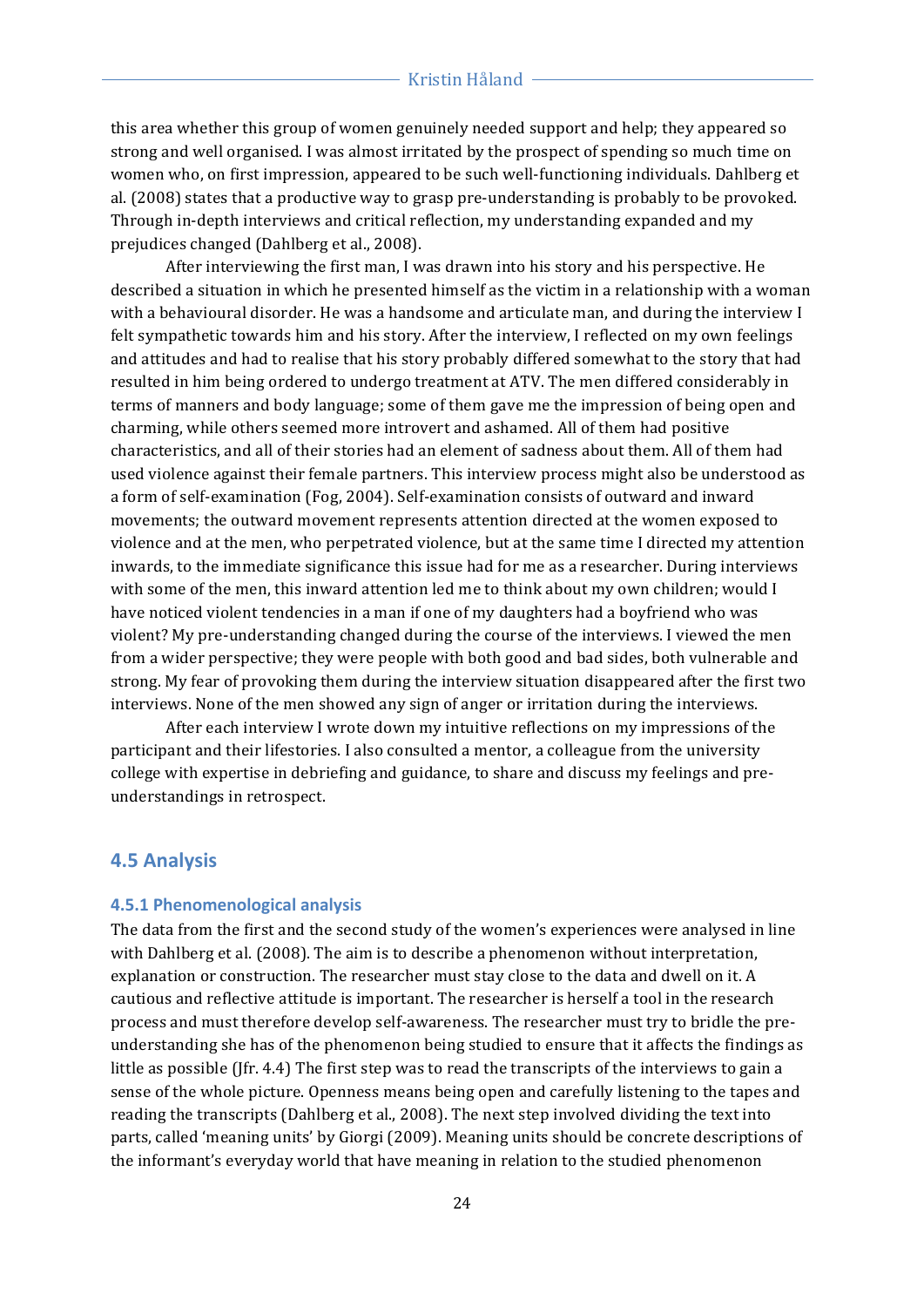(Giorgi, 2009). During the analysis, the text was read and parts that had relevance to the studied phenomena, i.e.: "*Women's experiences of being exposed to IPV during pregnancy*" and the phenomenon in the second study "*Women's experiences of important others in a pregnancy* dominated by IPV".

Next, the meaning units were organised to identify and understand patterns. Similarities and differences were reflected on and clusters of meaning emerged (Dahlberg et al., 2008). This process entails a constant movement between the interviews and the clusters, going from the whole to the parts and back again (Dahlberg et al., 2008). It leads to a reduction where the text is made more concise so that the essence of the investigated phenomena can emerge. Clusters of meaning were synthesised into a structure that bound them together, and an essence of the phenomenon began to emerge (Dahlberg et al., 2008). The essence is the phenomenon's essential meaning, whereas constituents are meanings that make up the essence (Dahlberg, 2006). A phenomenological approach is a slow process, waiting for the phenomenon to show us the meaning. The essence is further expressed by its constituents.

#### **4.5.2 Phenomenological-hermeneutic analysis**

The phenomenological-hermeneutic analysis was developed by Lindseth and Norberg (2004) and is based on the philosophy of Paul Ricoeur. The method was developed in order to investigate ethically, i.e. a perspective on morals; difficult care situations (Lindseth & Norberg, 2004), and has been used in several studies (e.g. (Karlsson, Bergbom, & Forsberg, 2012; Lohne & Severinsson, 2005; Tirgari, Iranmanesh, Cheraghi, & Arefi, 2013; Årestedt, Persson, & Benzein, 2014). Thus, this is a suitable for studying the phenomenon in the third study; "*The lived experiences of becoming a father by men who have subjected their partners to violence"*. Through a three-step analysis consisting of understanding and finding explanations for the meaning in the data, a new comprehensive understanding can emerge (Lindseth & Norberg, 2004).

The first step is to formulate the first impression of the text; the naïve understanding. The naïve understanding is a pre-understanding that represents the initial, unreflected, spontaneous interpretation of the phenomenon. It conveys our understanding and our emotional link with the lifeworld through the narratives. The naïve understanding is used actively in the analysis. The interpretation is already underway, as it begins during the interview as the participants tell their stories and continues throughout the process. The aim of the naïve reading is to be open to the text, to gain a sense of the whole picture, and to serve as a guide for the structural analysis. The text should be written in a phenomenological language, as close as possible to that of the participant (Lindseth & Norberg, 2004). According to Ricoeur, the author's intention is beyond our reach, so the only way to find the textual meaning is to guess (Ricœur, 1976). However, the naïve understanding points out the direction for this work.

During step two, the structural analysis, the researcher tries to take a more objective and distanced approach to the text, - in contrast to the subjective attitude in the naïve reading. The whole text is read and divided into meaningful units. The meaning units may be part of a sentence, a full sentence, a group of sentences or a paragraph that expresses one specific meaning. These are first condensed and then categorised into sub-themes that are further reviewed and abstracted into themes. The meaning units are reflected on in terms of the background of the naïve understanding, but during the structural analysis the text should simultaneously be viewed as objectively as possible. The naïve understanding are validated og invalidated on the basis of the themes that emerged from the structural analysis. Validation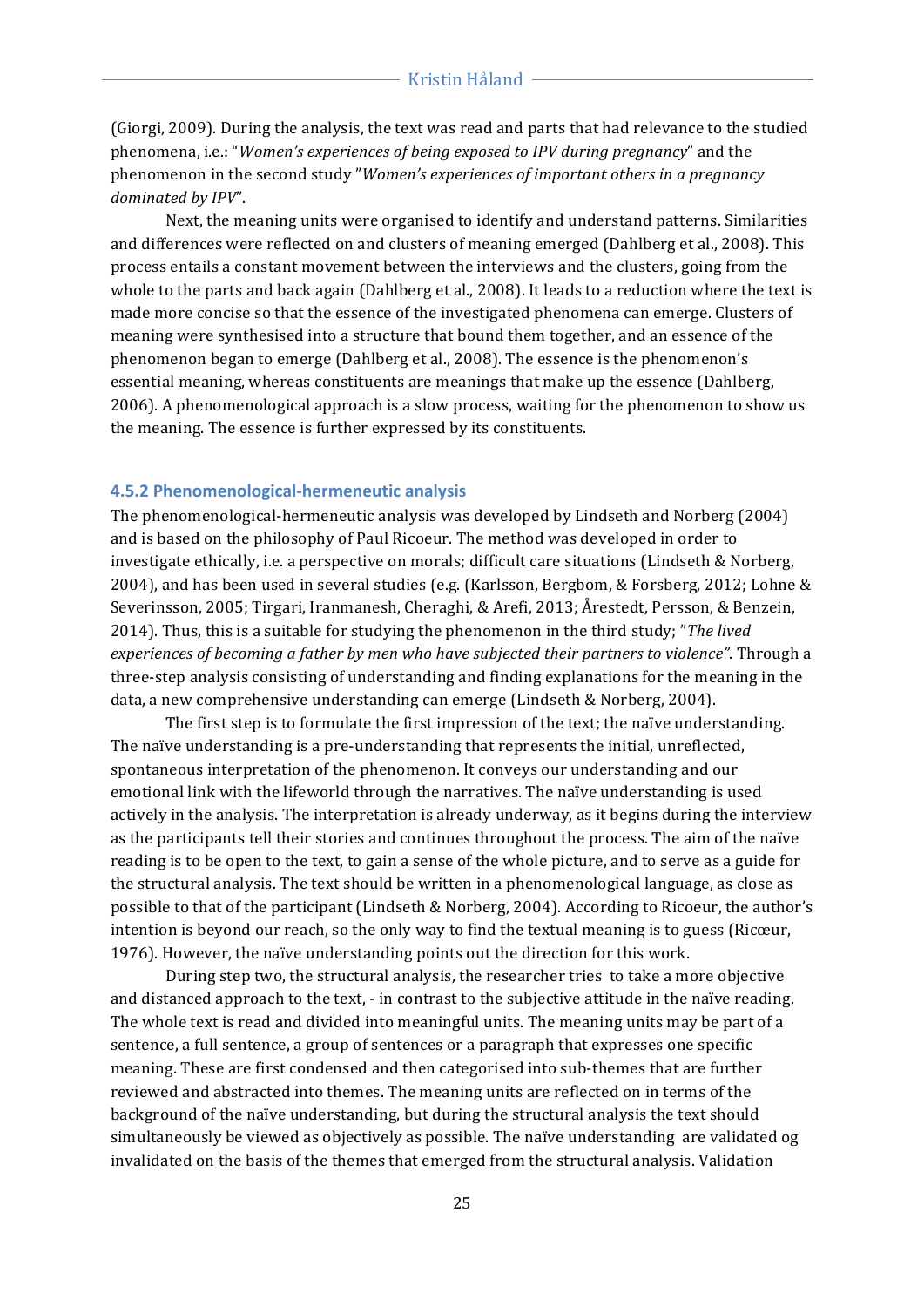shows that sometimes our first impressions of a text can emerge from an as objective analysis as possible, while other times the structural analysis can reveal new meanings which one did not see in the first reading. If the naïve understanding is not validated, the researcher needs to repeat the naïve reading in order to find a new naïve understanding, which is more processed and mature. This process continues until the naïve understanding is validated through the structural analysis (Lindseth & Norberg, 2004).

A challenge related to validation is that themes can be ambiguous and contain a plurality of meanings, something Ricoeur accepted, but he also tried to find ways to mediate between competing interpretations. Despite plurality, Ricoeur states that some interpretations are more likely than others (Geanellos, 2000).

In step three a comprehensive understanding of the issues in the text as a whole is expressed. The researcher tries to have an open an attitude as possible and to critically reflect on the naïve understanding, the structural analysis, and relevant literature. This is a phase that allows for creativity at the same time as the literature and the creativity should shed light on different aspects of the phenomenon. The analysis process is like a hermeneutic spiral, commuting between whole and part and, eventually, to a new whole. The literature and the interview text interact with and illuminate each other, creating a new understanding, a new whole. The new whole is an awareness and a deeper understanding of the phenomenon. Simultaneously, the text and the researcher interact with each other; the researcher interprets the text, but the text also interprets the researcher (Lindseth & Norberg, 2004). In this way, Ricoeur's theory of interpretation provides researchers with a method of developing intersubjective knowledge. The analysis provided me with new knowledge and new reflections on men's experiences of becoming fathers, and give me new thoughts, attitudes, and nuances regarding aspects of the role of fatherhood.

However, interpretation is always incomplete, and understanding can change and develop. There is no absolute, unchanging knowledge (Geanellos, 2000). In this way, the hermeneutic spiral is both a movement on different levels and an ongoing process.

#### **4.5.3 Life-world hermeneutic analysis**

The fourth study is analysed by life-world hermeneutic method (Dahlberg et al., 2008). The analysis is done by interpreting the transcribed text. According to Gadamer, openness is important, which means having an open mind in order "to discover anything new, to see the 'otherness of something'''(Dahlberg et al., 2008). This means that the researcher must treat the informant's experiences in an unprejudiced manner as well as with a reflective and, not least, a self-reflective attitude (Dahlberg et al., 2008). During the analysis of the data the texts were first read as a whole. In this way the researcher initiates a dialogue with the text in order to discover the meanings that emerge from the studied phenomenon (Dahlberg et al., 2008), in this case: "Men's experiences of perpetrating IPV and of being in change during the childbearing period".

Further meaning units were identified and marked. Next, the meaning units were compared to one other and contradictions and similarities were discussed. After a process of visiting and revisiting parts of the text and the text as a whole, themes are derived and a main interpretation developed (Dahlberg et al., 2008). The hermeneutic spiral, or hermeneutic circle, thus provides a basis for interpretation. A main interpretation is formed that goes beyond the context of the study and that serves as a guide for the reader. A main interpretation is developed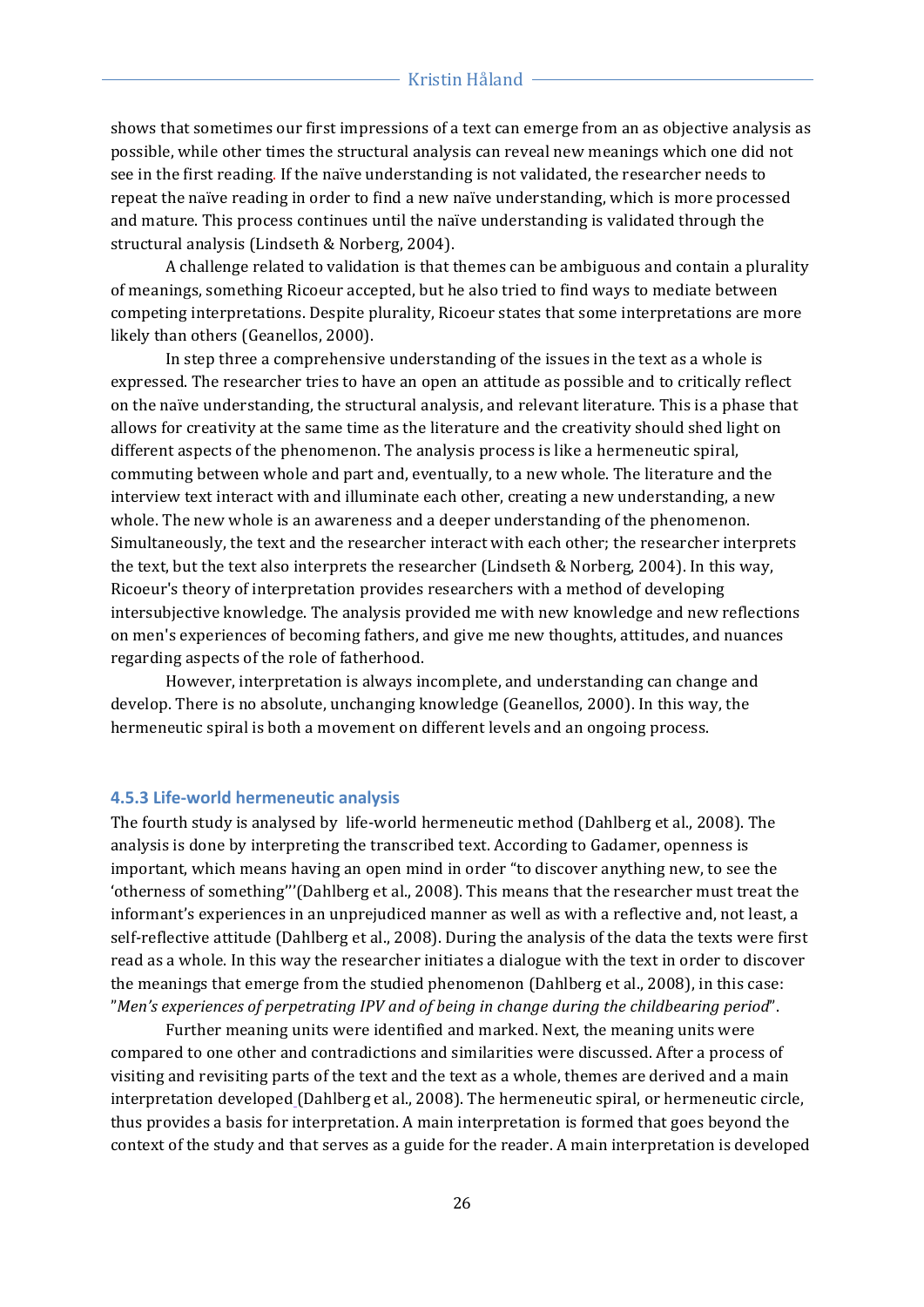through the use of theory. This allows the researcher to gain a new understanding that goes beyond the content of the original text.

Theory is applied to elucidate the findings so that new interpretations, understandings, and explanations can emerge, but the theory must not be applied too early because it may disrupt with the findings. All interpretations must be critically assessed to ensure reliability(Dahlberg et al., 2008). This was achieved by participating in research groups and in discussions with supervisors.

#### **4.6 Ethical considerations**

Women who are in a childbearing period and who are exposed to violence are vulnerable, and it might risky for them to disclosure about their situation, especially if they still are living with their partner.Men who are in therapy because of their violent behaviour are also vulnerable. Caution and carefulness are called for when planning a study so as to avoid hurting or offending the people one will meet. Conducting interviews with vulnerable people also requires ethical considerations in order to respect their integrity, security, anonymity, confidentiality. The interviews were anonymised during transcription so that all names were removed. The interviewees will be able to recognise their own voices in direct quotations, but since they come from different places around the country and none of these places is mentioned by name, they will not be recognisable to others. The recorded data were transferred from audio tape to a password-protected audio file, and the audio tape was destroyed immediately afterwards. The recordings on the audio tape will be destroyed once the thesis is completed, in accordance with guidelines issues by the Norwegian Social Science Data Services. Throughout the study process, the guidelines for research on violence against women were followed in order to protect the participants, the researcher, and the data (B. Parker & Ulrich, 1990).

First, it was important to protect the participants. Recruitment of the participants in the studies proved difficult, partly because the study design had to include a system that safeguarded the participants' safety and the participants' potential need to be followed up afterwards. The therapists at ATV helped to recruit women and men who fulfilled the inclusion criteria, and an agreement was made that the therapists could, if requested by the participants, follow them up after the interview. The researcher demonstrated a sensitive attitude towards the needs of the women and the men. If the participants showed signs of discomfort or stress, a break was suggested. At the end of the interviews, the researcher asked all the participants about how they experienced the interview situation and about their thoughts and feelings, and the female participants were asked about their safety and security in daily life. Several of the women and the men said that they found it positive to share their experiences, both because someone listened to them and because they gained a new insight into their own situation. Liamputtong (2007) emphasizes that researchers need to protect their participants, because talking about their lives may force them to relive their painful experiences. All of the participants, who were recruited by ATV, had shared some of their experiences with therapists before, so this was not their first experience of disclosing details about their situation. Sharing experiences of IPV may give the participants an opportunity to work through their trauma and in this way the interview may have a positive therapeutic effect (Liamputtong, 2007). Several of the women also expressed the hope that their experiences would help other women who are victims of IPV. After the interviews, both the women and the men were given an opportunity to participate in follow-up conversations with experts at ATV.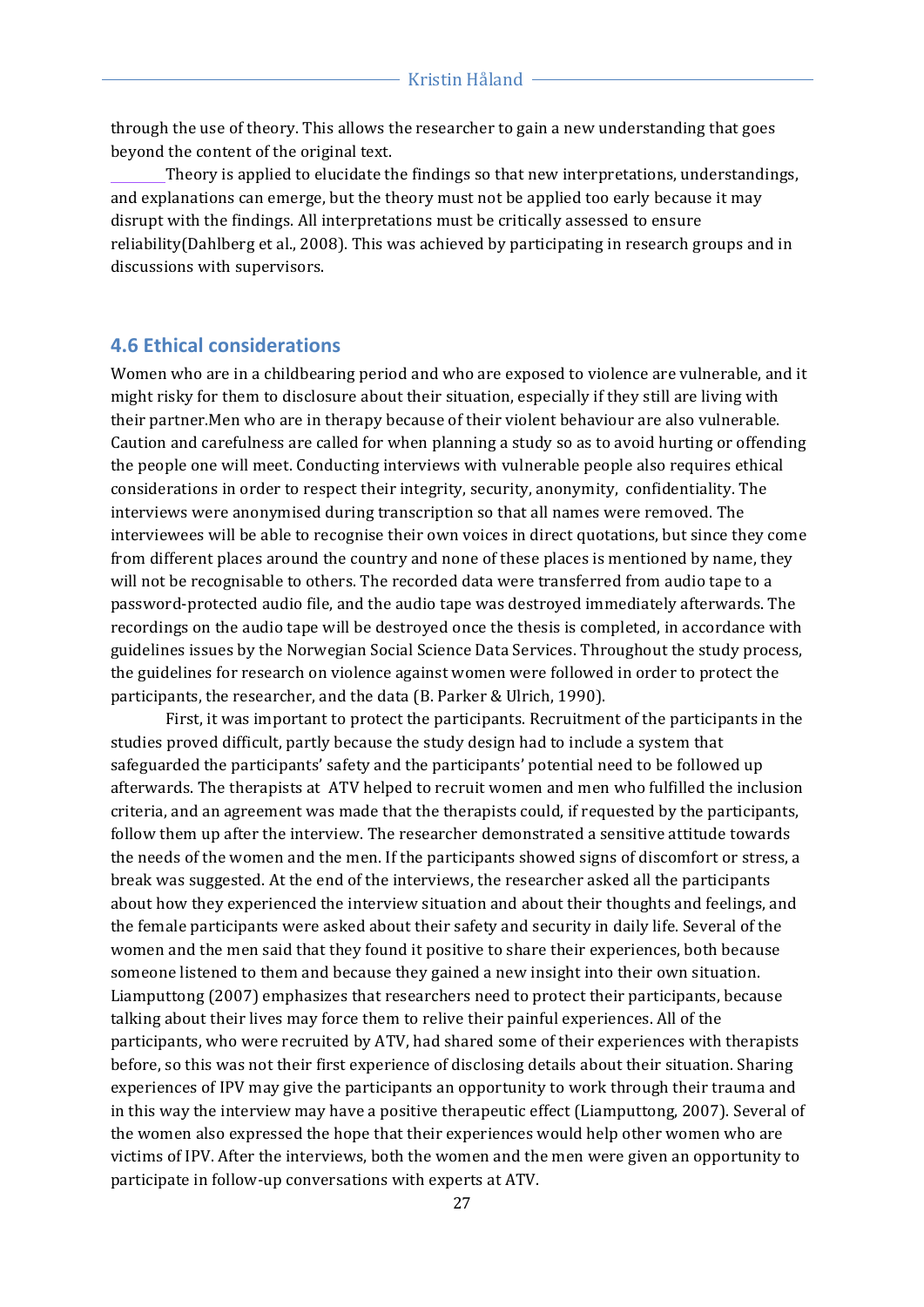The researcher had a special responsibility to protect the women who still lived with their partners when the interview took place. She had to ask them about what kind of strategies they had to keep themselves safe, have a focus on security planning and establish contact with important persons who could support the women. If it considered becoming dangerously to return at home, she had responsibility to help the woman go to e.g. a crisis centre. The researcher had experience and knowledge about security planning from her previous job. The researcher was also sensitive to the men's mood, especially whether they seem to be angry or provoked. It was important that they didn't leave the interview situation in a mood that could provoke violent actions after.

Second, the researcher had to be protected (B. Parker & Ulrich, 1990). The protection of the researcher was most significant when planning and carrying out the interviews with the men. In order to make the researcher feel safe, the interviews were held in the consulting room at ATV. The therapists, who knew the participants, made themselves available None of the men behaved threateningly. They clearly had confidence in the therapists and ATV, and placed confidence in the researcher, too. They said that it was okay to tell their stories, and showed an interestin the project. Several of them said they wanted to read the article. The researcher promised to send it to ATV so that they could pass it on to the participants.

Third, the data had to be protected(B. Parker & Ulrich, 1990). The consent obtained from the participants and the tapes were kept in a locked filing cabinet, and during transcribition any names and data that could identify individuals were removed. The computer on which the text was password-protected and stored in a secure place. At the end of this project, the tapes and consent forms will be erased.

The Regional Ethics Committee of South-Norway  $(2010/1107)$  approved the study. The ethical guidelines for midwives (International Confederation of Midwives, 2008), and the Helsinki Declaration were adhered to throughout the study. Together with the invitation to participate, the women and the men were notified verbally and in writing that if the researcher was made aware of any children at home who were being exposed to violence, it would be her duty to report the matter to the Child Welfare Service.

### **5.0 Results**

This chapter presents the results of the studies and, finally, a summary of all the results in the articles combined. 

### **5.1 Women's experiences of being exposed to IPV during pregnancy**

The essence of being exposed to IPV during pregnancy, is characterised by difficult existential choices and ambivalence. By existential choices is meant questioning one's own existence, the meaning of life as well as the responsibility for oneself and for others. The existential choices are related to the women's entire life, both before and during pregnancy. By ambivalence is meant feelings of uncertainly about one's own feelings, self-esteem, and abilities. By ambivalence in relation to others is meant conflicting feelings for and confusion over how to relate to the other. The future life with the child is experienced as a possibility for existential change in the women themselves and in others.

The essential structure can be further explained by its five constituents: living with unpredictability; the violence is living in the body; losing oneself; feeling lonely; and being pregnant leads to change.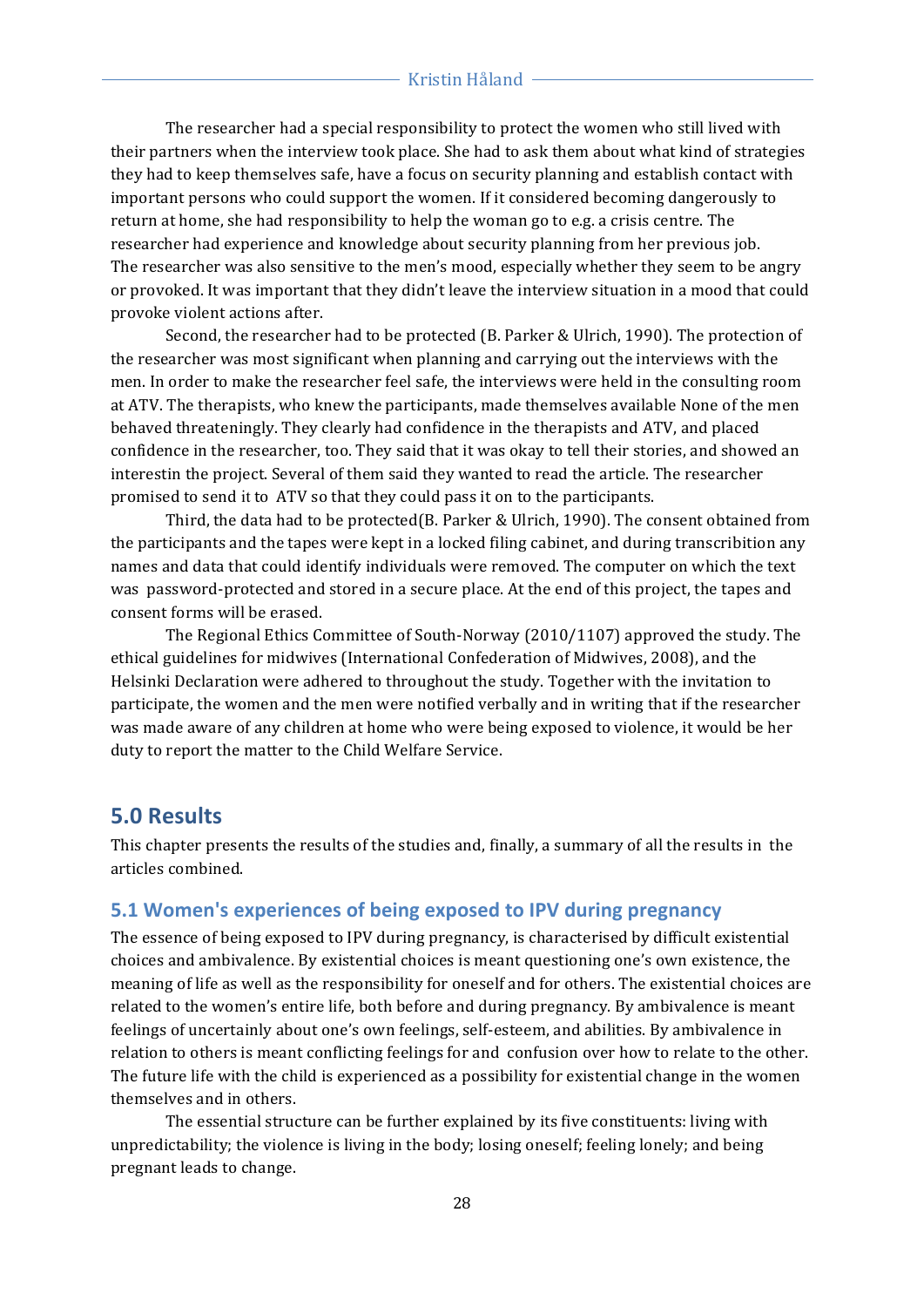### **5.2 Women's experiences of important others in a pregnancy dominated by IPV**

The essence of important others in a pregnancy dominated by IPV implies striving for control in an uncontrolled situation, where other people may be experienced as representing both rescue and risk. By control is meant women's wish to take part in choices and decision-making processes. By uncontrolled situation is meant that others make decisions and take measures in relation to changes in the woman's life situation which she neither wants nor agree. Two persons were identified as particularly important to the women. The first was the unborn child, who represented power and motivation for change and gave the woman a sense of responsibility. The second was the woman's mother, who held a unique role in terms of possibilities for change because one's mother represents continuity and honesty.

Important others could represent rescue, as they support the women, are available, have the time and knowledge, show them respect, and motivate them for change. A common definition of violence and clear communication are vital factors for creating a secure relationship on which the women can depend. Other persons may be associated with risk if the women cannot find sympathetic understanding for their situation and for the violence to which they are exposed. Furthermore, experiencing others as a risk may destroy friendships and isolate the women even more. Another aspect of risk may be that the women are afraid to be considered bad mothers and therefore be in danger of losing the child.

The essence is further described by means of four constituents: the child needs protection; my mother is always present for me; an exhausted run for help; and a reduced but important social network.

### **5.3** The lived experiences of becoming a father by men who have subjected **their partners to violence**

The naïve understanding of *becoming a father by men who have subjected their partners to violence* shows that becoming and being a father when exposing the partner to violence is a demanding transition and is affected by men's experiences with their own fathers. Becoming a father forces men to grow up and to take responsibility. It seems that men are struggling hard to keep control of their thoughts and actions. Being a father implies being able to protect the child and to having a desire for one's own safety. It also includes feelings of fighting against shame and condemnation and, at the same time, involves acknowledgement that someone loves you anyway.

The four themes developed in the analysis are: being forced to take responsibility: being afraid that the violence will continue in subsequent generations; striving to stay in control; and being a good enough father. The themes reflect aspects of the lived experiences as described by the participants in their narratives about becoming and being a father.

### **5.4. Men's experiences of perpetrating IPV and of being in change in the childbearing period**

The main interpretation of *perpetrating IPV and of being in change in the childbearing period* is based on interpretation using the concept "the face of the other" by Levinas, where the face of the other creates an ethical demand for consideration. To be seen by others and to be perceived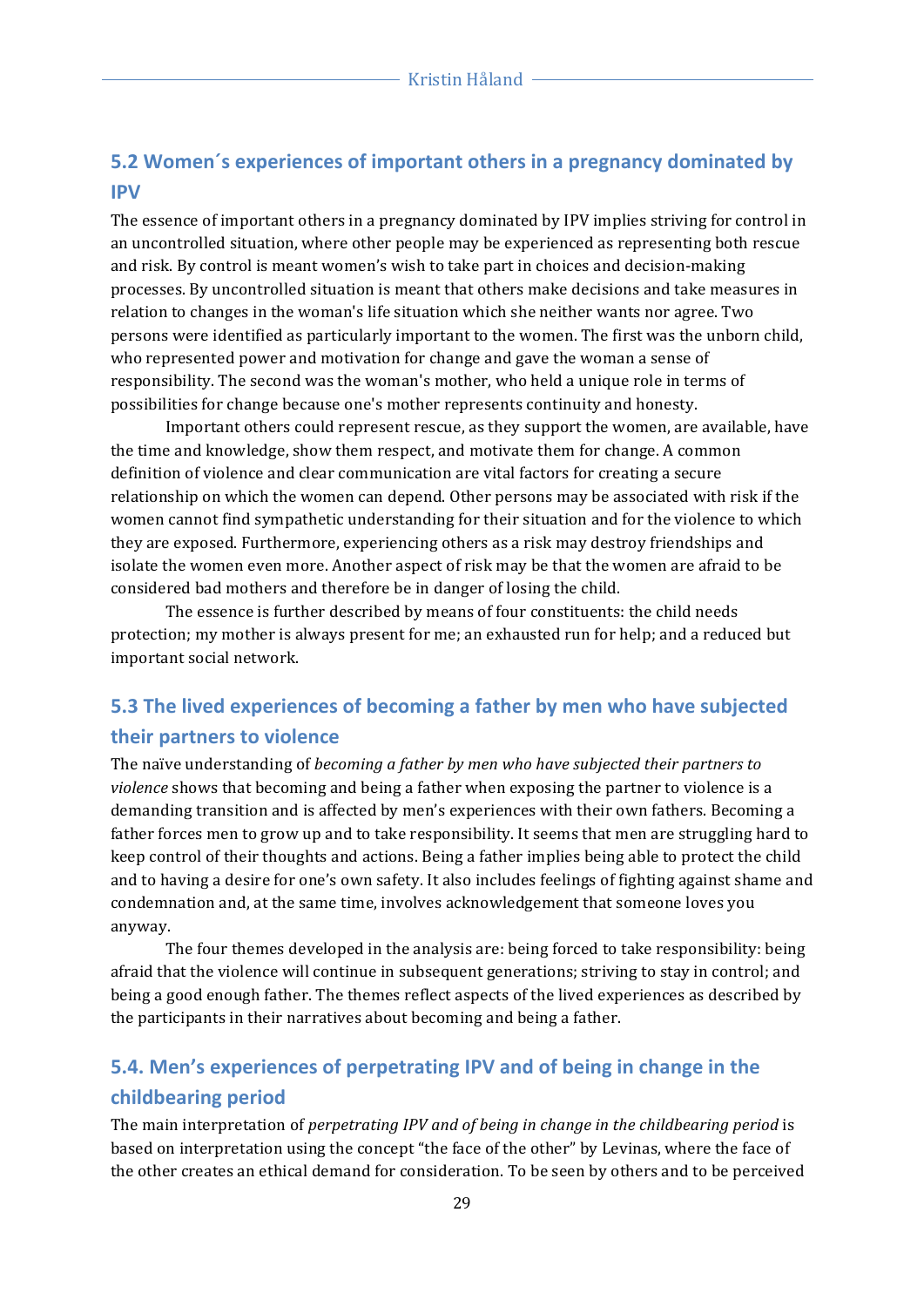as a multifaceted individual is a prerequisite for finding the motivation for change. An important motivator for change is the face of the child, and the men express a need for support in learning how to becomen good fathers. It is important for them to acknowledge that they are inflicting violence. Men's experiences of being in change is about seeing oneself through the eyes of others. The child is crucial as a motivator for change. During pregnancy, the man's relationship to the child is vague, but his motivation rises in concrete encounters with the child.

Four themes developed in the analysis that highlight different aspects of violent fathers' experiences of being in change during pregnancy and early parenthood are: beginning to acknowledge that one is inflicting violence; receiving confirmation that one is more than just a perpetrator of violence; becoming aware of one's child; and a desire for support in learning how to become a good father.

#### **5.5 Summary of the results**

The summary of the results of the articles show that pregnancy is a time when both men and women experience many changes at different levels. These entail both experiences that are common to both men and women and experiences and modes of thought that differ. The mothers describe these changes as existential in nature; a fundamental change.

The results of the thesis show that the starting point for the women and men who took part in these studies were somewhat different. The women clearly expressed that, even if they have been in relatively short-lived relationships with the men, they had a strong desire for pregnancy and felt that they were ready to become mothers (Study I). Most of the men experienced the beginning of the pregnancy as an unpleasant surprise. They did not feel ready for fatherhood, and some say they felt they had been duped (Study II). The women worried about what life would be like living with men who were violent. Despite the fact that the violence affected their self-image and presented them with existential challenges and decisions, they still held high hopes that the violence would disappear once the child was born (Study I). The men also experienced the pregnancy as stressful, particularly because the women were so unstable due to hormonal changes. For most of the men, the women gradually became less important, and after the birth their focus shifted to the child (Study III).

Formation of the roles of motherhood and fatherhood afford the women and men a new identity. This identity is formed through, among other things, relationships with other people who may come from the past, the present, or the future (Study II). With respect to role models from the past, the women refer to their mothers (Study II) and the men to their fathers (Study III). For the women, their mothers are important support persons, even though some describe experiences of negligence, when they had to be responsible for younger siblings. Despite the fact that the women's mothers did not always step up, the women characterise them as the best mothers anyone could wish for (Study II). The men's relationships with their fathers are associated with wishes of not wanting to adopt the same violent behaviour. Pregnancy and the new role of fatherhood seemed to create an awareness of their own childhood where fear of and violence perpetrated by their fathers was all part of their everyday life (Study III). The findings indicate that the women take their mothers as role models (Study II) while the men have a need to learn how be become fathers because they lack good role models (Study IV).

In addition to family members and friends, the support system is important for the men and women in the present. For both the men and the women, the idea of approaching others and discussing their situation is associated with risk. Both genders acknowledged feelings of inadequacy and shame (Studies II and IV). The women describe an exhausting process of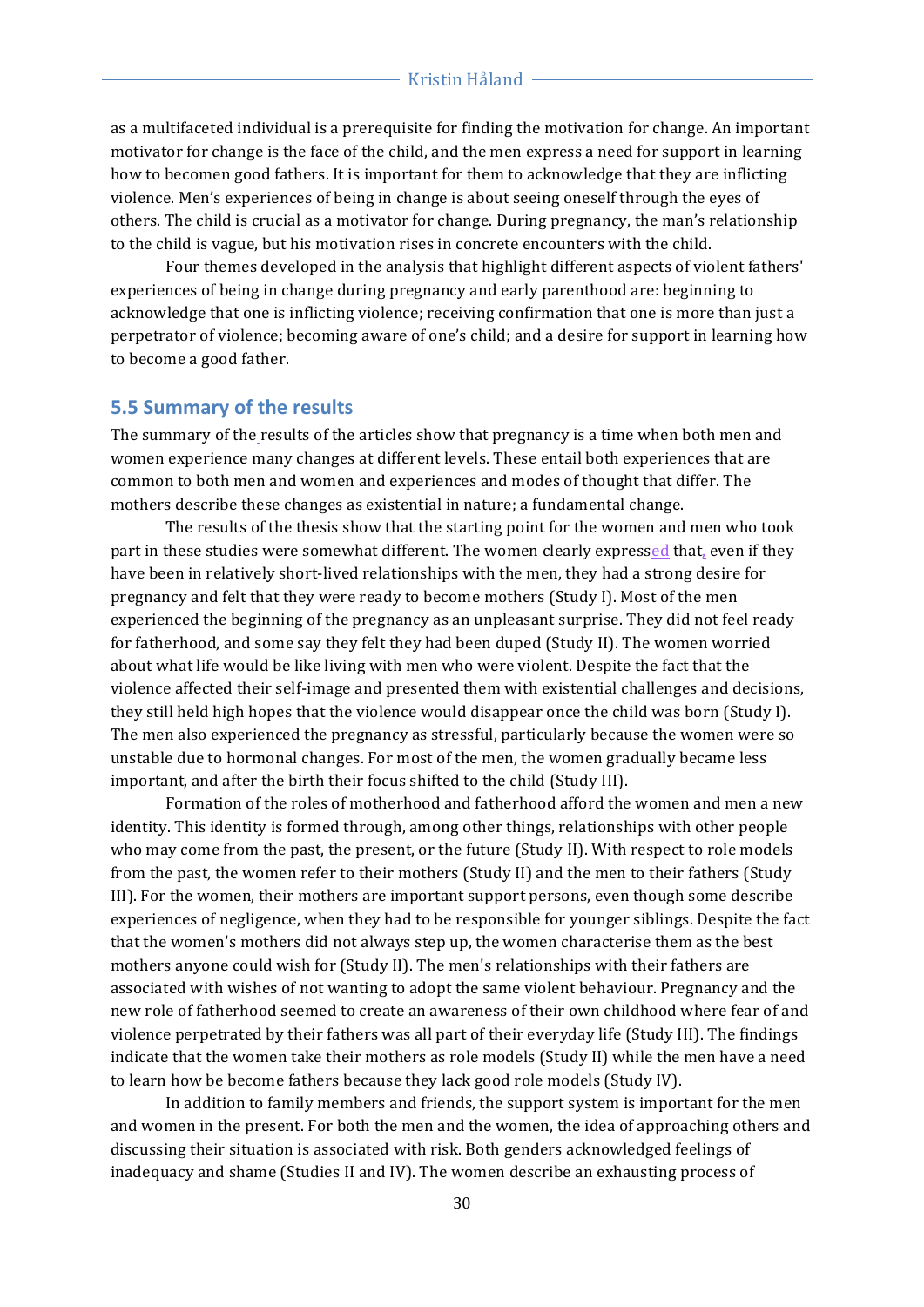running from one public service agency to another to seek help. This demands considerable courage and energy. Having people to step up and to care is a prerequisite for breaking out of a violent relationship (Study III). The men's experience of the support system is more limited to ATV. Receiving treatment at ATV made them reflect on their own role and, gradually, on their responsibilities (Study IV).

While the women have no wish to assume the role of the victim (Study II), the men have no wish to assume the role of abuser (Study IV). The women find that the role of the victim leaves them passive and without the strength to participate in decisions concerning their own lives (Study II). For the men, on the other hand, it is important that they are not condemned but instead seen as complex individuals who also have positive characteristics (Study IV). Both the women and the men want others to treat them with respect and acknowledge them as human beings so that they are not identified exclusively in terms of their violent behaviour (Studies II and IV).

For the parents, their children represent the future. The women experience their children through pregnancy, both physically and mentally (Study I). For the men, it is different; they have no physical experience of pregnancy, and express no appreciation of any connection between the mother's mental health and fear during pregnancy and the welfare of the child. The men experienced a distinct change once the child is born, sometimes as early as in the delivery room. Seeing the child creates a desire to be a father, to protect it and to be together with it (Studies III and IV). The child is a motivating factor for getting the men to seek help for their violent behaviour (Study III). Both women and men want to be good parents for their children (Studies II and III).

### **6.0 Discussion**

Based on the findings from our studies of men's and women's experiences, this chapter contains a discussion of the results of the thesis from the perspective of whether the childbearing period offers an opportunity for change. Antenatal care is a meeting place between men, women, and the health professionals when women become pregnant and may therefore provide opportunities to discuss and possibly intervene in situations of domestic violence. Although antenatal care in Norway, as in other countries, is performed by both physicians and midwives, the focus of the discussion will be on the role of the midwife.

This is followed by a discussion of some of the challenges of conducting research on vulnerable individuals. While working on this thesis, I discovered how demanding it was to share in the lives and pain of vulnerable individuals. This became particularly evident during the work on transcribing the interviews. My reflections on this pain are drawn into the discussion on the role of the midwife; can midwives deal with hearing stories of violence and abuse without becoming wounded healers? The chapter concludes with some methodological considerations and clinical implications.

#### **6.1 Does the childbearing period present an opportunity for change?**

The results of the thesis show that both the men and the women wanted help with changing their domestic situation in terms of use of violence once they became parents. They had not managed to end the violence themselves. Pregnancy is a time when most women seek health care. Antenatal care presents opportunities to support women who are exposed to violence. Despite this, discussing violence during pregnancy is not a routine procedure. Several studies shows that women do not mind being asked about violence during pregnancy (L. Bacchus et al.,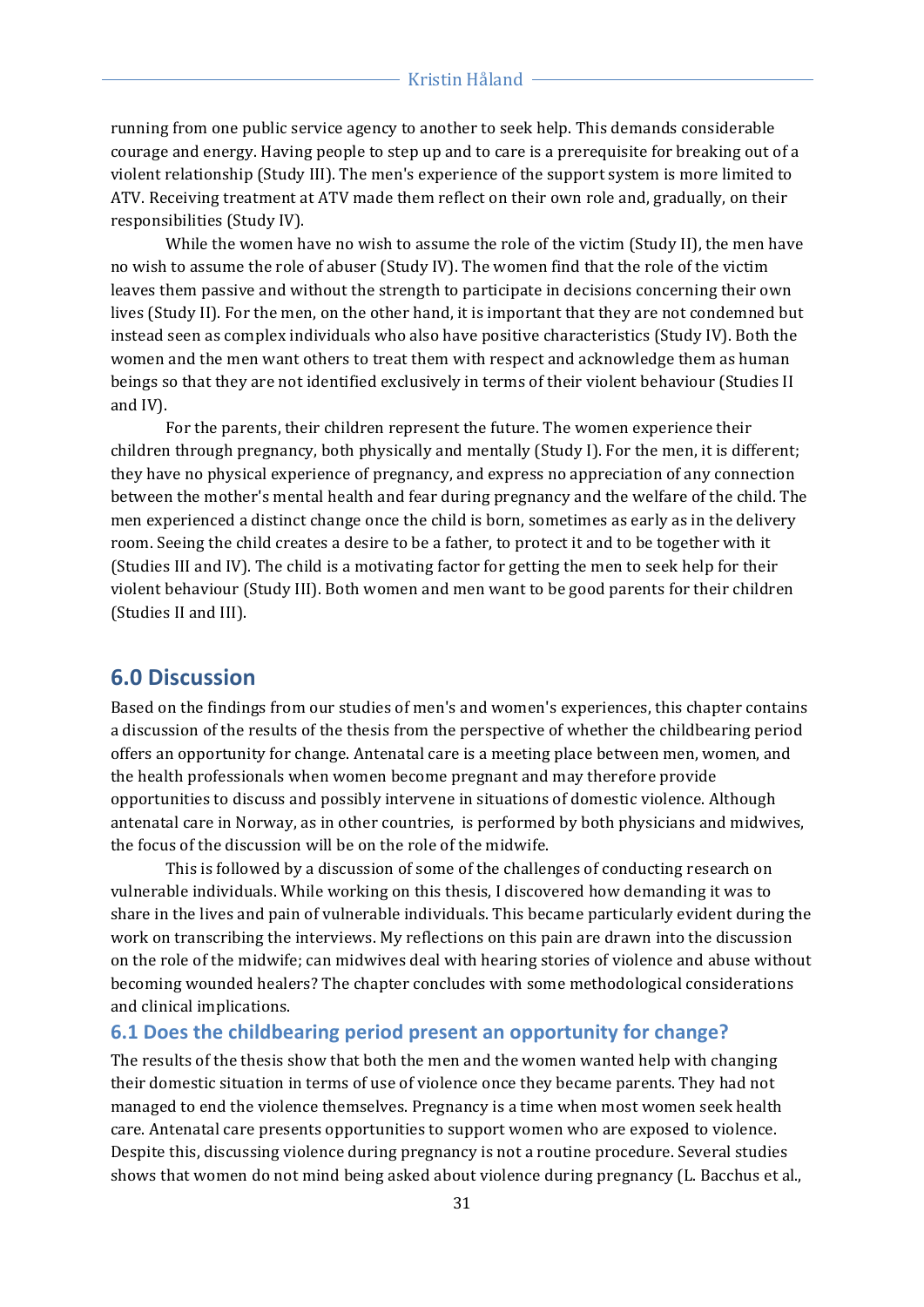2002; Keeling & Birch, 2004; Stenson et al., 2001; Webster, Stratigos, & Grimes, 2001). However, women do not usually disclose their situation unless asked directly (L. Bacchus, Mezey, & Bewley, 2003; Dufty & Hardacre, 2005; Jeanjot et al., 2008; Rubertsson, Hildingsson, & Rådestad, 2010). The experience of the women in our studies was that violence was not discussed during prenatal care. Consequently, neither the men nor the women thought of the midwife as a resource in terms of finding help for their problems in this connection. They did, however, have experience of ATV, and both the men and the women found that the staff had knowledge of violence and that they were able to acknowledge, support, and help them. All the women had contacted ATV directly in connection with their pregnancy, a fact which indicates that they were concerned with change and with the possibility of finding help during this period. The men had found it difficult to visit ATV for their first consultation because they felt stigmatised and ashamed about the situation they found themselves in, but their experience of ATV turned out to be positive, despite the fact that some of them had been ordered to undergo treatment if they wanted to have contact with their own children. Many indicated that they wanted to continue receiving treatment over time, and they believed that all parents would benefit from discussing parenthood and their reactions and feelings with other people. The women considered it important that the men could get help, for the women's sake and for the sake of the child.

The women in the study expressed a view that health professionals should ask about violence during pregnancy. The men also said it would be acceptable if midwives asked about violence, and in the interview situation they gave the impression that they would not be provoked or angered if this was done. Some of the men believed that they would have talked about the violence if they had been asked in a well intentioned way, whereas others were more uncertain as to whether they would have admitted their violent behaviour. This is were our results differ with other studies and with guidelines, which clearly advise that if health professionals in antenatal care want to ask a woman whether they are being exposed to violence, they should do so on the condition that the woman attends the consultation without her partner. The reasoning behind this is consideration for the women's safety, to avoid her being exposed to further danger afterwards (Loraine Bacchus, Bewley, & Mezey, 2001; Stewart et al., 2013; Stockl et al., 2013). A review article on the screening of violence against women shows that no descriptions exist of any injuries sustained by women after being asked about violence, but only one article in the review had actually studied this issue directly (Taft et al., 2013). Because the men in this thesis are in a process of changing their behaviour with the help of ATV, their views cannot be assigned to all men who perpetrate domestic violence without taking this factor into account. Nonetheless, it is interesting to note that, according to current regulations, if one is to uncover men's violence against women and to inform of the injuries this behaviour can cause, the men may not be involved. The men were concerned about protecting their children after their birth, and they also had a barrier that stopped them from hitting their partners in the stomach during pregnancy. One clear motivating factor for change that emerges from this thesis is the child's presence, and the men's ability to function as a father. If fathers are to to choose to receive help, it may be significant for them to be made aware of the consequences of their violent behaviour. Do routines that are based on the need to protect women place additional responsibility on the women's shoulders? Should the woman have responsibility for informing the man about the consequences of his violent behaviour when she comes home after a consultation with the midwife, or should the midwife provide the man with this information? Could discussions about violence be conducted in a respectful way with both the woman and the man present? It is extremely important not to expose women to further risk and to help her plan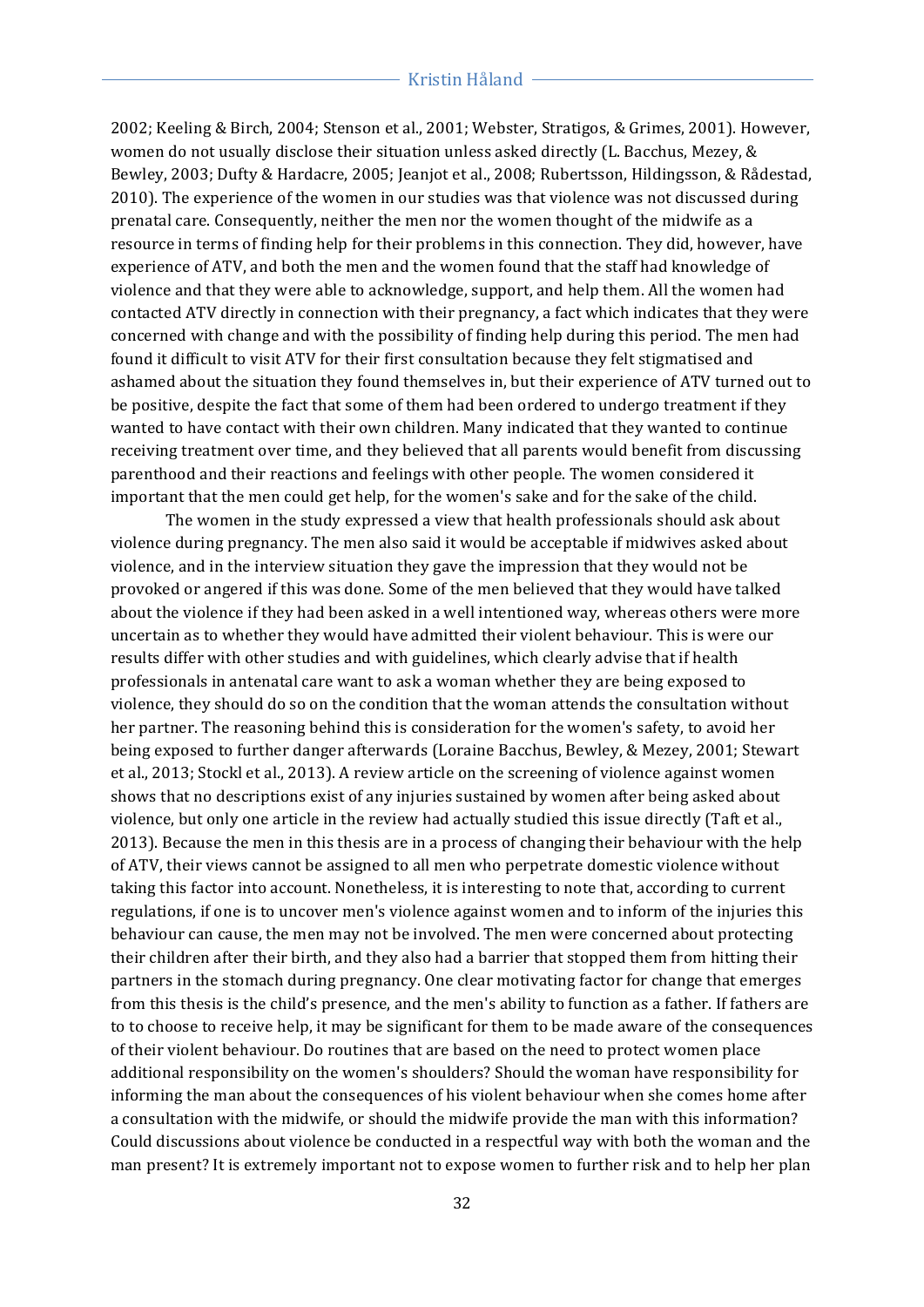safety measures for herself, the unborn child, and any siblings there might be; but are we being unduly cautious? These are difficult ethical questions, and discussion of them should perhaps be elevated to the level of the wider societal perspective.

The women and men's views of what support measures they need in order to change their life situation differed somewhat, but both expressed a need for help in talking about and receiving guidance from others regarding their life situation. One argument against expecting health professionals to uncover violence as a routine procedure in prenatal care is that not enough is known about what types of intervention might work in ending the violence. A systematic review about screening for and intervention in domestic violence during antenatal care shows that routine screening for domestic violence may increase identification of women who are exposed to violence, but there is limited evidence for the effectiveness of the interventions. However, only four studies on interventions were included in the review, searched between January 1995 and November 2009 (O'Reilly, Beale, & Gillies, 2010). Two studies indicate that intervention such as counselling sessions after screening and an advocacy programme seem to be useful for preventing the recurrence of IPV (Kataoka, Yaju, Eto, Matsumoto, & Horiuchi, 2004; McFarlane & Wiist, 1997), and the screening itself may also create awareness and may contribute to reducing IPV (Cook & Dickens, 2009; McFarlane, Groff, O'Brien, & Watson, 2006).

A recent review articles, which summarise interventions and evaluations in connection with IPV, show that home visits, psychosocial support, psychotherapy, and guidance for pregnant women may lead to fewer incidents of IPV during and after pregnancy, but these do not appear to have any direct impact on the number of premature births (Jahanfar, Janssen, Howard, & Dowswell, 2013; Van Parys, Verhamme, Temmerman, & Verstraelen, 2014). Although it is difficult to determine with certainty that specific interventions have a guaranteed effect, research indicates that interventions that are implemented appear neither to lead to injuries nor to have any negative impacts (Jahanfar et al., 2013). Research shows that we ought to think in terms of individual solutions for these women (O'Reilly et al., 2010). This is consistent with the views of the women who participated in the studies in this thesis. They want to be involved in deciding which measures should be implemented. The women have a need for control over how health professionals think and act if violence is uncovered. They also wish that health professionals had knowledge about violence and its consequences. The women have a diversity of needs; legal, financial, and health-related, and may therefore need help from different bodies. One important finding in the thesis is the need among women for someone who can help them coordinate the help they require. The midwife could play the role of coordinator, but at the same time her presence in the lives of these women is limited. Once the pregnancy and the postnatal period is over, the women must refer to other health professionals, doctors, and public health nurses.

Pregnancy is a time of inner change in both women and men; they assume a new identity as mothers and fathers (Brodén, 2004), something which was also apparent in our studies. The men and women reflected on their own lives and particularly on the relationship they had with their parent of the same gender; the women with their mothers and the men with their fathers. One important result in the studies is that the men clearly expressed a desire to learn how to become fathers, since their own fathers were poor role models. Many of the men had themselves grown up with domestic violence, and for some of them anger was the dominant emotion they had in their emotional repertoire. Anger was the emotion they expressed when they felt disappointed, sad, afraid, under pressure, inadequate or insecure.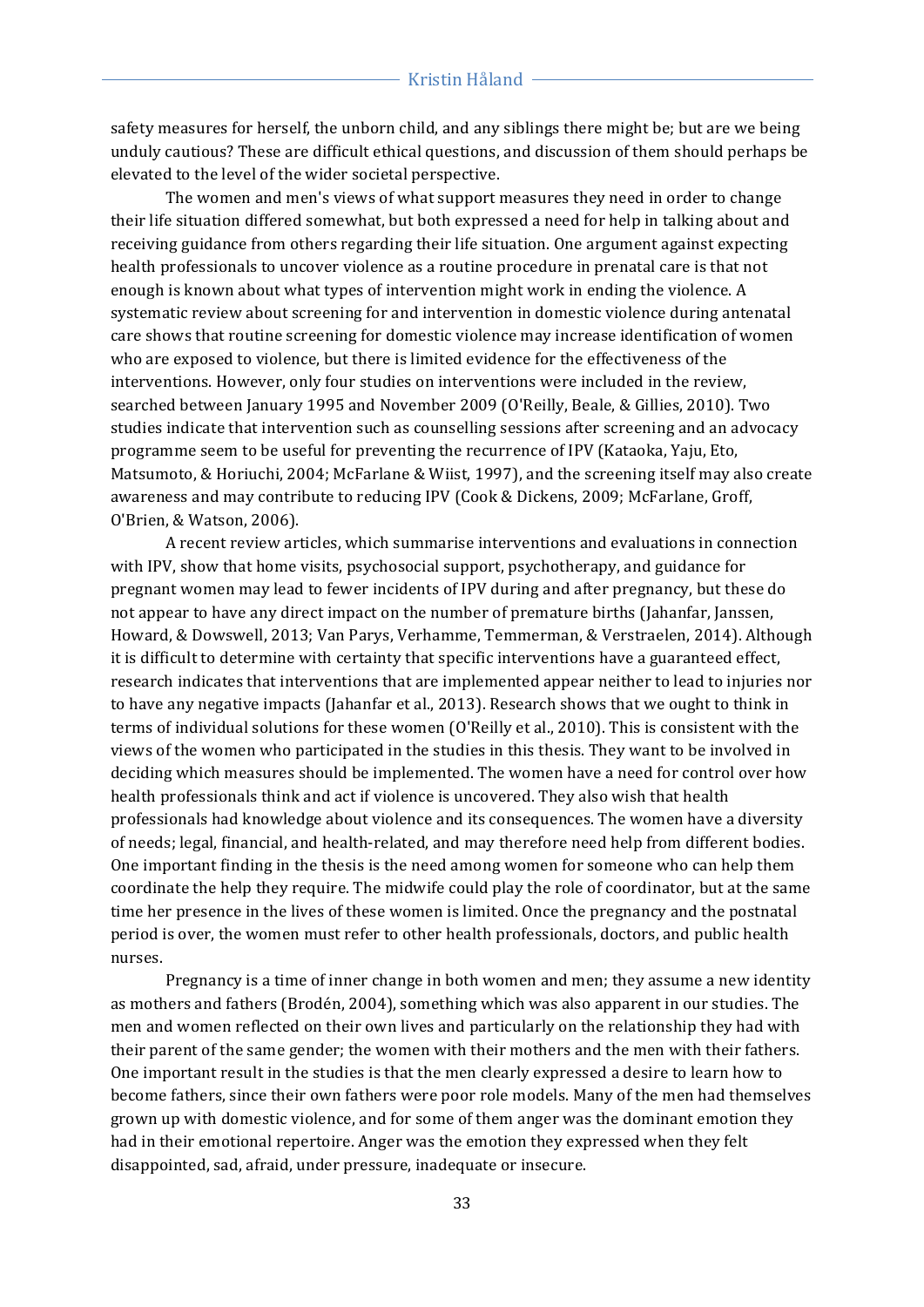No intervention studies were found that dealt with how to help fathers to change their violent behaviour during pregnancy. The same applies to information on teaching programmes focusing on forming the role of the father and simultaneously changing violent behaviour. If domestic violence is to be asked about and uncovered during prenatal care, does the midwife's knowledge of and willingness to discuss paternal identity and parental competence with fathers who use violence present a challenge? A study from Pennsylvania, a cross-sectional survey of 85 staff members who worked with fathers in community-based parent organisations, explored fathering interventions in barriers and behaviour related to the perpetration of domestic violence. The findings suggest that many in the staff consider asking about violence, but few actually do it. Those who did ask about violence had longer work experience and more training than those who did not. The female staff members were more likely to report concerns about their own safety and less interested in working with a client if identified as a perpetrator, while the male staff members were more likely to report no interest in knowing whether their clients were perpetrators (Cronholm et al., 2011). According to these findings, IPV still seems to be a taboo subject that arouses emotional resistance, and there may also be gender-related differences in how it is handled. We need more knowledge about midwives' attitudes to and possibilities for helping expectant fathers who perpetrate violence. We also need interdisciplinary discussion about which professional groups can best address the needs of both men and women. At ATV in Stavanger, Norway, a new project is currently running in which parenting courses are provided for couples where at least one partner has grown up with domestic violence. The purpose is to break down the pattern of violence that is passed down from one generation to the next. The project is called "*I* was afraid of my parents – My child is not *going* to be afraid of me!"(Alternativ til vold, 2014). The evaluation of this project will prove important to future planning of measures.

For the men who participated in the studies, seeing their child's face represented a turning point that made them want to change their behaviour. A review article on qualitative studies which looks at turning points for men who perpetrate violence shows that the key motivating factors for the man are the realisation that they are beginning to resemble their fathers – who they despise – and the fear of losing their wife and family (Sheehan, Thakor,  $\&$ Stewart, 2012). The child is not mentioned specifically. With respect to the results of our studies, making the child 'visible' during antenatal care may present an opportunity to motivate fathers who perpetrate violence to change their behaviour. Information about the positive aspects of foetal development as well as on foetal vulnerability and – not least – involvement in the ultrasound examination, where they get to see their child on the ultrasound monitor, may have a preventive effect on men's violence against women

Another significant and new finding in the thesis is that the women exposed to violence regard their own mothers as their most important support person. No accounts of mothers as resource persons was found in previous research in connection with violence against women. Should grandmothers or others close to the women be invited to take part in consultations during pregnancy? The women expressed a sense of deep loneliness, which could also present a barrier that stopped them from escaping the violence. Could the midwife play a key role in helping and encouraging women to build up a network during their pregnancy and thus contribute to change? Simply asking about violence may trigger an awareness-raising process in the women that may initiate a change process. Regardless of what specific type of follow-up provided, a study shows that simply by asking questions about violence, women exposed to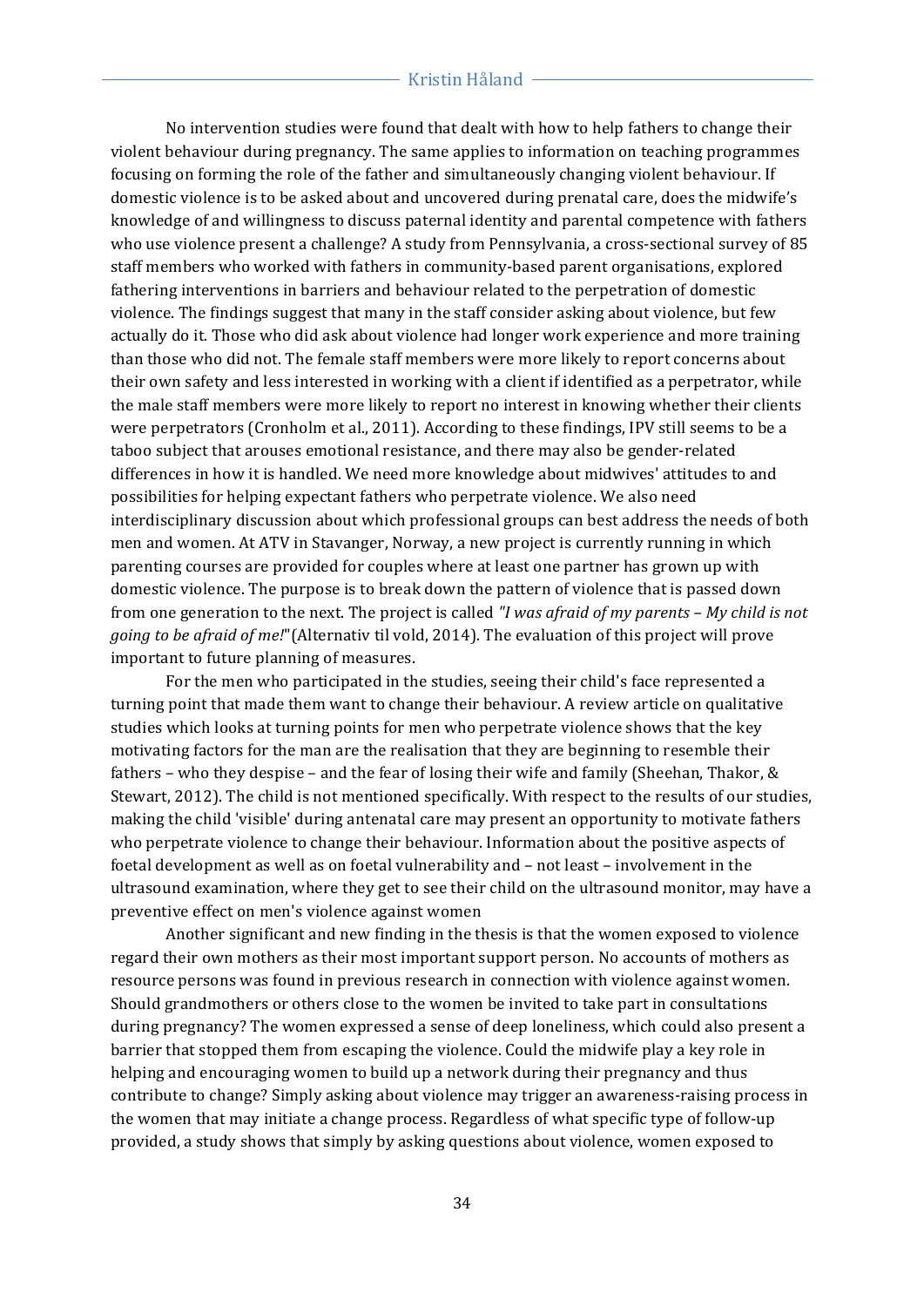violence assume better safety behaviours and make more use of the support services (McFarlane et al., 2006).

IPV presents a complex and difficult challenge, but what is best for the child? What is it like for children to grow up with a mother who is stressed and afraid because of violence? Can men who use violence against women be good fathers for their children? Antenatal care may be an arena for asking questions about experiences of violence, but it is important for health professionals to possess knowledge, exercise caution, and have access to the interdisciplinary cooperation necessary to help families with this problem and that the best interests of the child are carefully considered in each individual case.

#### **6.2 Conducting research on vulnerable people**

The interviews with the women exposed to violence and the men made a strong impact on me. They created a sense of intimacy between two people – the women exposed to violence and me – which had unforeseen consequences for me. This became particularly clear to me while working on the transcriptions.

#### **6.2.1 Transcription – and unexpected bodily pain**

I chose to transcribe the interviews myself because I thought it might offer up new discoveries and perspectives. This proved to be a powerful experience. I sat at home, alone, with my earplugs connected to my computer. I could hear the women's voices loud and clear without any other impressions to distract me and could now hear the women in a different way. I could hear their loneliness, fear, insecurity, and intense pain. Although they were no longer sitting in front of me, I could see them in my mind's eve. I could see their facial expressions, their breathing movements, their agitation, and other physical expressions such as arms gestures and restless pacing around the room.

Transcribing conversations with vulnerable individuals with difficult stories to tell can cause emotional stress, anger, grief, exhaustion, and headache and even cause sleeplessness and nightmares. (Liamputtong, 2007) The words that are uttered and the text that is written down are embodied in the listener and transcriber. From a phenomological perspective of embodiment, the body carries within it the history of mankind and is simultaneously interwoven in meaningful relationships with its environment and with other people. Human beings have an effect on each other via their bodies; they live in relational coexistence. This reciprocal effect, or intersubjectivity, weaves our lives and experiences together (Bengtsson, 2001). I became affected by the women's emotional anxiety and pain and found myself unable to sit still. I, too, had to get up and pace around the room; a few minutes' transcription, then up and pace. I have no idea how many laps I walked around during those days. The tears came, too; I was moved by their loneliness.

I worked intensely to be finished with the transcription, which took many late nights to complete. The material was rich, and contained powerful stories and sensitive statements. The stories and the pain belonged to the women, but I recognised the nuances and gained an understanding of their pain and of the context of the meanings. By the time the summer holidays arrived, I had completed the transcriptions and could enjoy a much longed-for break that put a little distance between me and the faces of the women and enabled me to study the material with new eyes.

When I transcribed the interviews with the men, the focus of my attention shifted; I could picture the men's body language during the interview situations in my mind's eye. Some of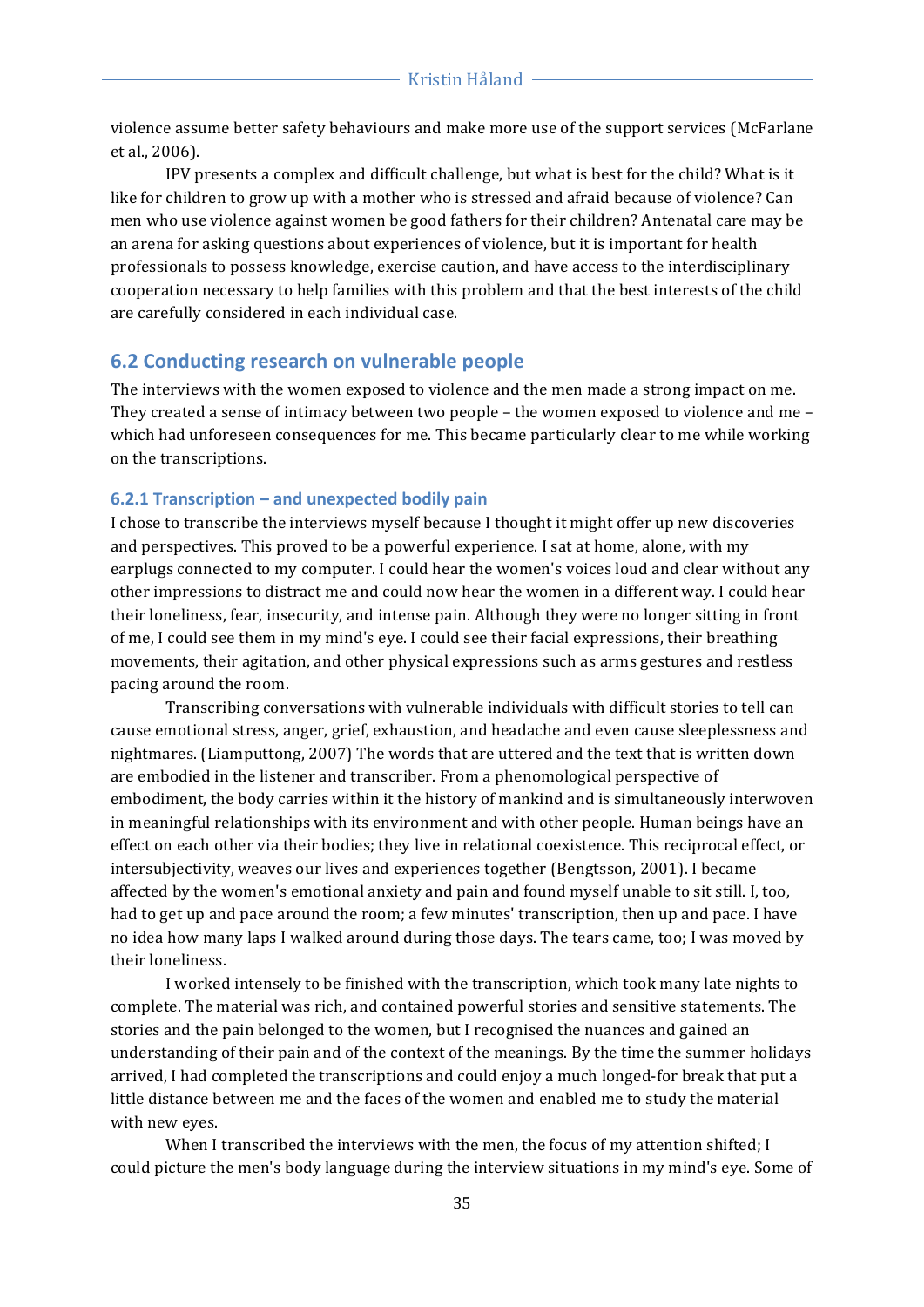them had an open attitude, leaning back in the chair with their arms and legs in a relaxed position, looking at me with a relaxed facial expression, and making eye contact. Some of them gave a clear impression that their responsibility for the violence was limited, whereas others were plagued by shame. Their bodies were more tense, they tended to look away, and only occasionally did they make eye contact. I saw a change when I asked them about their children; in one particular case this was patently obvious. This man, who had been crying and agonising over his life of violence, suddenly sat ut straight and made eye contact. His body adopted a new posture, and he began telling stories about his child. His speech became faster and more animated. He broke into a smile, our eyes met, and we both laughed at the story he had told. He told more stories, all dealing with happy moments together with his child, how he had been determined to acknowledge the child,and how he thought the child acknowledged him as a father. He felt that they meant something to each other. Merleau-Ponty's philosophy of how humans exist in the world as bodies, where subjective perceptions and experiences manifest themselves, also became evident in this situation. Speech and body became one, reinforcing the message conveyed (Dahlberg et al., 2008). The message entailed a movement from shame to pride, and the movement was full of contrasts. It would have been interesting if the interviews had been filmed so that the physical experiential expressions of the men and women could be seen and could demonstrate some of the energy and experiences in what became the written word, the transcribed data.

Qualitative research conducted on vulnerable individuals will influence the researcher's everyday life to different degrees. One source of motivation for my work is what Levinas referred to as "seeing the face of the other" (Levinas, 1993). Seeing the face of the other, seeing the suffering and the fear, creates an ethical imperative to act. The pain and the joy served as a reminder that human beings are complex. According to Leer-Salvesen (Hammerlin & Leer-Salvesen, 2014), acknowledgement is important, particularly for those who have perpetrated violence. Someone who has done something wrong needs an opportunity to do something good, often through concrete actions. Humans yearn to be acknowledged as good beings, not just acknowledged as inadequate, failures, and even evil. The happy stories the men shared about their children provided us with a common arena that dealt with the positive aspects of parenthood. It felt good to be able to share some of the men's positive experiences and to show them that I could also see that there were sides to them other than that of a perpetrator of violence. I found the emotional contrasts powerful.

The researcher needs someone with whom the can share these feelings; a mentor. It is valuable if the mentor can not only supervise the academic performance but can also provide therapeutic debriefing. It could also help significantly if more people are involved in conducting the research and the transcription. In this way one can share one's thoughts and reflections with others who have access to the material and who are also bound by the duty of confidentiality (Liamputtong, 2007). I have made active use of my supervisors, who were individuals with both academic competence and knowledge about violence and about exposure to violence. This has allowed for deeper reflection and mental relief.

Transcription also entails giving ethical consideration to the way in which one chooses to present the interviewees. Because I both conducted the interviews and transcribed them, I still have a clear picture of the context, but during the transcription process, oral data is decontextualised and reconstructed in written form. An analysis of an interview is thereby placed between the original story told in the interview and the product communicated by the researcher from her project (Kvale, Brinkmann, Anderssen, & Rygge, 2009). Along with body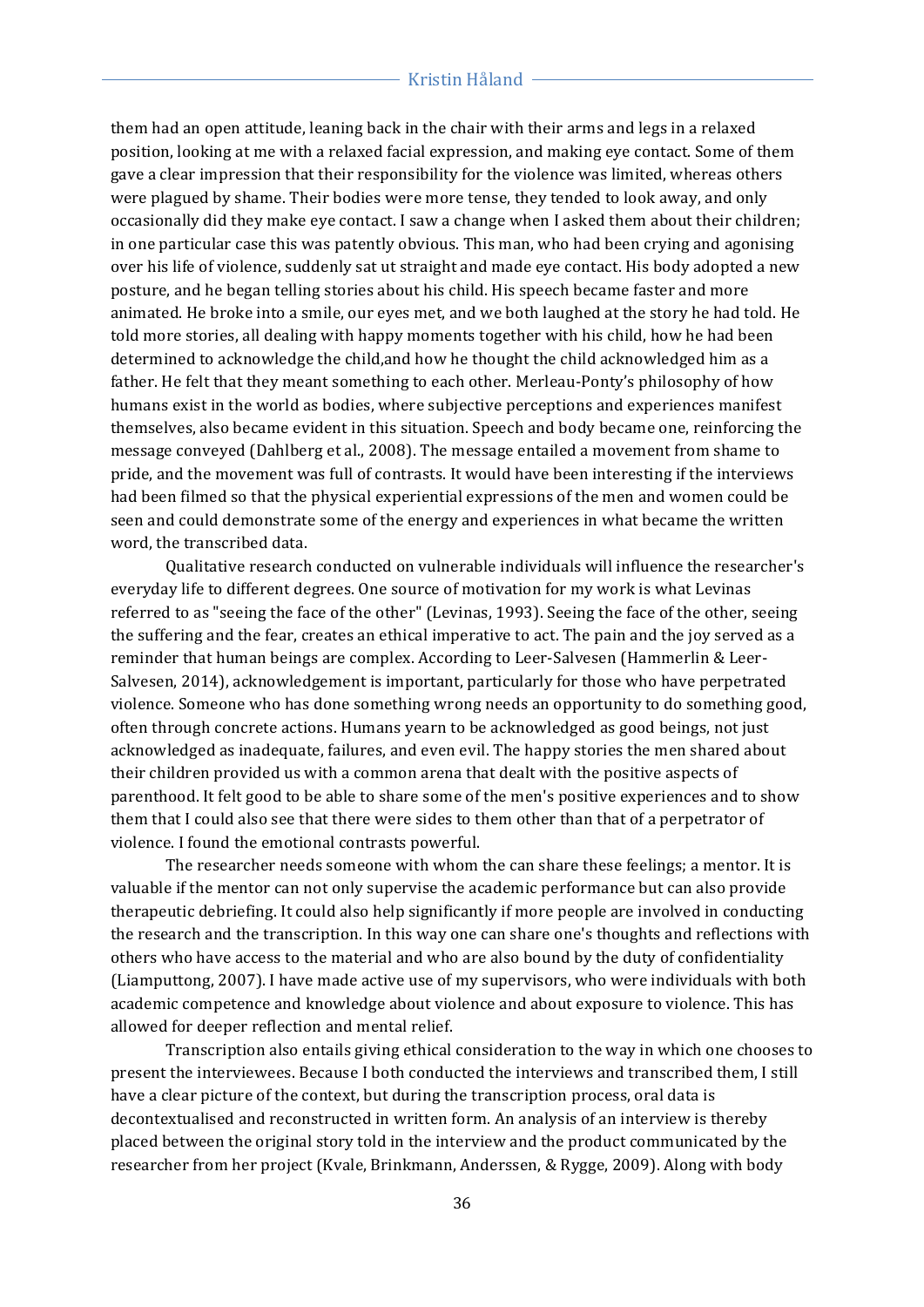language and gestures, the vocal pitch, intonation, and breathing are lost in transcription. Transcription can be performed at different levels, and which level is used depends on what the research intends to impart. In my material, it was important to convey the emotional tone of the interviews, the women and men's own perceptions and experiences. This meant that pauses and interjections such as "eh" and "hm" held significance and had to be included in the written text. At the same time, disconnected speech, when transcribed directly, leads the reader to believe that the interviewee is confused or has a poor command of language. The interviewees may feel uncomfortable seeing their oral utterances transformed into writing, as it may make them appear incoherent, give an impression of low intelligence, and have a stigmatising effect. An ethical dilemma may therefore be how interviewees can be presented with respect and dignity by the researcher at the same time as the researcher gives a faithful interpretation of utterances without changing the meaning in the written text.

The meetings with interviewees was not as I had anticipated. Initially, I thought that violence did not concern me, and that these men and women were very different from me. But I was wrong; the interviewees were more like me than I expected. Through the interviews, I was almost drawn into their lifeworlds and gained a deeper understanding of different aspects of life with a partner who perpetrates violence. I recognised some of the women's expressions of pain from pain experienced in my own life at times when I felt small and vulnerable, and was thereby confronted with my own vulnerability. Most of the men demonstrated despair and grief over how life had turned out so differently to how they had hoped and planned. Life had presented them with more challenges than they had managed to deal with. All of them had positive sides and displayed vulnerability, yet they were also responsible for destroying something in the lives of others; they had perpetrated violence. The topic began to concern me in a new way that felt closer to home. This was something I was not prepared for. My focus had been on attending to the men and woman as interviewees, not on the pain and resonance these meetings would create in my own life, and this presented me with some challenges.

One such challenge is to find out how close this contact between researcher and interviewee should be. Liamputtong (2007) writes about conducting research on vulnerable individuals. She believes that a clear prerequisite is the researcher's willingness to get close to the person to be interviewed in order to give the interview material depth and quality. The researcher ought to play an active and open role that allows the researcher share her experiences and make her attitudes known to the person being interviewed. This may give the interviewee a sense of security and may lead to formation of the new knowledge that emerges through co-creation between researcher and interviewee. Berg (2005) uses the terms "medreisende" (fellow travellers) and medtenkere (co-thinkers). The researcher is a fellow traveller and the interviewee is described as a co-thinker. The knowledge being sought does not lie buried and waiting to be uncovered; it is created together during the course of the interviews.

This point in the methodological wandering marks a turn into a difficult borderline landscape between closeness to and distance from the interviewee, and between the researcher's role as participator or onlooker. Although there are two people engaged in the dialogue, the researcher nonetheless holds a position of power in terms of purpose and interpretative choices. The researcher must make various choices throughout the research process, some of which can be planned in advance while others must be made on the spot during the interview situation. One example was that women spontaneously told me about their births, which I did not ask about in the first place. Nevertheless, I decided to let them talk about this, and these stories revealed experiences of violence, which were relevant to the research. This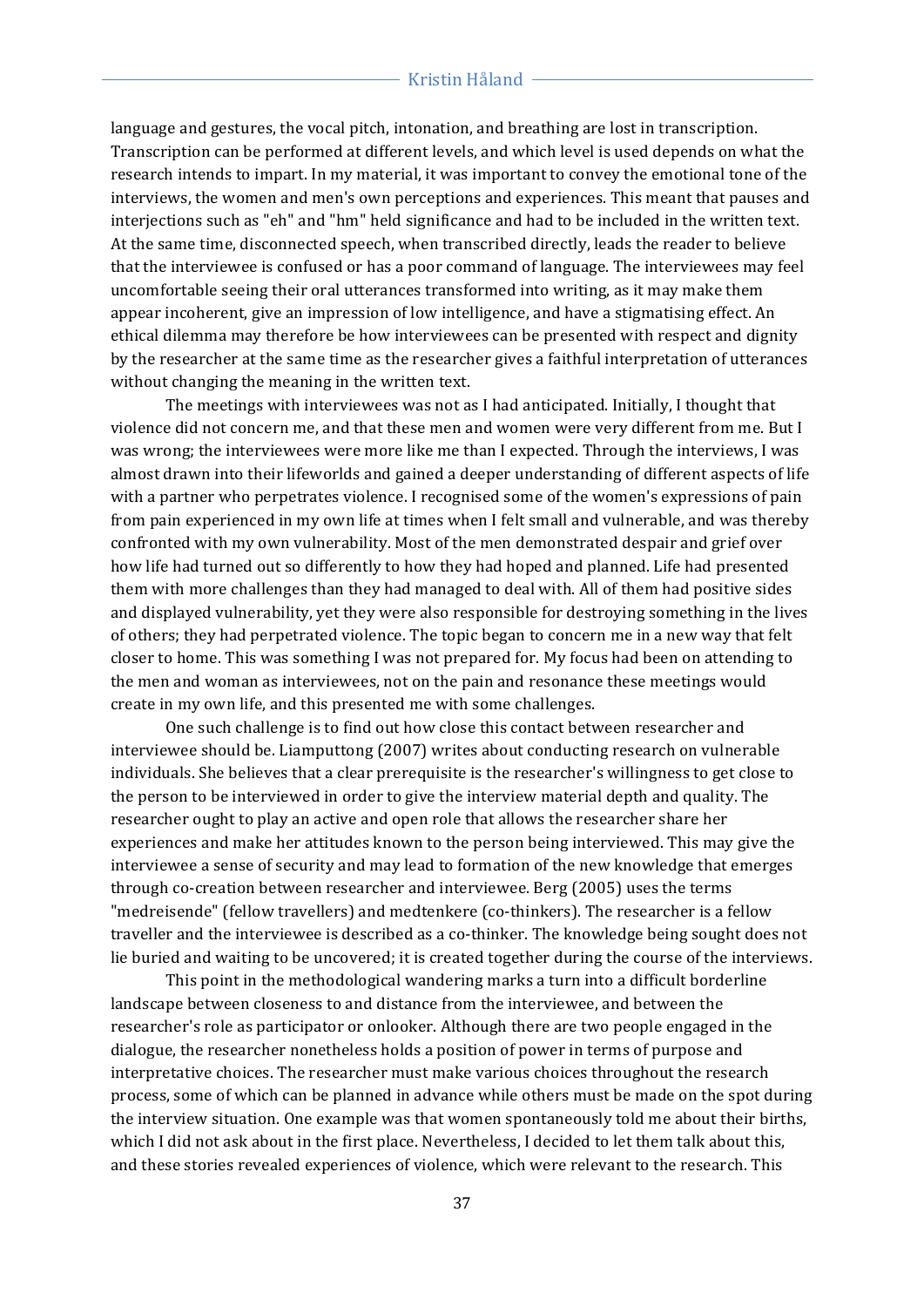makes the qualitative method complex and difficult, but exciting too. The reflections and choices that are made should, as far as possible, be transparent and clearly defined so that others can see and understand the path the researcher has taken throughout the research process.

Another challenge is how the researcher should deal with her own vulnerability. Any meeting between people is, essentially, vulnerable. One way of protecting oneself against one's own vulnerability is by objectifying the other person. Unfortunately, however, this may prevent the stories from coming to light or, in worst case, may violate the other person. The risk of rejection or violation is always present when two people meet. This demands ethical reflection, where the researcher must evaluate what details of her own life and attitudes she will share and what purpose this has in terms of the research study. It also demands self-reflection and a sorting-out of feelings; which are mine and which are the other's? Thoughts and feelings were written down, reflected on, and discussed with the other researchers. According to Kvale (2009), the researcher is a research instrument. Using the metaphor of researcher as research instrument, he describes the researcher as the instrument used in meetings with the study participants. To be able to use an instrument, it is important to know it in the sense of knowing its possibilities and limitations. To understand the other, therefore, I had to be willing to acknowledge the feelings and thoughts which violence and pregnancy aroused inside me and which, to greater or lesser degrees, might influence both my being in my meetings with the men and women and the various reflections which these meetings would immediately generate. This was also important for the subsequent analytical perspectives that had to be developed of the lifeworlds of the interviewees.

#### **6.3 Receiving vulnerable life experiences**

The results from the studies show that becoming a parent creates potentials for change in men and women who live with domestic violence. By virtue of her examinations, the midwife will come into contact with the women's lives through dialogue and through physical touch. The men in our studies want to talk about becoming fathers. Will midwives and other health professionals providing antenatal care be willing to assist expectant parents who live with domestic violence?

A review from 2000 shows that the barriers that stop health professionals from asking women about violence are lack of training, time, and effective interventions. Health professionals are also concerned that women would find it unacceptable and do not want to talk about violence (Waalen, Goodwin, Spitz, Petersen, & Saltzman, 2000). A more recent review article from 2012 shows that the same barriers exist: lack of time, knowledge, training, practical training in discussing violence, and lack of opportunity to follow up. Health professionals also fear and feel uncomfortable about entering the private sphere if the individuals are not exposed to violence, and some health professionals do not consider issues of violence to fall under their area of responsibilities (Sprague et al., 2012). Several studies show that women do not mind being asked questions about domestic violence (Roelens, Verstraelen, Van Egmond, & Temmerman, 2008; Stockl et al., 2013). It therefore seems as if the biggest fear of discussion domestic violence lies with the health professionals. A follow-up study of midwives through five years, shows that mandatory training over time in asking questions about violence increased midwives' confidence (Baird, Salmon, & White, 2013).

In a report on the screening project in Telemark (Chapt  $1.0$ ), by NKVTS, some of the midwives were interviewed after the project ended and reported that when they asked about violence they had heard many life stories which they previously would not have heard. These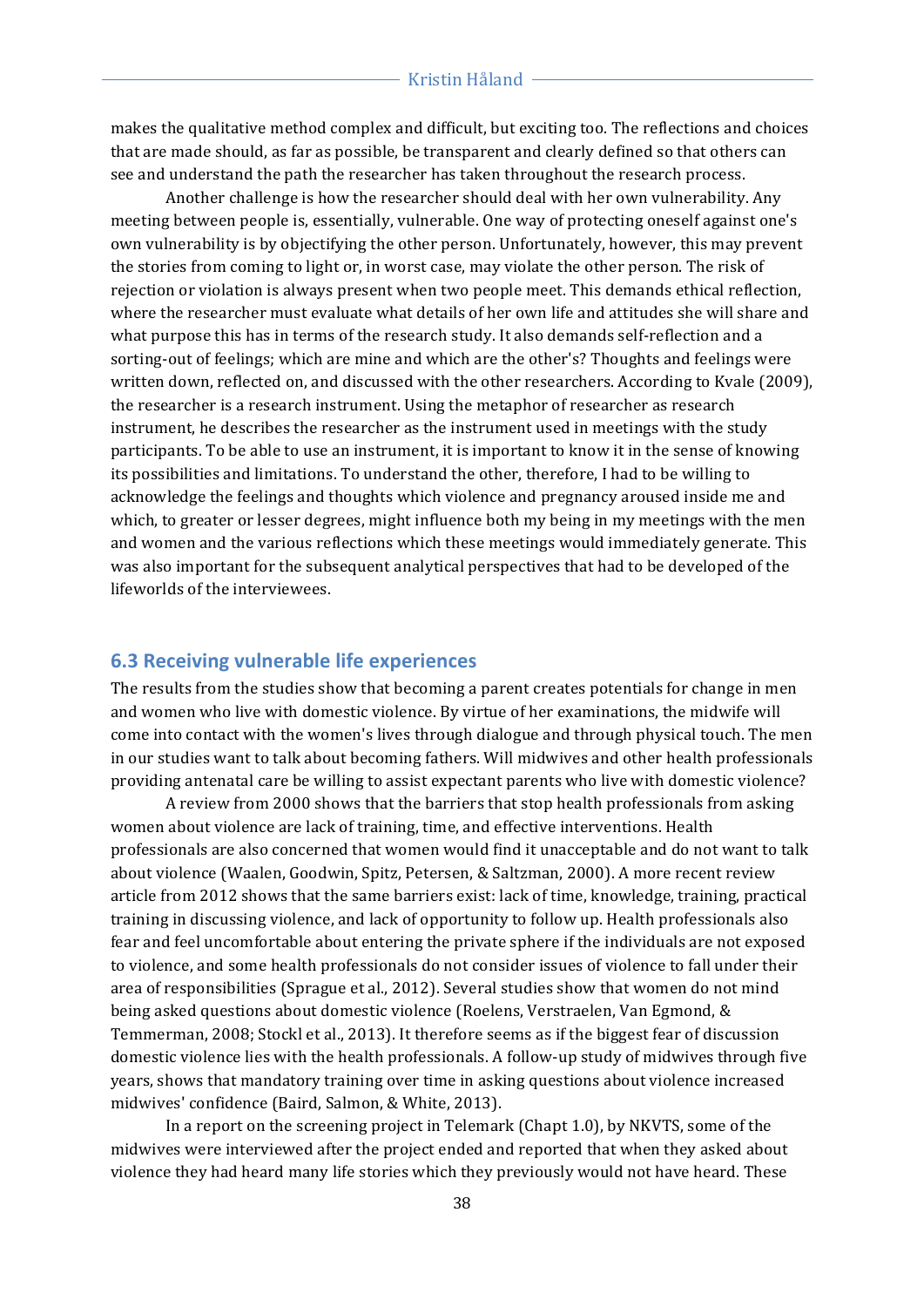were stories of abuse, violence, family conflicts, and neglect during childhood. The midwives regarded this development as positive, but it also gave rise to despair in cases where the women were in the 'grey zone', by which was meant cases where women told of difficult life stories but did not want any help or where there was no help available to offer them (Hjemdal & Engnes, 2009). 

It is important that health professionals are taken care of if they are expected to uncover violence in antenatal care and to help men and women to change. Interdisciplinary cooperation, reasonable time frames, educational provision, and opportunities for referral for treatment are important external factors, but internal factors such as the midwives' experiences and handling of their own feelings are also important. Experiences like these, which can come about when one is conducting research on vulnerable individuals  $(Chapter 5.2.1)$  can also be made by personnel who work with people exposed to violence. Feelings, attitudes, and expectations which, for example, women have experienced in connection with a partner who has perpetrated violence, may be transferred to health professionals. Reactions to clients' stories and behaviour may give rise to body sensations, feelings, thoughts, and interpersonal reactions and may trigger internal processes in health professionals. This phenomenon is called counter transferral. Encountering other people's total pain, such as in relation to domestic violence, may create a feeling of impotence, grief, and loneliness and may also touch on one's own life story. If health professionals hear multiple stories of violence over time and are not given opportunities to process them, they may risk developing secondary trauma and burnout (Bang, 2003). The opportunity to stop and reflect on their own feelings and on their professional viewpoint and responsibility may become a positive element in their personal development. An awareness of processing and emotional strain and an understanding of the influential processes that play out between client and health professional are very important (Bang, 2003). Guidance by health professionals may be necessary to create a space in which violence can be discussed in antenatal care. 

#### **6.4** Methodological considerations

The strength of a qualitative study is the opportunity to enter deeply into a phenomenon and grasp the meaning or the essence  $(K.$  Dahlberg et al., 2008; Lindseth & Norberg, 2004). The ontological basis for the studies is derived from the lifeworld. The experiences and interviews have provided understanding and in-depth knowledge of people's lives and have revealed complex aspects of the phenomena. Other theories may have offered other perspectives of the data material; for example, a power-powerlessness or feminist perspective. No one theory is currently recognised as the definitive explanatory model, and the research field is characterised by contradiction and controversy (Hammerlin & Leer-Salvesen, 2014). In the context of pregnancy and the role of the midwife, discussing/uncovering domestic violence will deal with people's existence in everyday life and with their "natural attitudes"; see chapter  $4.1.1$ ) (K. Dahlberg et al., 2008). The lifeworld perspective may therefore bring to light knowledge that can be applied in clinical practice. The interviews bring to light knowledge that originates in the perspectives of lived experiences and need of people who possess the studied phenomena.

The results of our studies must be viewed in light of the fact that the interviewees are in a particular context in that they receive help from ATV. The women had contacted ATV of their own accord because they wanted help with changing their life situation with a man who perpetrates violence, and the men were receiving treatment to help them change their behaviour. The results must therefore be used with caution when transferring to other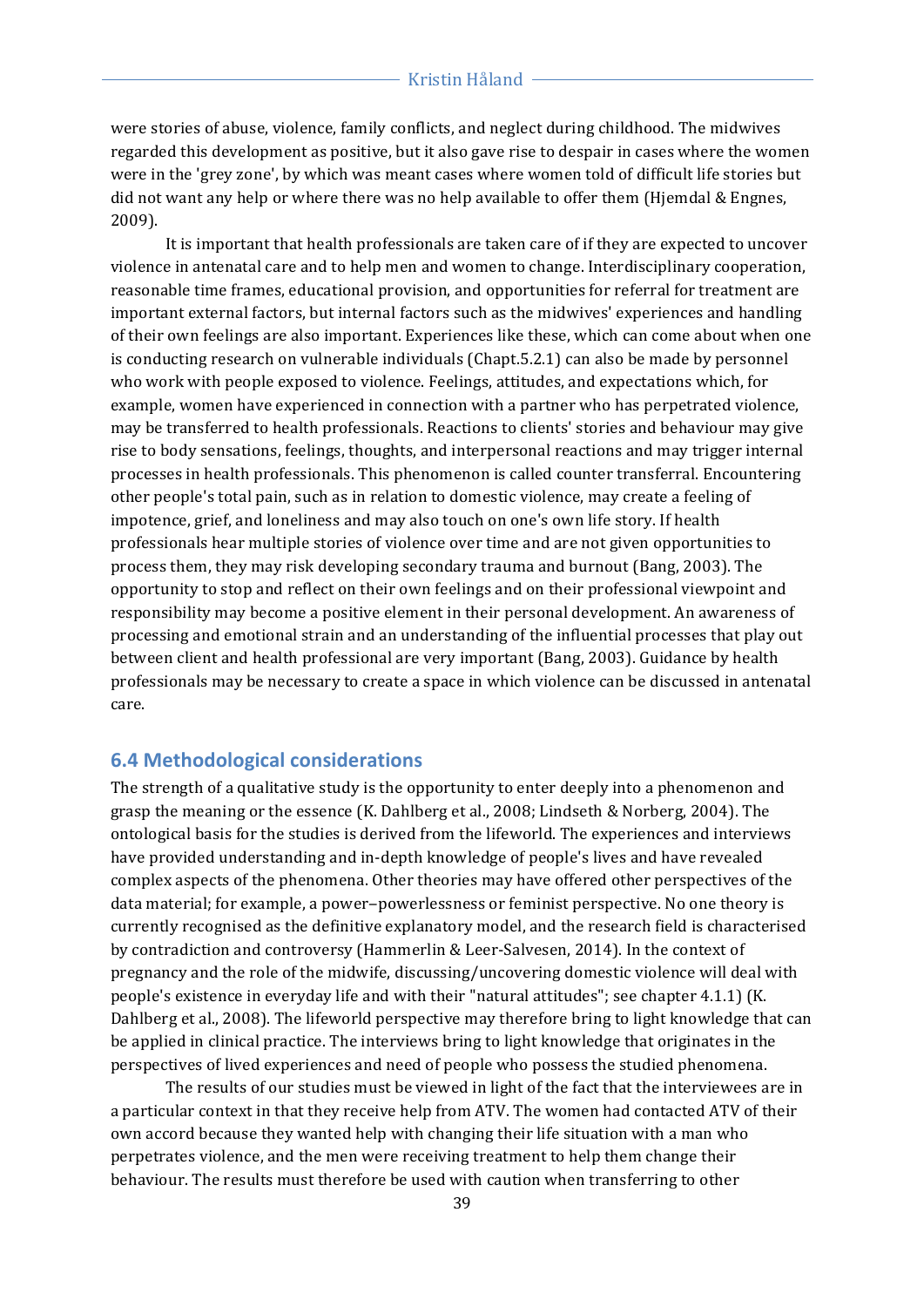situations. Nonetheless, the results do offer knowledge that may be clinically applicable for individuals exposed to violence, perpetrators of violence, and other expectant parents. Examples of this could be exercising caution when touching pregnant women, who physically carry their life stories in their bodies, or providing courses on fatherhood for expectant fathers.

The participants were not asked about drugs or psychiatric diagnoses. This may have provided an expanded understanding of how people's experiences are interwoven with different experiences, such as violence and substance abuse. On the other hand, diagnoses may have led to a more reductionist and categorical view of individuals in that the diagnosis might become an explanatory system that might have overshadowed the nuances in an individual's unique life experiences. Describing different types of violence may present another risk, that of simplifying the issue of violence and causing the complex interaction to disappear. An incident of violence consists of multiple forms of violence, and it is the collective incidents that lead to the experience of pain and suffering (Hammerlin & Leer-Salvesen, 2014).

One weakness in the studies is the fact that each interviewee is interviewed **once** only. If they had been interviewed on more occasions, they could have elaborated on and clarified their statements and meanings to a greater extent and thus further validated the content of the interviews. Out of ethical considerations for the interviewees in terms of causing as little stress as possible, permission from the Regional Ethics Committee to conduct only one interview per person was applied for. After the interviews, some of the interviewees spontaneously expressed their willingness to participate in more interviews. This was not followed up, but it may show that allowing themselves to be interviewed had not been particularly stressful for them; see chapter 4.7. Another weakness in the studies is that no participants with minority background were included.

During a research process it is of great importance that the researcher describe the steps in the work as clearly as possible and make them transparent so that others can evaluate the validity. Objectivity is aspired to through reflection and critical thinking (K. Dahlberg et al., 2008). This applies both to the way in which the data material is treated and to how I as the researcher have gained self-awareness of and applied my pre-understanding.

According to phenomenology, the researcher should try to problematise, recognize, and reflect on the pre-understanding of and on the attitudes to the phenomenon. It might be impossible to know oneself fully, but it is important to try to make subconscious attitudes conscious to avoid them interfering with the results(K. Dahlberg et al., 2008). Before I began conducting the interviews, I wrote down some reflections of my pre-understanding. During the process, I reflected on them with my supervisors. After each interview, I wrote down new reflections based on the impressions I formed of the interviewee. While I was analysing the material, my supervisors asked me repeatedly – particularly during my work on the first two articles  $-$ : "Is this the voice of the participants or is it yours?" I had to stop and reflect on this, and sometimes it was quite clear that it was my pre-understanding, which emerged in the text. Through this awareness, the pre-understanding – which I before had taken for granted – became explicit and bridled (K. Dahlberg et al., 2008). The researcher should be able to reach new understanding by a more unconditional and open approach and should avoid merely confirming what is already known (K. Dahlberg et al., 2008).

In Lindseth and Norberg's (Lindseth & Norberg, 2004) phenomenological hermeneutic method, pre-understanding is formed on the basis of the naïve understanding. I wrote down the naïve understanding and kept it close to hand throughout my work on the analysis. The naïve understanding should be used as a guideline and should be reflected on throughout the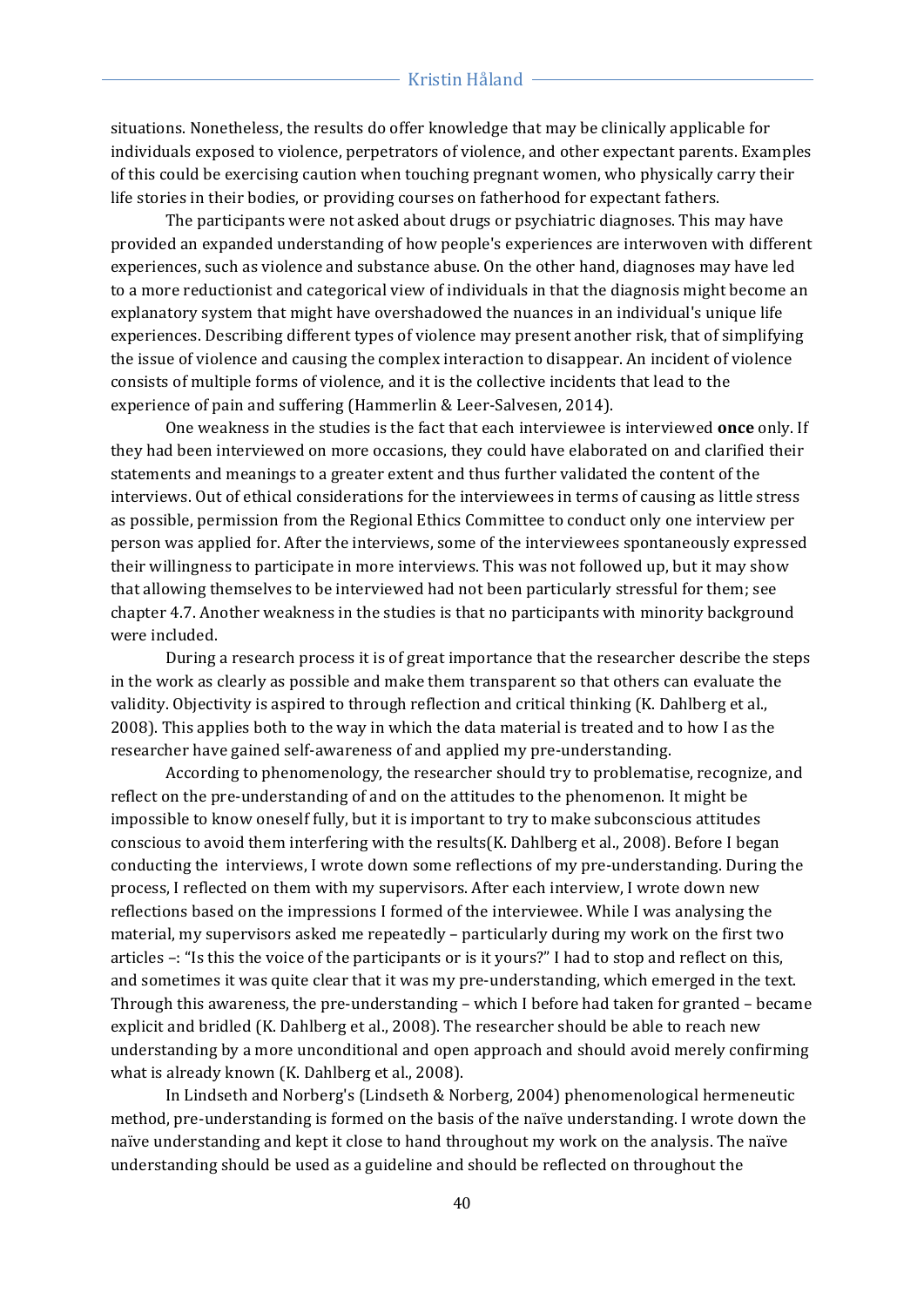structural analysis (Lindseth & Norberg, 2004). Pre-understanding is thus used far more actively and reflectively throughout the analysis. If the structural analysis no longer corresponds with the naïve understanding, a new one is formulated (Lindseth & Norberg, 2004). The naïve understanding changed several times during the course of the work on the analysis of the study. This is all part of validating the study. The structural analysis shows that the content of the data material is not what it appeared to be at first sight. The analysis uncovered and brought to light knowledge that lay hidden in the surplus of meaning (Lindseth & Norberg, 2004).

According to a lifeworld hermeneutic approach, it is impossible to interpret unless you already have a pre-understanding. The pre-understanding is a prerequisite for understanding (K. Dahlberg et al., 2008), but as with the phenomenological analysis, Dahlberg et al. believe that the pre-understanding should be bridled. The pre-understanding ought to be reflected on as a part of a process of developing new understanding. It is important that the researcher be open to finding new aspects of the data, ones that have not previously been described, and that the data material be included in the analysis in its entirety. Theoretical perspectives in this study were derived from the literature and discussions. The relationships between meaning units were discussed and reflected on so that the most likely interpretation could emerge. This process is called the hermeneutic spiral, or hermeneutic circle, a process whereby the interview text (the whole) is analysed (broken down into parts and meaning units) until it leads to a new whole. This is an ongoing process(K. Dahlberg et al., 2008).

### **7.0 Conclusion**

The childbearing period is experienced as a period of change both for the women and the men, involving the past, the present, and the future. Change has to do with the new roles of motherhood and fatherhood and about a desire for a new life situation with respect to IPV. The women report that violence and pregnancy lead to fundamental existential questions dealing with choices and responsibilities. It is important to be treated with respect; this is particularly important for the women in relation to their bodies and to the life experiences manifested in them. To be seen by others as multifaceted individuals and not just be associated with the role of victim or perpetrator of violence is important. Both the women and the men have a need for control and predictability, both in their relationship with each other and with others. The women's mothers played a special role as support persons. The men who mentioned their fathers had strained relationships with them, since they themselves had been subjected to violent perpetrated by their fathers during childhood. The child represents a key motivating factor for change, and both the men and women want to be good parents. The childbearing period is a significant time in terms of meeting women who are being exposed to violence because the women are concerned about their life situation and about what life with their child will be like. The men in the study would also like to talk to the midwife, but for them their child plays a clearer role in terms of motivation for change of violent behaviour after they have actually seen it. More knowledge is needed about how discussions with men could be conducted, but with respect to the results of the study it may be meaningful if the child could be rendered more prominent to expectant fathers as an independent individual with its own needs. Both men and women need support and help with changing their life situation and in their role as parents.

In discussions with expectant parents, it may be important to be aware of the knowledge that expectant parents are in a context of past, present, and future, where past experiences are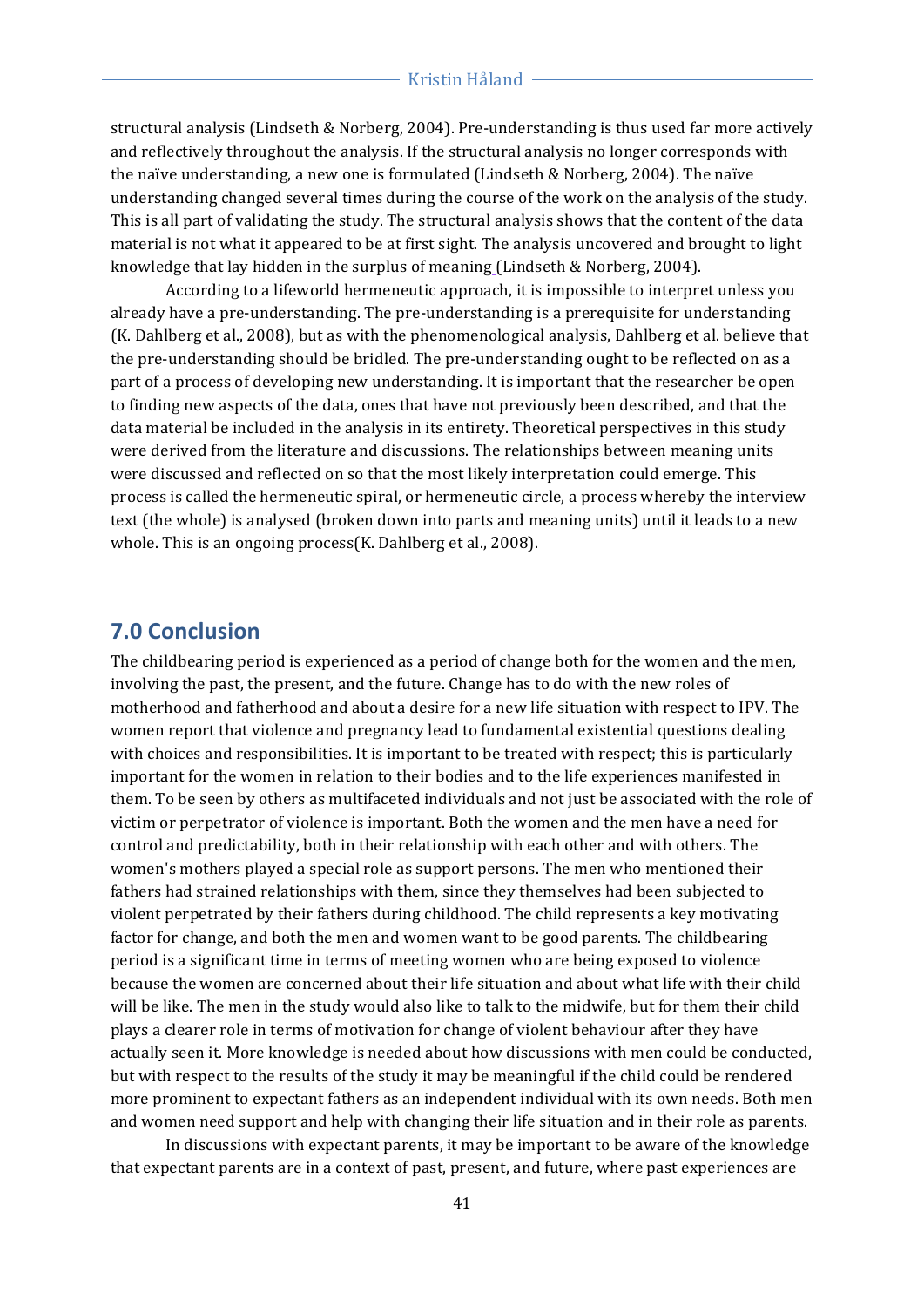important in the new role as parents. If the expectant parents are in lack of good role models as mother and father, it might be important to find other persons who had given them positive experiences in their own childhood, which they might pass on to their own children.

### **8.0 Future perspectives**

Violence against women in the childbearing period is a complex issue that affects people's lives in different ways. The men and women who participated in these studies were interviewed separately, and knowledge about people's lifeworlds were brought to light. We need more research conducted on which interventions may be effective when violence is uncovered, not least in relation to how interventions can safeguard children's needs for safety and peace.

We need knowledge about whether  $-$  and how  $-$  health professionals can conduct discussions about violence with women and men together, so that the fathers are also informed about the consequences of violence for the unborn child and for any siblings, without jeopardising security and safety. Fathers have been invited to support women during pregnancy and to participate in the delivery, yet no tradition or explicit expectation exists for discussing the fathers' needs and experiences. The men in these studies show that they want to be, and to learn how to be, good fathers for their children. It is important that knowledge to developed about how to conduct discussions with men about the role of fatherhood from the perspective of violence prevention.

To some extent, violence is passed down from one generation to the next. Knowledge about the dynamics in acts of violence and about how to break socially inherited IPV in the broader perspective of family and generations is important in terms of prevention. Can antenatal care provide an arena where the generational perspective is rendered more prominent? What thoughts do grandparents have about their role in terms of having children who are exposed to or who perpetrate domestic violence during the childbearing period?

The women in the study reported feelings of isolation and loneliness. We need more knowledge about network building and protective factors against violence from a societal perspective. If antenatal care health professionals are expected to enquire about domestic violence, it is also important to gain knowledge about strategies for dealing with issues of violence, interdisciplinary cooperation routines, and about addressing the feelings and reactions of the health professionals who receive information on these life situations.

### **Acknowledgements**

I wish to acknowledge my deep gratitude to everyone who in different ways has assisted me in completing this thesis.

First and foremost, my thanks to the women and men who were willing to share their difficult experiences. Your life stories have provided valuable knowledge. Your courage has filled me with humility for the challenges and complexity of life. My deepest gratitude to each and every one of you.

I wish to thank my supervisors for their countless contributions and for their support, engagement, encouragement, and critical reflections. You shared your vast professional knowledge with me and showed consideration when life proved demanding.My thanks to Senior Lecturer Eva Lidén and Professor Ingela Lundgren, who shared the role of supervisor and who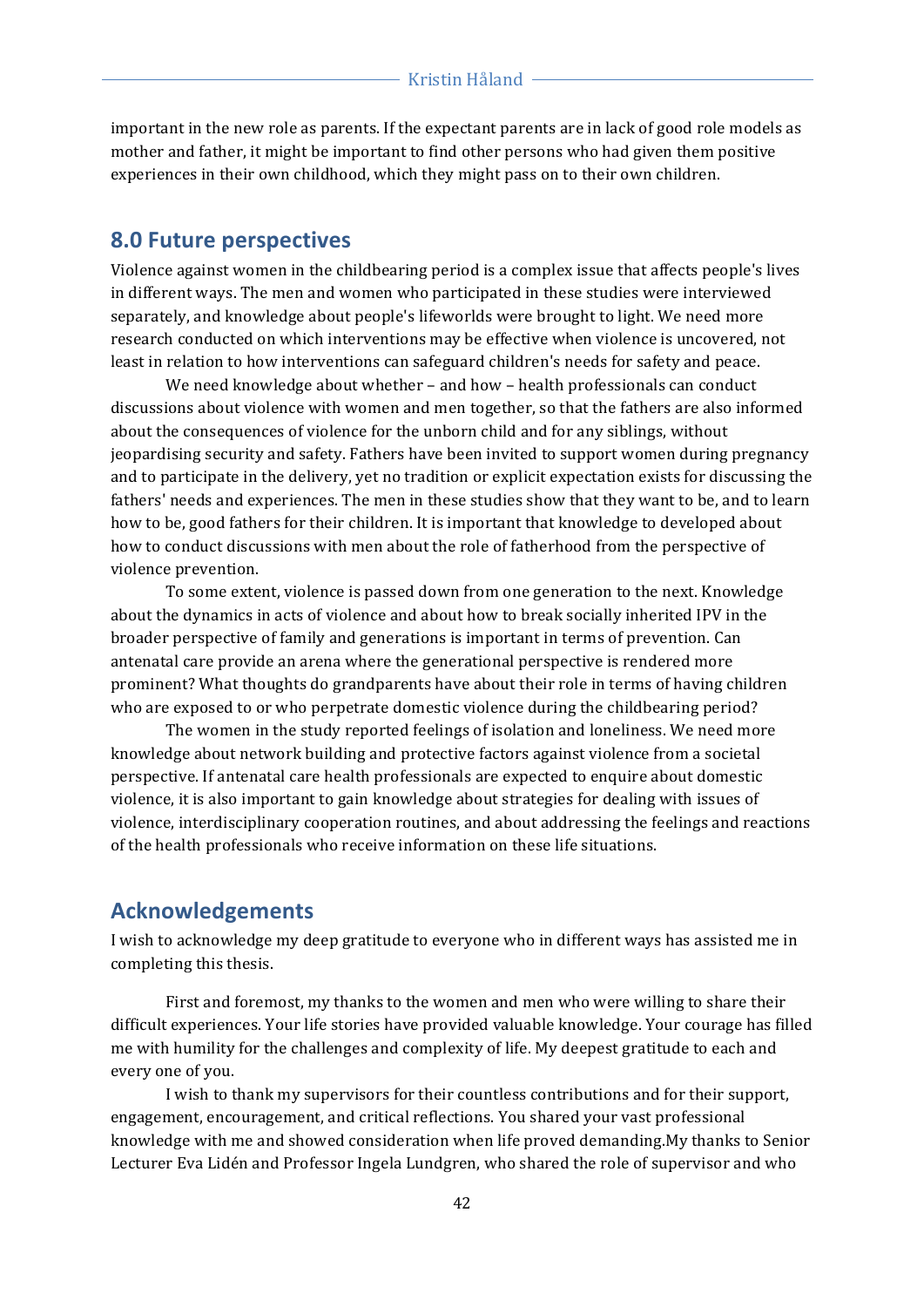have followed me through all these years. You offered timely feedback and, each time we met, you inspired me move on to the next step in the process. My thanks to Senior Lecturer Tine Schauer Eri, who stepped in as my supervisor half-way through. You offered me fresh input, were always there for me, and played a key role in ensuring that I stayed the course!

My thanks to Buskerud and Vestfold University College, who financed this PhD project, to Professor Elisabeth Severinsson, who gave me the inspiration to get started, and to the research group at the Centre for Women's, Family and Child Health.My thanks to my good colleagues at Buskerud and Vestfold University College for their encouragement. Special thanks to Synne Holan, Mari Hagtvedt and Anne Marie Gran Bruun.

Special thanks also to Astrid Danielsen, my best student friend, and to Veronika Mari Olsen for accompanying me on study trips, for helping provide the peace and quiet I needed to work, and for your great sense of humour.

My thanks to everyone in the research group at the University of Gothenburg, particularly to Tina and Malin, who have been there all these years, and for your helpful contributions. 

My thanks to the staff at Alternativ til Vold, who helped me find the interviewees and who placed their premises at my disposal. You do a vital job!

My thanks to my dear midwife colleagues in Skien, who have expressed such interest in and enthusiasm for the topic and my work.

My thanks to my new colleagues in Kompetansesenteret at Borgestadklinikken in Skien, who have entered my life during the past year and who have made me feel so welcome. I look forward to working with you in the future.

My thanks to the beautiful children in my life, Liv Kari, Anette, Jon Kristian, Petter and Martin, for cheering me on and for helping to remind me that there is more to life than work. Thanks also to other family and friends who expressed their faith in my ability to bring this thesis to completion.

### **References**

Alternativ til vold. (2014). "Jeg var redd for mine foreldre,– mine barn skal ikke bli redde for *meq!"* ["I was afraid of my parents, - my children will not be afraid of me!"] Retrieved from http://atv-stiftelsen.no/

- Anda, R. F., Felitti, V. J., Chapman, D. P., Croft, J. B., Williamson, D. F., Santelli, J., ... Marks, J. S. (2001). Abused boys, battered mothers, and male involvement in teen pregnancy. *Pediatrics, 107*(2), e19-e19.
- Askeland, I. R. (2012). *Kjennetegn hos menn som har oppsøkt Alternativ til Vold (ATV) for* vold *i* nære relasjoner: Alternativ til Vold-terapiprosjektet [Characteristics in men who have contacted Alternative to Violence for domestic violence: Alternative to Violence therapy project] (Vol. 4/2012). Oslo: Nasjonalt kunnskapssenter om vold og traumatisk stress.
- Bacchus, L., Bewley, S., & Mezey, G. (2001). Domestic violence in pregnancy. *Fetal and Maternal Medicine Review, 12*(04), 249-271. doi: doi:10.1017/S0965539501000420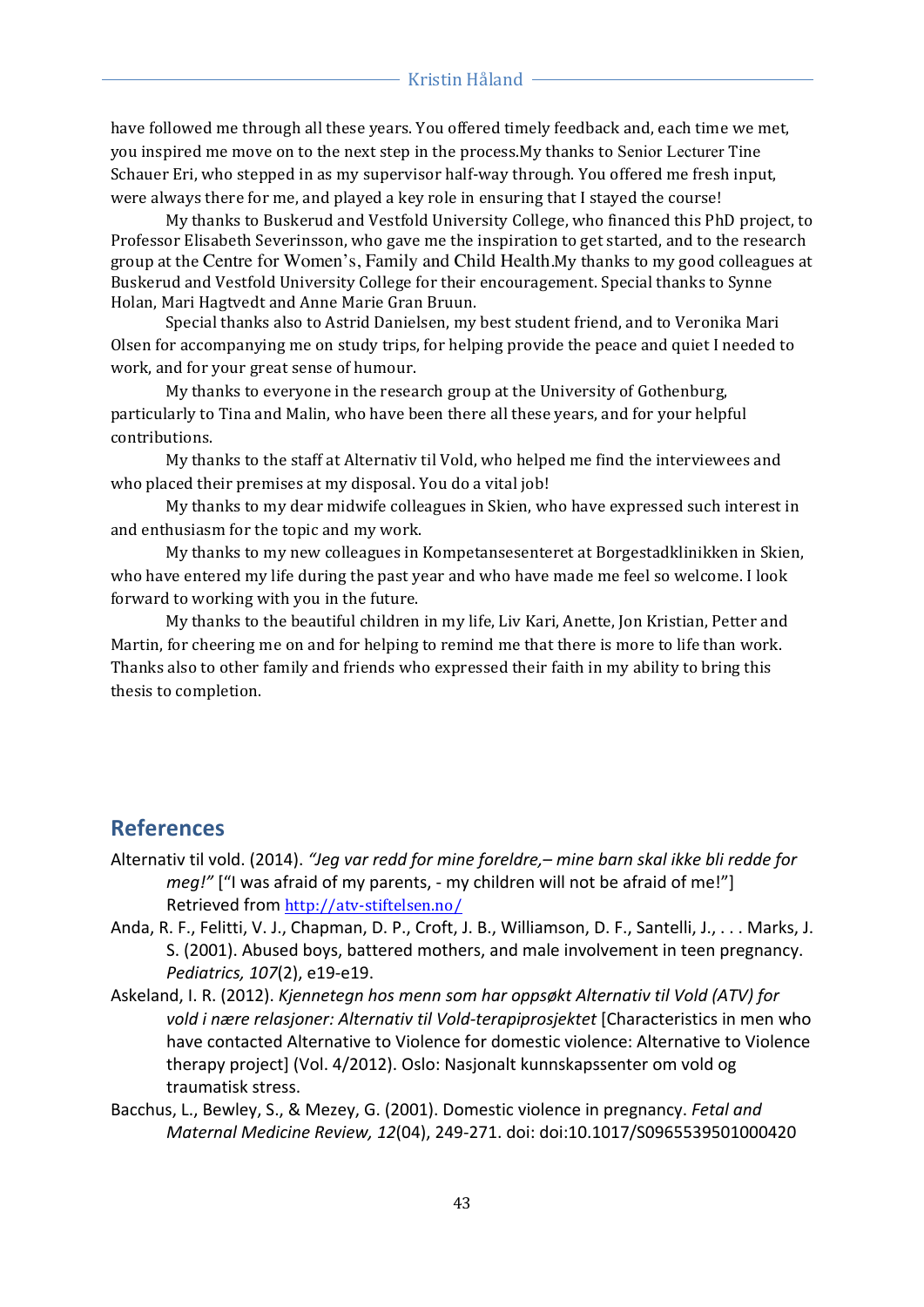- Bacchus, L., Mezey, G., & Bewley, S. (2002). Women's perceptions and experiences of routine enquiry for domestic violence in a maternity service. *BJOG: An International* Journal of Obstetrics & Gynaecology, 109(1), 9-16.
- Bacchus, L., Mezey, G., & Bewley, S. (2003). Experiences of seeking help from health professionals in a sample of women who experienced domestic violence. *Health &* Social Care in the Community, 11(1), 10-18.
- Bacchus, L., Mezey, G., & Bewley, S. (2004). Domestic violence: prevalence in pregnant women and associations with physical and psychological health. *Eur J Obstet Gynecol Reprod Biol, 113*(1), 6-11. doi: 10.1016/S0301-2115(03)00326-9 S0301211503003269 [pii]
- Bacchus, L., Mezey, G., & Bewley, S. (2006). A qualitative exploration of the nature of domestic violence in pregnancy. Violence Against Women, 12(6), 588-604.
- Backe, B. (2001). Overutilization of antenatal care in Norway. *Scand J Public Health, 29*(2), 129-132.
- Bailey, B. A. (2010). Partner violence during pregnancy: prevalence, effects, screening, and management. Int J Womens Health, 2, 183-197.
- Baird, K., Salmon, D., & White, P. (2013). A five year follow-up study of the Bristol pregnancy domestic violence programme to promote routine enquiry. Midwifery.
- Bang, S. (2003). *Rørt, rammet og rystet: faglig vekst gjennom veiledning*. Oslo: Gyldendal akademisk.
- Barnevernloven. (1992). Lov om barneverntjenester (barnevernloven) [Child Protection Act;]. from http://www.lovdata.no
- Beck, C. T. (1993). Critique of Correlates of battering during pregnancy. *Nursing Scan in Research, 6*(1), 6.
- Bengtsson, J. (2001). Sammanflätningar: Husserls och Merleau-Pontys fenomenologi [Intertwinings: The phenomenology of Husserl and Merleau-Ponty]. Göteborg: Daidalos.
- Berg, E. (2005). *Det skapende mellomrommet: i møtet mellom pasient og lege* [The creative space: The encounter between patient and physician]. Oslo: Gyldendal akademisk.
- Bhandari, S., Levitch, A. H., Ellis, K. K., Ball, K., Everett, K., Geden, E., & Bullock, L. (2008). Comparative analyses of stressors experienced by rural low-income pregnant women experiencing intimate partner violence and those who are not. *Journal of Obstetric*, Gynecologic, & Neonatal Nursing: Clinical Scholarship for the Care of Women, *Childbearing Families, & Newborns, 37*(4), 492-501.
- Bishop, S. E. (2005). *The meaning of labor, birth, and the immediate postpartum period for women* who have experienced intimate partner violence in the perinatal period. Dissertation Abstracts International: Section B: The Sciences and Engineering.
- Brodén, M. (2004). *Graviditetens möjligheter: en tid då relationer skapas och utvecklas [Possibilities in pregnancy: a time when relationships are created and developed]* [Graviditetens möjligheter: en tid då relationer skapas och utvecklas]. Stockholm: Natur och Kultur.
- Brown, S. J., McDonald, E. A., & Krastev, A. H. (2008). Fear of an intimate partner and women's health in early pregnancy: Findings from the maternal health study. Birth: *Issues in Perinatal Care, 35(4), 293-302.*
- Burch, R., & Gallup, G. (2004). Pregnancy as a Stimulus for Domestic Violence. *Journal of Family Violence, 19*(4), 243-247. doi: 10.1023/b:jofv.0000032634.40840.48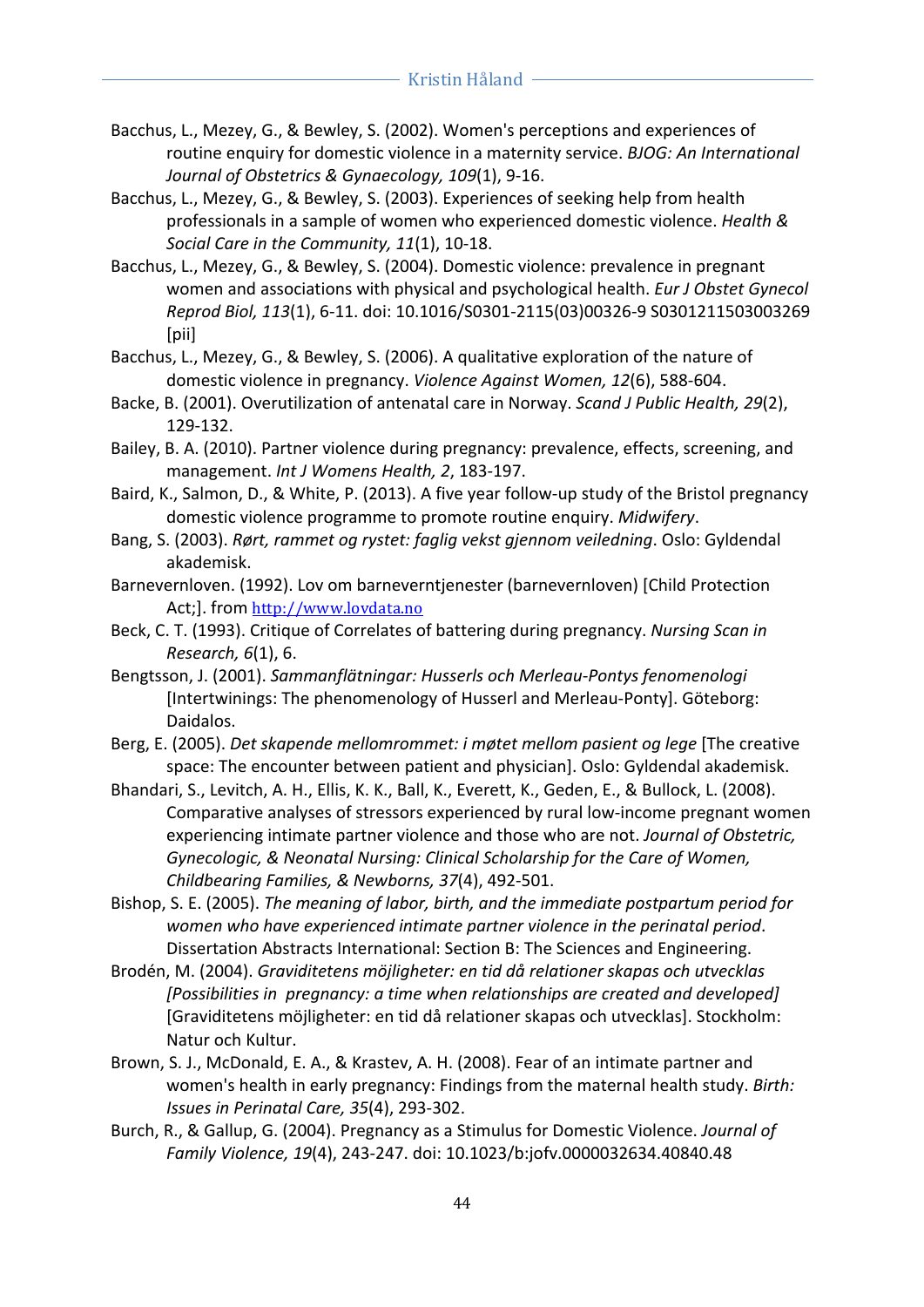- Burke, J. G., Lee, L.-C., & O'Campo, P. (2008). An exploration of maternal intimate partner violence experiences and infant general health and temperament. *Maternal and Child Health Journal, 12*(2), 172-179.
- Cook, R. J., & Dickens, B. M. (2009). Dilemmas in intimate partner violence. *Int J Gynaecol Obstet, 106*(1), 72-75.
- Cronholm, P. F., Ellison, W., Mazzella, S., Witherspoon, M., Bowman Lim, J., Lapp, T., & Coleman, G. (2011). Fathering Agency Staff Members' Perspectives on Domestic Violence Perpetration. American Journal of Men's Health, 5(1), 47.
- Dahlberg, K. (2006). The essence of essences. The search for meaning structures in phenomenological analysis of lifeworld phenomena. *International journal of qualitative studies on health and well-being, 1*(1), 11-19.
- Dahlberg, K., Dahlberg, H., & Nyström, M. (2008). Reflective Lifeworld Research. [Lund]: Studentlitteratur.
- Devries, K. M., Kishor, S., Johnson, H., Stockl, H., Bacchus, L. J., Garcia-Moreno, C., & Watts, C. (2010). Intimate partner violence during pregnancy: analysis of prevalence data from 19 countries. *Reprod Health Matters, 18*(36), 158-170. doi: 10.1016/s0968-8080(10)36533-5
- Dufty, J., & Hardacre, S. (2005). Why men abuse, why women don't leave: what midwives need to know. *MIDIRS Midwifery Digest, 15*(4), 555-559.
- Dunn, L. L., & Oths, K. S. (2004). Prenatal predictors of intimate partner abuse. *JOGNN* -Journal of Obstetric, Gynecologic, & Neonatal Nursing, 33(1), 54-63.
- Eberhard-Gran, M., Schei, B., & Eskild, A. (2007). Somatic Symptoms and Diseases are more Common in Women Exposed to Violence. *JGIM: Journal of General Internal Medicine*, *22*, 1668-1673.
- Edin, K., Hogberg, U., Dahlgren, L., & Lalos, A. (2009). The Pregnancy Put the Screws On. Men *and Masculinities, 11*(3), 307.
- Edin, K. E. (2006). Perspectives on intimate partner violence, focusing on the period of pregnancy: Epidemiology adn Public Health Sciences, Department of Public Health and Clinical Medicine.
- Edin, K. E., Dahlgren, L., Lalos, A., & Hogberg, U. (2010). "Keeping up a front": Narratives about intimate partner violence, pregnancy, and antenatal care. Violence Against *Women,* 16(2), 189-206.
- Ellsberg, M., Jansen, H. A. F. M., Heise, L., Watts, C. H., Garcia-Moreno, C., Health, W. H. O. M.-c. S. o. W. s., & Domestic Violence against Women Study, T. (2008). Intimate partner violence and women's physical and mental health in the WHO multi-country study on women's health and domestic violence: an observational study. *Lancet*, *371*(9619), 1165-1172.
- Escriba-Aguir, V., Royo-Marques, M., Artazcoz, L., Romito, P., & Ruiz-Perez, I. (2013). Longitudinal study of depression and health status in pregnant women: incidence, course and predictive factors. *Eur Arch Psychiatry Clin Neurosci, 263*(2), 143-151. doi: 10.1007/s00406-012-0336-5
- Espinosa, L., & Osborne, K. (2002). Domestic violence during pregnancy: implications for practice. *J Midwifery Womens Health, 47*(5), 305-317. doi: S1526952302002878 [pii]
- Ezechi, O. C., Kalu, B. K., Ezechi, L. O., Nwokoro, C. A., Ndububa, V. I., & Okeke, G. C. E. (2004). Prevalence and pattern of domestic violence against pregnant Nigerian women. Journal of Obstetrics and Gynaecology, 24(6), 652-656.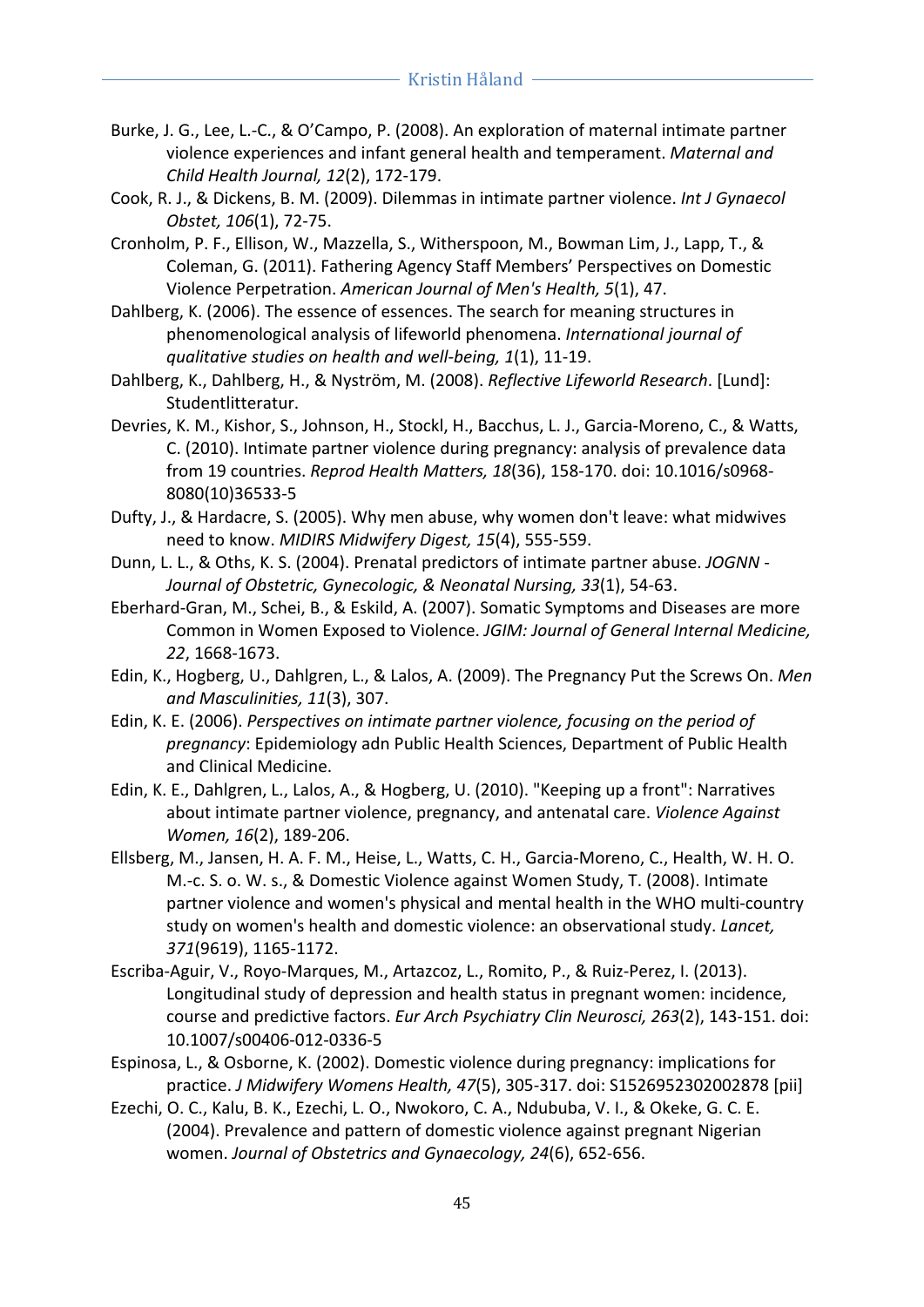- Fanslow, J., Silva, M., Whitehead, A., & Robinson, E. (2008). Pregnancy outcomes and intimate partner violence in New Zealand. Australian & New Zealand Journal of *Obstetrics & Gynaecology, 48*(4), 391-397.
- Fog, J. (2004). *Med samtalen som udgangspunkt: det kvalitative forskningsinterview* [The conversation as a starting point: The qualitative research interview ]. København: Akademisk Forlag.
- Garcia-Moreno, C., Jansen, H., A. F. M., Ellsberg, M., Heise, L., & et al. (2006). Prevalence of intimate partner violence: findings from the WHO multi-country study on women's health and domestic violence. The Lancet, 368(9543), 1260.
- Geanellos, R. (2000). Exploring Ricoeur's hermeneutic theory of interpretation as a method of analysing research texts. *Nursing Inquiry, 7*(2), 112-119.
- Gielen, A. C., O'Campo, P. J., Faden, R. R., Kass, N. E., & Xue, X. (1994). Interpersonal conflict and physical violence during the childbearing year. *Social Science & Medicine*, 39(6), 781-787.
- Gil-Gonzalez, D., Vives-Cases, C., Ruiz, M. T., Carrasco-Portino, M., & Alvarez-Dardet, C. (2008). Childhood experiences of violence in perpetrators as a risk factor of intimate partner violence: a systematic review. *J Public Health (Oxf), 30*(1), 14-22. doi: 10.1093/pubmed/fdm071
- Giorgi, A. (2009). *The descriptive phenomenological method in psychology: a modified* Husserlian approach. Pittsburgh: Duquesne university press.
- Goldstein, K. M., & Martin, S. L. (2004). Intimate Partner Physical Assault Before and During Pregnancy: How Does It Relate to Women's Psychological Vulnerability? Violence and *victims, 19*, 387-398.
- Haggerty, L. A., Kelly, U., Hawkins, J., Pearce, C., & Kearney, M. H. (2001). Pregnant women's perceptions of abuse. JOGNN: Journal of Obstetric, Gynecologic & Neonatal Nursing, *30*(3), 283-290.
- Hall, M., Chappell, L. C., Parnell, B. L., Seed, P. T., & Bewley, S. (2014). Associations between Intimate Partner Violence and Termination of Pregnancy: A Systematic Review and Meta-Analysis. *PLoS medicine, 11*(1), e1001581.
- Hammerlin, Y., & Leer-Salvesen, P. (2014). *Voldens ansikter: en dialog om ondskap, ansvar* og håp [Faces of violence: a dialogue on wickedness, responsibility and hope]. Oslo: Cappelen Damm akademisk.
- Han, A., & Stewart, D. E. (2013). Maternal and fetal outcomes of intimate partner violence associated with pregnancy in the Latin American and Caribbean region. *Int J Gynaecol Obstet*. doi: 10.1016/j.ijgo.2013.06.037
- Heise, L., & Garcia-Moreno, C. (2002). Violence by intimate partners. In E. G. Krug (Ed.), *World report on violence and health* (pp. XXII, 346 ). Geneva: World Health Organization.
- Hellmuth, J. C., Gordon, K. C., Stuart, G. L., & Moore, T. M. (2013). Risk factors for intimate partner violence during pregnancy and postpartum. Arch Womens Ment Health, 16(1), 19-27. doi: 10.1007/s00737-012-0309-8
- Helsepersonelloven. (1999). Lov om helsepersonell m.v. [Health Personnel Act; ]. from http://www.lovdata.no
- Hermansen, M., & Rendtorff, J. D. (Eds.). (2002). *En hermeneutisk brobygger: tekster af Paul Ricæur*. Århus: Klim.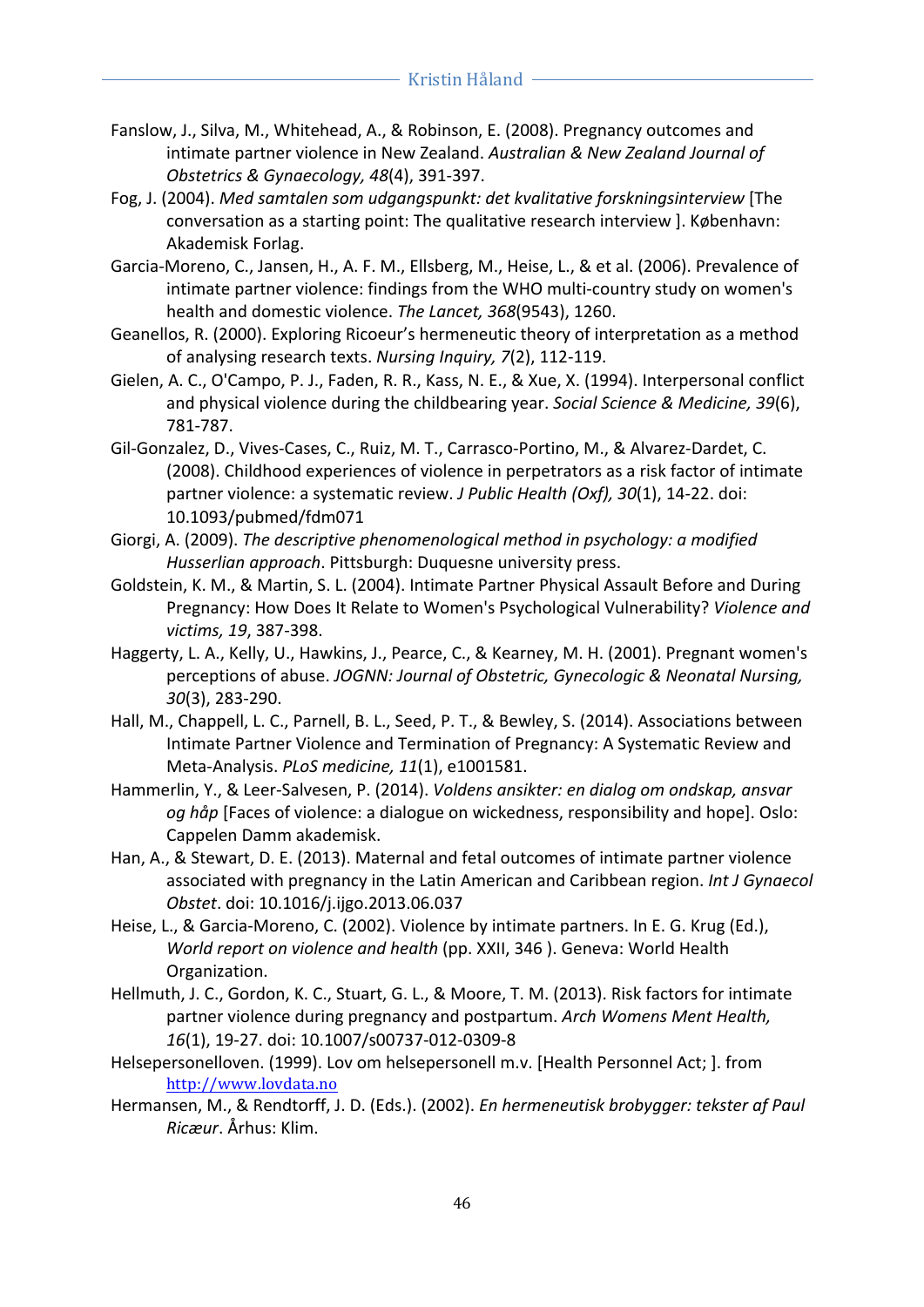- Herrenkohl, T. I., Sousa, C., Tajima, E. A., Herrenkohl, R. C., & Moylan, C. A. (2008). Intersection of child abuse and children's exposure to domestic violence. *Trauma*, *Violence, & Abuse, 9*(2), 84-99.
- Hjemdal, O. K., & Engnes, K. (2009). Å spørre om vold ved svangerskapskontroll: rapport fra et forsøksprosjekt i fire kommuner [To ask about violence in antenatal care: Report from a pilot project in four municipalities]. Oslo: Nasjonalt kunnskapssenter om vold og traumatisk stress.
- Howard, L. M., Oram, S., Galley, H., Trevillion, K., & Feder, G. (2013). Domestic Violence and Perinatal Mental Disorders: A Systematic Review and Meta-Analysis. *PLoS medicine*, *10*(5), e1001452.
- Huth-Bocks, A. C., Levendosky, A. A., & Bogat, G. (2002). The effects of domestic violence during pregnancy on maternal and infant health. *Violence and victims, 17*(2), 169-185.
- Haaland, T., Clausen, S.-E., & Schei, B. (2005). *Vold i parforhold ulike perspektiver: resultater fra den første landsdekkende undersøkelsen i Norge* [Intimate Partner Violence different perspectives: results from the first nationwide survey in Norway] (http://www.nibr.no/uploads/publications/8c7695745995ffcac1e73e454d17e63a.pdf ed.). Oslo: NIBR.
- International Confederation of Midwives. (2008). International Code of Ethics for Midwives Retrieved 26.10.2011, from http://www.internationalmidwives.org
- Jahanfar, S., Janssen, P. A., Howard, L. M., & Dowswell, T. (2013). Interventions for preventing or reducing domestic violence against pregnant women. *Cochrane Database of Systematic Reviews*(2).
- James, L., Brody, D., & Hamilton, Z. (2013). Risk factors for domestic violence during pregnancy: a meta-analytic review. Violence Vict, 28(3), 359-380.
- Jeanjot, I., Barlow, P., & Rozenberg, S. (2008). Domestic violence during pregnancy: survey of patients and healthcare providers. Journal of Women's Health, 17(4), 557-567.
- Johnson, J. K., Haider, F., Ellis, K., Hay, D. M., & Lindow, S. W. (2003). The prevalence of domestic violence in pregnant women. *BJOG, 110*(3), 272-275. doi: S1470032803029264 [pii]
- Johnson, M. P. (2006). Conflict and control gender symmetry and asymmetry in domestic violence. Violence Against Women, 12(11), 1003-1018.
- Johnson, M. P. (2010). A typology of domestic violence: Intimate terrorism, violent resistance, *and situational couple violence*: Upne.
- Karlsson, V., Bergbom, I., & Forsberg, A. (2012). The lived experiences of adult intensive care patients who were conscious during mechanical ventilation: a phenomenologicalhermeneutic study. Intensive and Critical Care Nursing, 28(1), 6-15.
- Kataoka, Y., Yaju, Y., Eto, H., Matsumoto, N., & Horiuchi, S. (2004). Screening of domestic violence against women in the perinatal setting: a systematic review. *Japan Journal of Nursing Science, 1*(2), 77-86.
- Keeling, J., & Birch, L. (2004). Asking pregnant women about domestic abuse. British Journal *of Midwifery, 12*(12), 746-749.
- Kendall-Tackett, K. A. (2007). Violence against women and the perinatal period: The impact of lifetime violence and abuse on pregnancy, postpartum, and breastfeeding. *Trauma, Violence, & Abuse, 8*(3), 344-353.
- Krug, E. G., Dahlberg, L. L., Mercy, J. A., Zwi, A. B., & Lozano, R. (Eds.). (2002). World report *on violence and health*. Geneva: World Health Organization.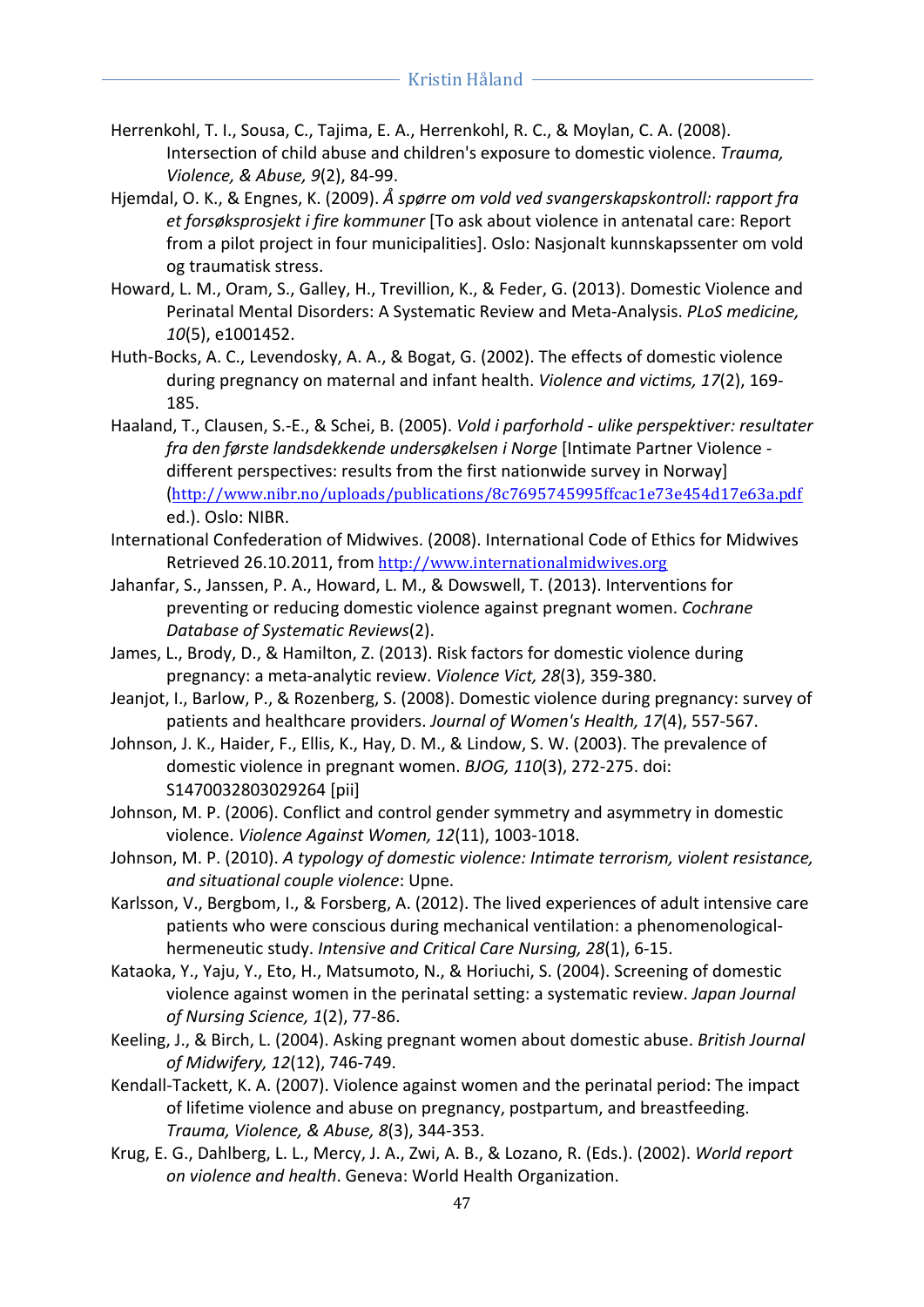- Kvale, S., Brinkmann, S., Anderssen, T. M., & Rygge, J. (2009). *Det kvalitative forskningsintervju* [The qualitative research interview ]. Oslo: Gyldendal akademisk.
- Lancaster, C. A., Gold, K. J., Flynn, H. A., Yoo, H., Marcus, S. M., & Davis, M. M. (2010). Risk factors for depressive symptoms during pregnancy: a systematic review. American Journal of Obstetrics and Gynecology, 202(1), 5-14.
- Lau, Y., & Chan, K. S. (2007). Influence of intimate partner violence during pregnancy and early postpartum depressive symptoms on breastfeeding among chinese women in Hong Kong. *J Midwifery Womens Health, 52*(2), e15-20.
- Levinas, E. (1993). *Den annens humanisme [Humanisme de l'autre homme]* [Humanisme de l'autre homme] (A. Aarnes & H. Kolstad, Trans.): H. Aschenhoug.
- Liamputtong, P. (2007). *Researching the vulnerable: a quide to sensitive research methods.* London: SAGE.
- Lindseth, A., & Norberg, A. (2004). A phenomenological hermeneutical method for researching lived experience. *Scandinavian Journal of Caring Sciences, 18*(2), 145-153.
- Lohne, V., & Severinsson, E. (2005). Patients' experiences of hope and suffering during the first year following acute spinal cord injury. Journal of Clinical Nursing, 14(3), 285-293.
- Lukasse, M., Henriksen, L., Vangen, S., & Schei, B. (2012). Sexual violence and pregnancyrelated physical symptoms. *BMC pregnancy and childbirth, 12*(1), 83.
- Lutz, K. F. (2005a). Abused pregnant women's interactions with health care providers during the childbearing year. *JOGNN: Journal of Obstetric, Gynecologic & Neonatal Nursing, 34*(2), 151-162.
- Lutz, K. F., Curry, M. A., Robrecht, L. C., Libbus, M. K., & Bullock, L. (2006). Double binding, abusive intimate partner relationships, and pregnancy. *Canadian Journal of Nursing Research, 38*(4), 119-134.
- Martin, S. L., Macy, R. J., Sullivan, K., & Magee, M. L. (2007). Pregnancy-associated violent deaths: The role of intimate partner violence. *Trauma, Violence, & Abuse, 8*(2), 135-148.
- McCosker, H., Barnard, A., & Gerber, R. (2004). A phenomenographic study of women's experiences of domestic violence during the childbearing years. Online Journal of *Issues in Nursing, 9*(1), 11p.
- McFarlane, J., Groff, J., O'Brien, J. A., & Watson, K. (2006). Secondary Prevention of Intimate Partner Violence: A Randomized Controlled Trial. *Nursing Research, 55*(1), 52-61.
- McFarlane, J., & Wiist, W. (1997). Preventing abuse to pregnant women: implementation of a "mentor mother" advocacy model. *Journal of Community Health Nursing, 14*(4), 237-249.
- Merleau-Ponty, M. (1994). *Kroppens fenomenologi [Phenomenology of Embodiment]* Oslo: Pax.
- Meuleners, L., Lee, A., Janssen, P., & Fraser, M. (2011). Maternal and foetal outcomes among pregnant women hospitalised due to interpersonal violence: A population based study in Western Australia, 2002-2008. *BMC pregnancy and childbirth, 11*(1), 70.
- Ministry of Justice and Public Security. (2012). *Handlingsplan mot vold i nære relasjoner* 2012 [Action Plan against Domestic Violence 2012] Retrieved from http://www.regjeringen.no/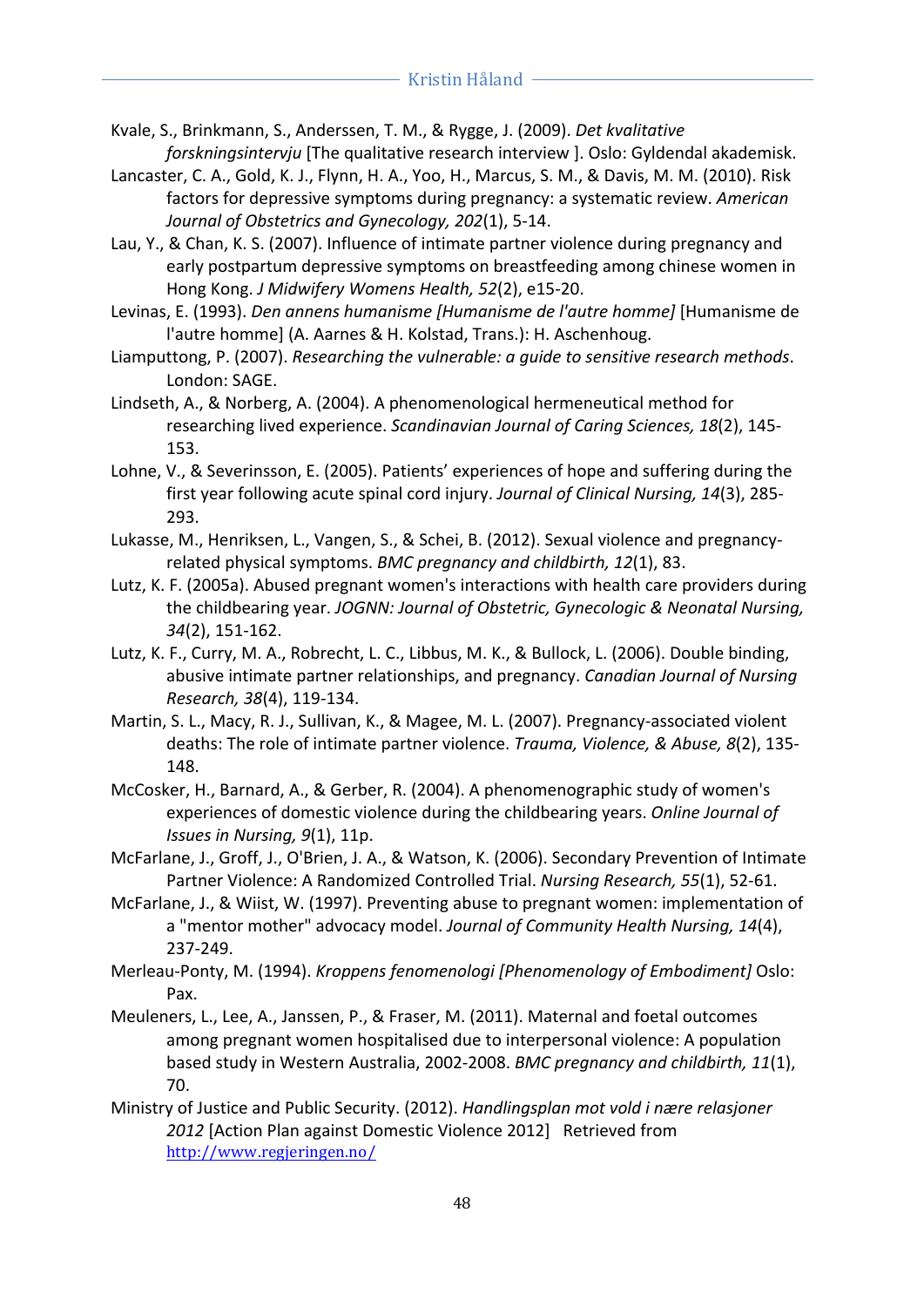Ministry of Justice and Public Security. (2013). *Et liv uten vold: Handlingsplan mot vold i nære* relasjoner 2014–2017 [A life without violence: Action Plan against Domestic Violence 2014-2017] 

Nerum, H., Halvorsen, L., Øian, P., Sørlie, T., Straume, B., & Blix, E. (2010). Birth outcomes in primiparous women who were raped as adults: a matched controlled study. *BJOG: An* International Journal of Obstetrics & Gynaecology, 117(3), 288-294.

Norwegian Directorate of Health. (2005). A national clinical quideline for antenatal care. Oslo: Sosial- og helsedirektoratet.

- O'Reilly, R., Beale, B., & Gillies, D. (2010). Screening and intervention for domestic violence during pregnancy care: A systematic review. *Trauma, Violence, & Abuse, 11*(4), 190.
- Parker, B., McFarlane, J., Soeken, K., Silva, C., & Reel, S. (1999). Testing an intervention to prevent further abuse to pregnant women. Research in nursing & health, 22(1), 59-66.
- Parker, B., & Ulrich, Y. (1990). A protocol of safety: research on abuse of women. Nursing Research Consortium on Violence and Abuse. *Nursing Research, 39*(4), 248.
- Ricœur, P. (1976). *Interpretation theory: discourse and the surplus of meaning*. Fort Worth, Tex.: Texas Christian University Press.
- Rodriguez, M. A., Valentine, J., Ahmed, S. R., Eisenman, D. P., Sumner, L. A., Heilemann, M. V., & Liu, H. (2010). Intimate partner violence and maternal depression during the perinatal period: A longitudinal investigation of Latinas. *Violence Against Women, 16*(5), 543-559.
- Roelens, K., Verstraelen, H., Van Egmond, K., & Temmerman, M. (2008). Disclosure and health-seeking behaviour following intimate partner violence before and during pregnancy in Flanders, Belgium: A survey surveillance study. *European Journal of Obstetrics & Gynecology and Reproductive Biology, 137*(1), 37-42.
- Romito, P., Pomicino, L., Lucchetta, C., Scrimin, F., Turan, J. M., Romito, P., . . . Turan, J. M. (2009 a). The relationships between physical violence, verbal abuse and women's psychological distress during the postpartum period. *Journal of Psychosomatic Obstetrics & Gynecology, 30*(2), 115-121.

Romito, P., Turan, J. M., Neilands, T., Lucchetta, C., Pomicino, L., & Scrimin, F. (2009 b). Violence and women's psychological distress after birth: an exploratory study in Italy. *Health Care for Women International, 30*(1-2), 160-180.

- Rose, L., Alhusen, J., Bhandari, S., Soeken, K., Marcantonio, K., Bullock, L., & Sharps, P. (2010). Impact of intimate partner violence on pregnant women's mental health: mental distress and mental strength. Issues Ment Health Nurs, 31(2), 103-111. doi: 10.3109/01612840903254834
- Rosen, D., Seng, J. S., Tolman, R. M., Mallinger, G., Rosen, D., Seng, J. S., ... Mallinger, G. (2007). Intimate partner violence, depression, and posttraumatic stress disorder as additional predictors of low birth weight infants among low-income mothers. *Journal of interpersonal violence, 22*(10), 1305-1314.
- Rubertsson, C., Hildingsson, I., & Rådestad, I. (2010). Disclosure and police reporting of intimate partner violence postpartum: a pilot study. *Midwifery, 26*(1), e1-5. doi: 10.1016/j.midw.2008.01.003
- Rådestad, I., Rubertsson, C., Ebeling, E., & Hildingsson, I. (2004). What Factors in Early Pregnancy Indicate that the Mother Will Be Hit by Her Partner during the Year after Childbirth?A Nationwide Swedish Survey. *Birth, 31*(2), 84-92.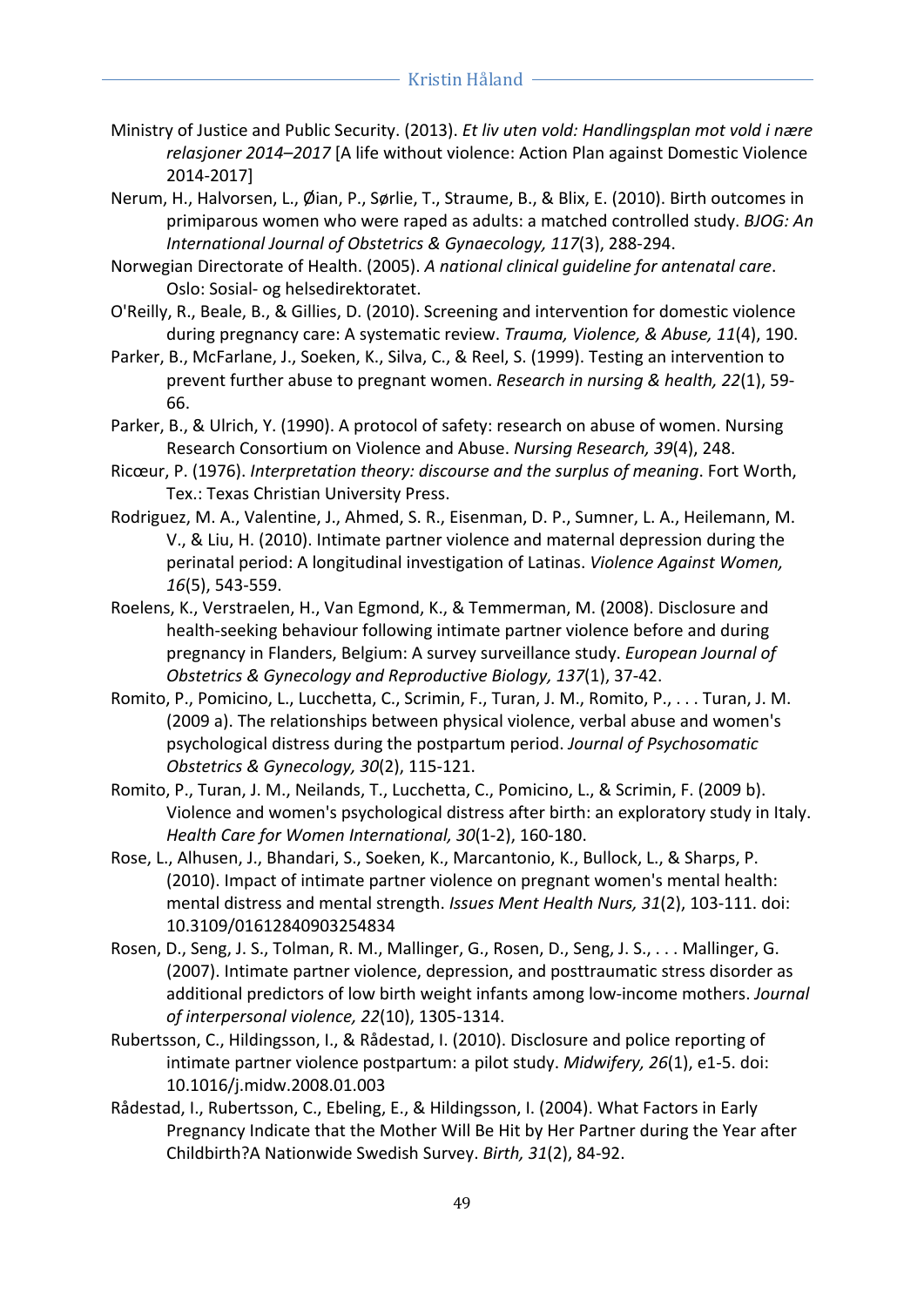- Sandman, C. A., Davis, E. P., Buss, C., & Glynn, L. M. (2012). Exposure to prenatal psychobiological stress exerts programming influences on the mother and her fetus. *Neuroendocrinology, 95*(1), 1-14. doi: http://dx.doi.org/10.1159/000327017
- Sarkar, N. N. (2008). The impact of intimate partner violence on women's reproductive health and pregnancy outcome. *J Obstet Gynaecol*, 28(3), 266-271. doi: 10.1080/01443610802042415
- Seng, J. S., Sparbel, K. J. H., Low, L. K., & Killion, C. (2002). Abuse-related posttraumatic stress and desired maternity care practices: women's perspectives. *J Midwifery Womens Health, 47*(5), 360-370.
- Shah, P., & Shah, J. (2010). Knowledge Synthesis Group on Determinants of Preterm/LBW Births. Maternal exposure to domestic violence and pregnancy and birth outcomes: a systematic review and meta-analyses. J Womens Health (Larchmt), 19(11), 2017-2031.
- Sharps, P. W., Campbell, J., Baty, M. L., Walker, K. S., & Bair-Merritt, M. H. (2008). Current evidence on perinatal home visiting and intimate partner violence. *Journal of Obstetric, Gynecologic, & Neonatal Nursing, 37*(4), 480-491.
- Sharps, P. W., Laughon, K., & Giangrande, S. K. (2007). Intimate partner violence and the childbearing year: Maternal and infant health consequences. *Trauma, Violence, & Abuse, 8*(2), 105-116.
- Shay-Zapien, G., & Bullock, L. (2010). Impact of intimate partner violence on maternal child health. *MCN, American Journal of Maternal Child Nursing, 35*(4), 206-212.
- Sheehan, K. A., Thakor, S., & Stewart, D. E. (2012). Turning points for perpetrators of intimate partner violence. *Trauma, Violence, & Abuse, 13*(1), 30-40.
- Silverman, J. G., Decker, M. R., Reed, E., & Raj, A. (2006a). Intimate partner violence victimisation prior to and during pregnancy among women residing in 26 U.S. States: associations with maternal and neonatal health. American Journal of Obstetrics and *Gynecology, 195*, 140-148.
- Silverman, J. G., Decker, M. R., Reed, E., & Raj, A. (2006b). Intimate Partner Violence around the Time of Pregnancy: Association with Breastfeeding Behavior. Journal of Women's *Health, 15*(8), 934-940.
- Sprague, S., Madden, K., Simunovic, N., Godin, K., Pham, N. K., Bhandari, M., & Goslings, J. (2012). Barriers to screening for intimate partner violence. *Women & Health, 52(6),* 587-605.
- Stenson, K., Heimer, G., Lundh, C., Nordström, M., Saarinen, H., & Wenker, A. (2001). The prevalence of violence investigated in a pregnant population in Sweden. *Journal of Psychosomatic Obstetrics & Gynecology, 22*(4), 189-197.
- Stewart, D. E., MacMillan, H., & Wathen, N. (2013). Intimate Partner Violence. *Canadian* Journal of Psychiatry, 58(6), 1-15.
- Stockl, H., Hertlein, L., Himsl, I., Ditsch, N., Blume, C., Hasbargen, U., . . . Stockl, D. (2013). Acceptance of routine or case-based inquiry for intimate partner violence: a mixed method study. *BMC pregnancy and childbirth, 13*(1), 77.
- Straffeloven. (1999). Almindelig borgerlig Straffelov (Straffeloven) [Criminal Code]. from http://www.lovdata.no
- Taft, A., O'Doherty, L., Hegarty, K., Ramsay, J., Davidson, L., & Feder, G. (2013). Screening women for intimate partner violence in healthcare settings. *Cochrane Database Syst Rev, 4*(4).